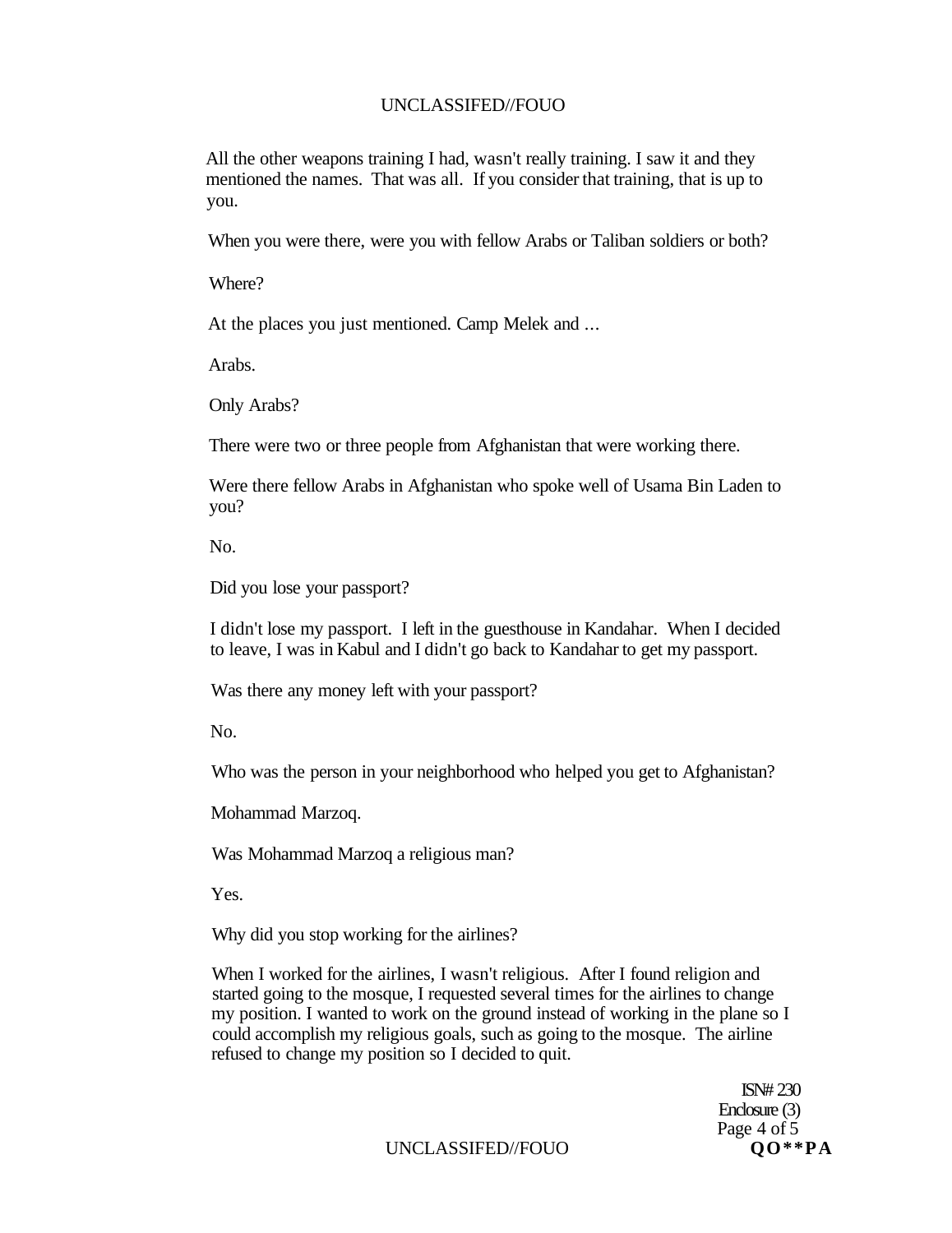- $\overline{O}$ What did you do after you quit, go back with your father?
- A Yes, I did.
- $\overline{O}$ What was it in your life that caused you to take your religion more seriously?
- A Three months before I quit ray job at the airlines, I went to Mecca to do my pilgrimage (Hajj). After the Hajj, I felt I had to be a good Muslim. I gave up everything I used to do prior to the Hajj.
- $\overline{O}$ How much education have you had?
- A Ninth grade.
- Q Did you attend a trade school or any schooling after you finished your middle school or high school?
- A No.
- $\overline{O}$ Did you have an opportunity to join the Saudi Arabian military?
- A No.
- Q Have you received any weapons training in your entire life?
- A No.

[After the Tribunal President closed the unclassified session of the hearing and was explaining the review process of the Convening Authority to the Detainee, the Detainee stated he wanted to correct his name, and he did so.]

#### AUTHENTICATION

I certify the material contained in this transcript is a true and accurate summary of the testimony given during the proceedings.



**ISN# 230 Enclosure (3)**  Page 5 of5 **003250** 

UNCLASSIFIED//FOUO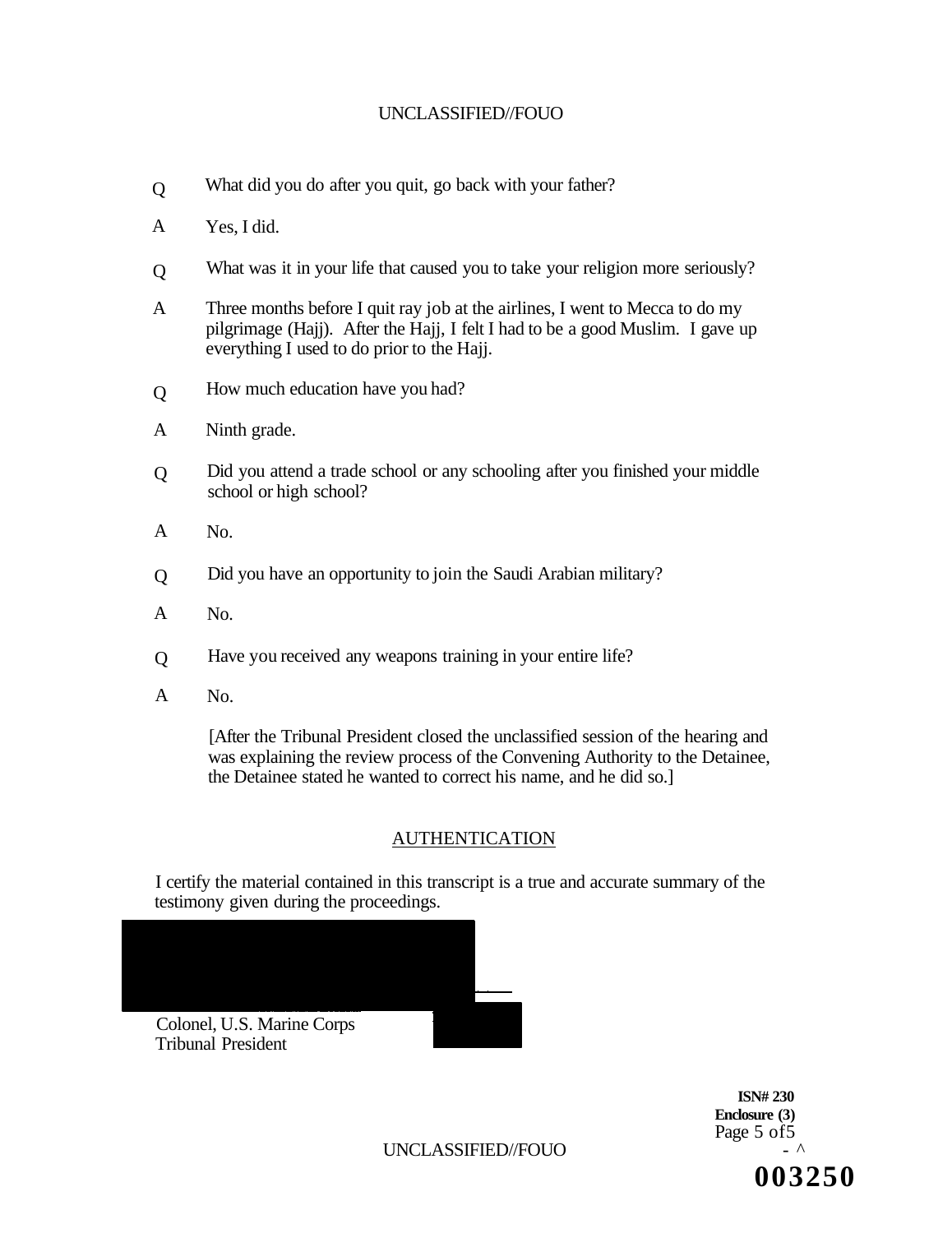*The Tribunal President explained the Tribunal proceedings to the detainee. The detainee stated that he understood and had no questions. The Tribunal President then explained that the Tribunal had approved the detainee's witness requests and a Department of State request went to the home country of the witnesses but no response was received. As a result the Tribunal President determined that the witnesses were not reasonably available and the Tribunal would continue with out them.* 

#### *The Tribunal President requested the acronym IED be defined to the Tribunal*

Tribvinal President; Recorder, item 3(b)(1) indicates the Detainee was present at the site of an attack (remotely controlled IED). What does IED stands for?

Recorder: Ma'am, it stands for Improvised Explosive Device,

Detainee: Can I answer these allegations now?

Tribunal President: Yes, I'll give you a chance in just a moment.

#### **Summarized Sworn Detainee Statement**

*The Personal Representative addressed issues in the Summary of Evidence, as was discussed while assisting the Detainee in preparation for the Tribunal.* 

• **3(a)(1) The detainee immediate superior is a known Taliban security officer.** 

I was working for the Karzi government I didn't work for him but I was working for the government.

#### • **3(a)(2) The detainee immediate supervisor was identified as a member in Harakat-e-Mnlavi.**

Yes, I worked under him but whether he belonged to the Harakat-e-Mulavi had nothing to do with me because I just worked under him. I had nothing to do with that.

• **3(a)(3) When captured, the detainee's brother had in his possession a card identifying him as a member of Hezb-I-Islami (HIG).** 

My brother went to Iran for work and he had a refugee card so no one would bother him. That is why he had that card.

• **3(b)(1) The detainee was present at the site of an attack (remotely controlled TED (Improvised Explosive Device)) on U.S. Forces near Gardez, Afghanistan on 4 Jun 03.** 

> ISN#1165 Enclosure (3) Page 1 of 8

UNCLASSIFIED//FOUO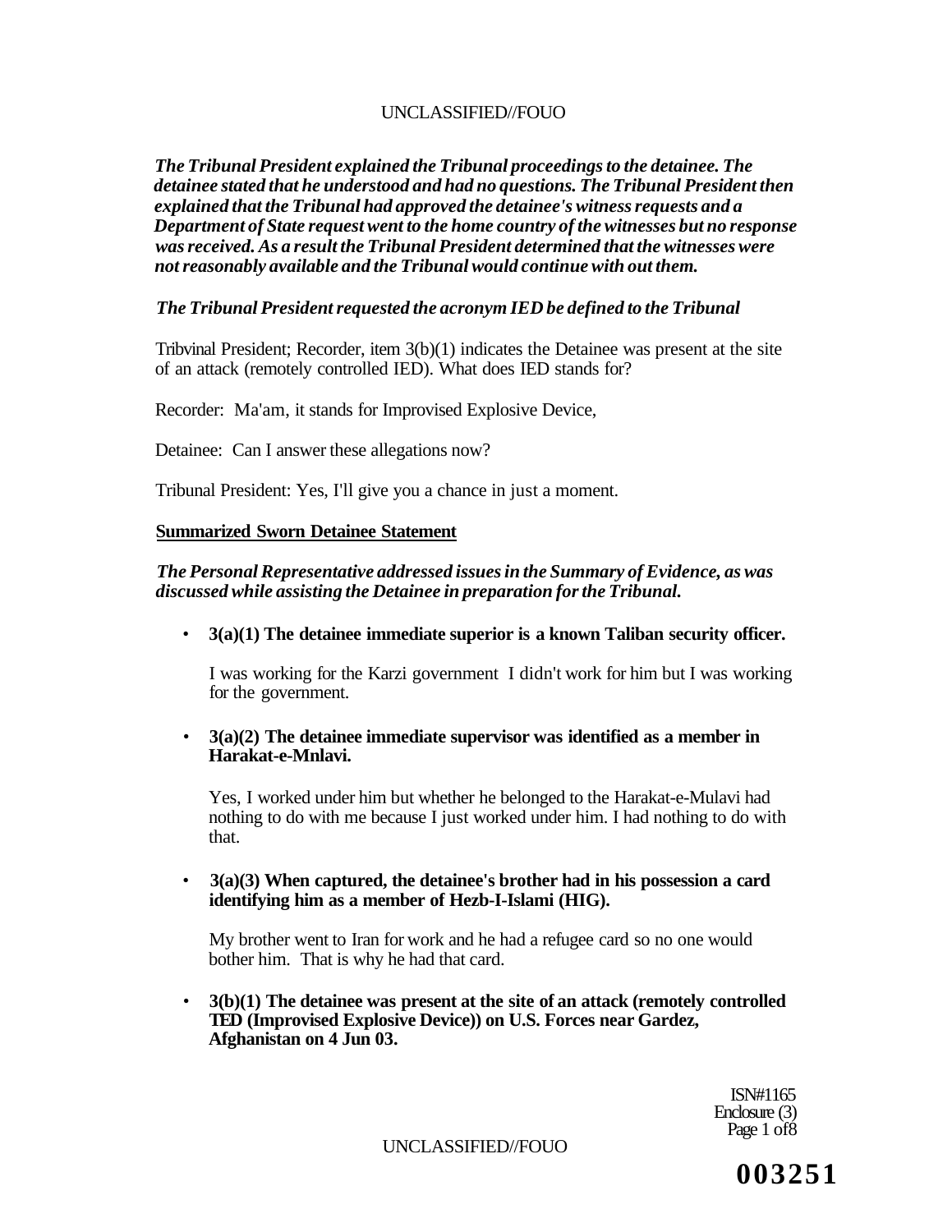No, I wasn't there. I have a witness that when this explosion happened, it was four months before my capture. When they captured me there was one interpreter and one soldier. They took me to the camp. The asked me what weapon I had at my home and I told them, an AK-47. They asked me what was ray occupation and I told them that I was an officer for the security force. I was working for that post. They asked my about the explosion in Kwost 12 months ago. They asked me if I knew anything about it and I told them yes I knew.

There was a shopkeeper and he went to the river to clean himself and he saw something on the tree. It was something that looked suspicious and he got scared and he reported it to our post and I was at the post at that time. He saw someone by the name of Wally and Jon and sent them to the post to report it. They reported it to the post and at this time the American car came. My people had stopped all the personal cars by the post. When the American car came, someone waved for them to stop and the car didn't stop and almost hit one of our people. When the car passed by the bridge and by the tree where the explosives were the explosion occurred.

I was there at the time and the investigation group told me to go check it out and they would come right behind me. When I arrived, one of our people said that Wally and Jon were there and Jon was sent to the post to report the explosion. When everyone got together, like the investigating officer, and some other people, they all went near the street and there were three branches broken. We took pictures of the tree.

We searched around for a while and couldn't find anything and after that the Americans cars came. They got out and helped us search. We searched the entire area, we could not find anything and they also took some pictures. Then they asked my post commander who was in charge of the post? They told them that Wally and Jon were at the post and Jon reported it. They said they were going to take them to the camp, ask them some questions and bring them back. They took Wally and Jon to the camp. They asked them questions about any reports about the explosion and they said that they knew about it. They told the Americans when their car reached the checkpoint post we wave to tell you to stop and you didn't stop and the car almost ran us over and they passed by the bridge and that is when the explosion occurred. The driver of the car admitted that our security officers waved for them to stop, that he didn't stop and kept going.

And this is the story when the two Americans captured me at the bazaar with the interpreter. They asked me these questions and the interpreter was doing the interpretation. I told them that you are aware that we reported this to you and the government knows this and we have nothing to do with it. The people that took. Wally and Jon for questioning bought them back after two hours.  $*$ .

• **3(b)(2) At the time of his capture, the detainee had under his control an 82mm Mortar, ammunition for that Mortar, and a tin filled with gunpowder. ISN# 1165** 

**Enclosure (3) Page 2 of8** 

UNCLASSJPIED//FOUO

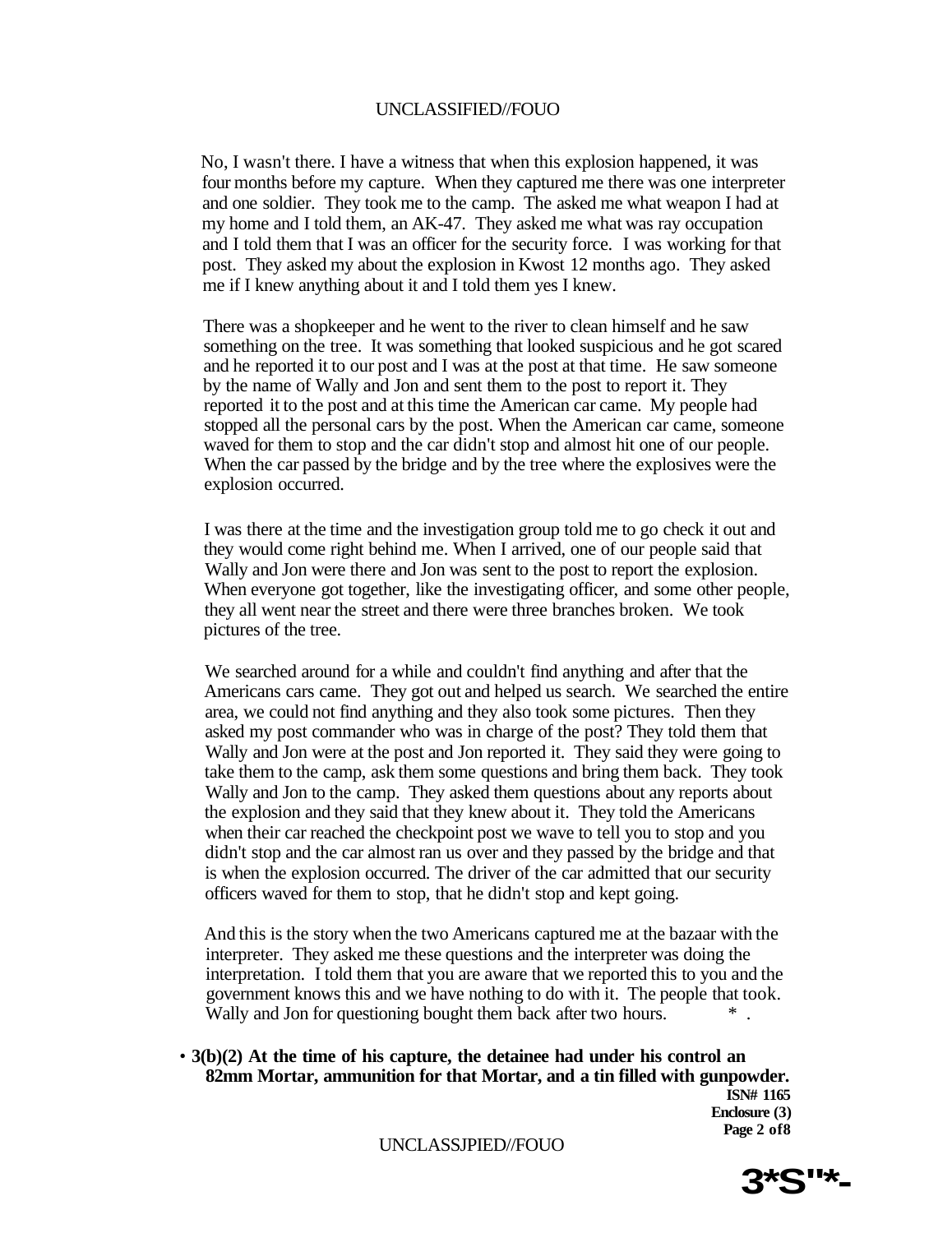I was captured in the bazaar with a driver. His name was Farou. They told us to please get out of the car so they could search the car. When they searched the car and they told me to get out of the car and they search us. We told them there was nothing with us and there was nothing in the car. They told us not to get upset, but they were going to take us to the camp and ask us some questions and they were going to handcuff us.

I told them that yes, at my post there were a Mortar and a couple of mortar shell and that stuff is probably there right now.

Tribunal President: Mohammad, do you have anything else that you would like to add?

Detainee: I request the President and the members of this Tribunal to treat me like a person and according to the law.

Tribunal President: Did you want to ask us some questions about your file?

Detainee: Yes.

Tribunal President: We have no control over your file but you can ask the questions and we will attempt to answer them.

Detainee: There have been things added to my file.

Tribunal President: We will make note of that and we can pass that information on. Is it something that you don't want in your file? Does it belong to you?

Detainee: Yes.

Tribunal President: Are you asking to have those things removed from your file?

Detainee: I want to be freed and I don't want anything to be said against me on that file.

Tribunal President: Have you mentioned this to your guards?

Detainee: No.

Tribunal President: Have you mentioned it to any interrogator?

Detainee: What ever was the truth I told them.

Tribunal President: So you did tell them that were items in your file that you did not want in it?

Detainee: At that time, those things were not in my file and when I met with my Personal Representative, I found out about those things.

ISN# 1165 Enclosure (3) Page 3 of 8<br>0 0 3 2 5 3

UNCLASSIFIED//FOUO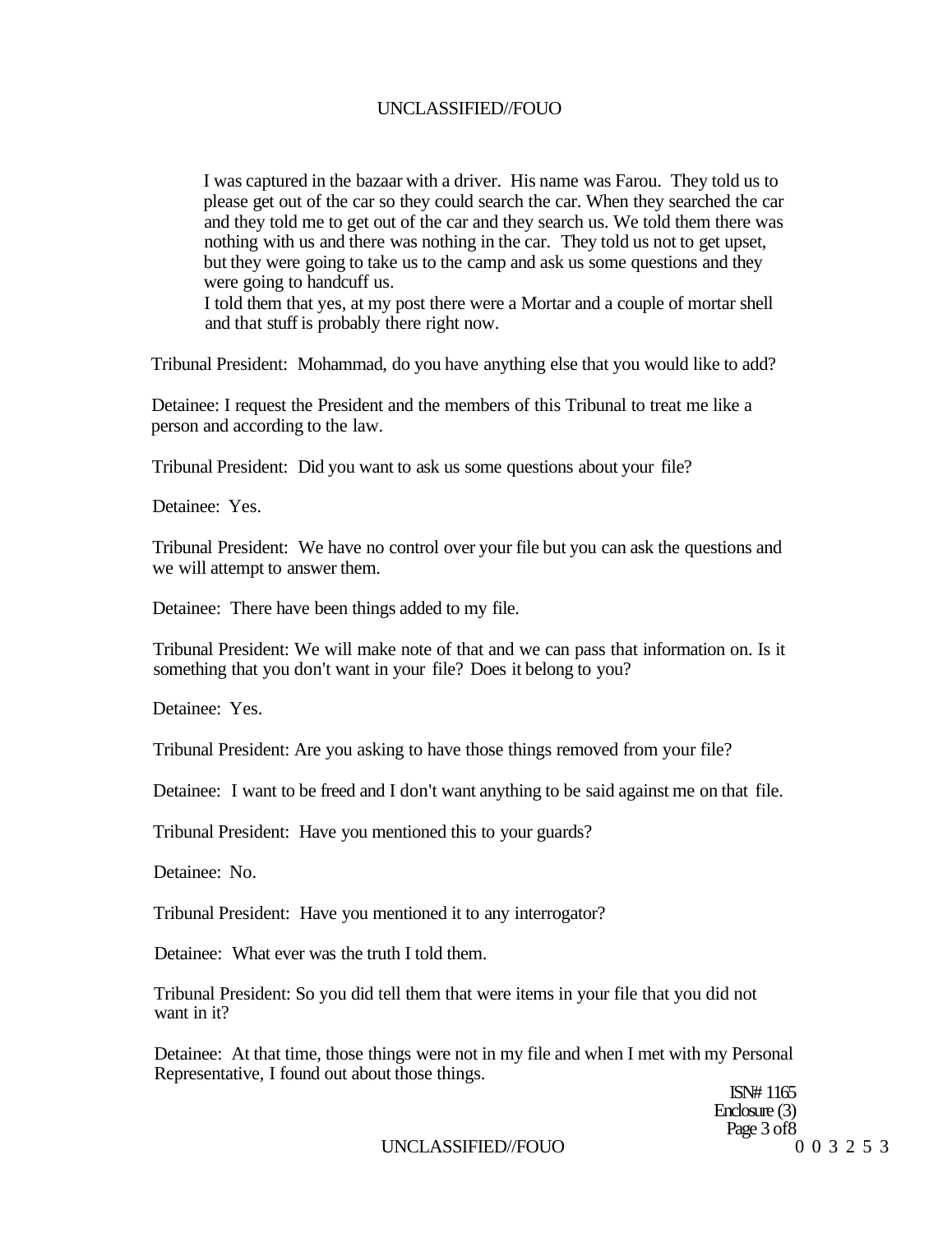Tribunal President: My suggestion is that you mention that there are things in your file that you do not want in there and do not pertain to you to your interrogators.

Detainee: OK.

Tribunal President: Personal Representative do you have any questions for the Detainee?

Personal Representative: Where were you and what were you doing when the device exploded?

Detainee: I was at my post and I was there with the security officer and one other officer. I went to get some supplies and they are witnesses of that

#### **Tribunal Members' Questions to Detainee**

- Q: Was the explosion in Kwost or was it in Gardez?
- A: Gardez. It is basically the same. Kwost and Gardez are on the same lane.
- Q: How far away from the attack were you? You said you were getting supplies, Could you see the bridge riom where you were when the explosion occurred?
- A: It was 600 meters away from my post and the bridge is a big bridge with lots of car passing through it.
- Q: How long after the explosion were you arrested?
- A: Four months after. I was transferred from that post to another post by the name of Bynamkhil.
- $\overline{O}$ Where is your brother now?
- A Which brother?
- $\overline{O}$ The brother that had the card identifying him as a member of the Hezb-Hslami?
- A I think that he came and he is free. I think he is at home now.
- $\Omega$ What is the English translation meaning of the Harakat-e-Molavi?
- A I don't know.

## **Tribunal Members' Questions to Detainee**

ISN#1165 Enclosure (3) Page 4 of\*

UNCLASSIFIED//FOUO

*31* **sH**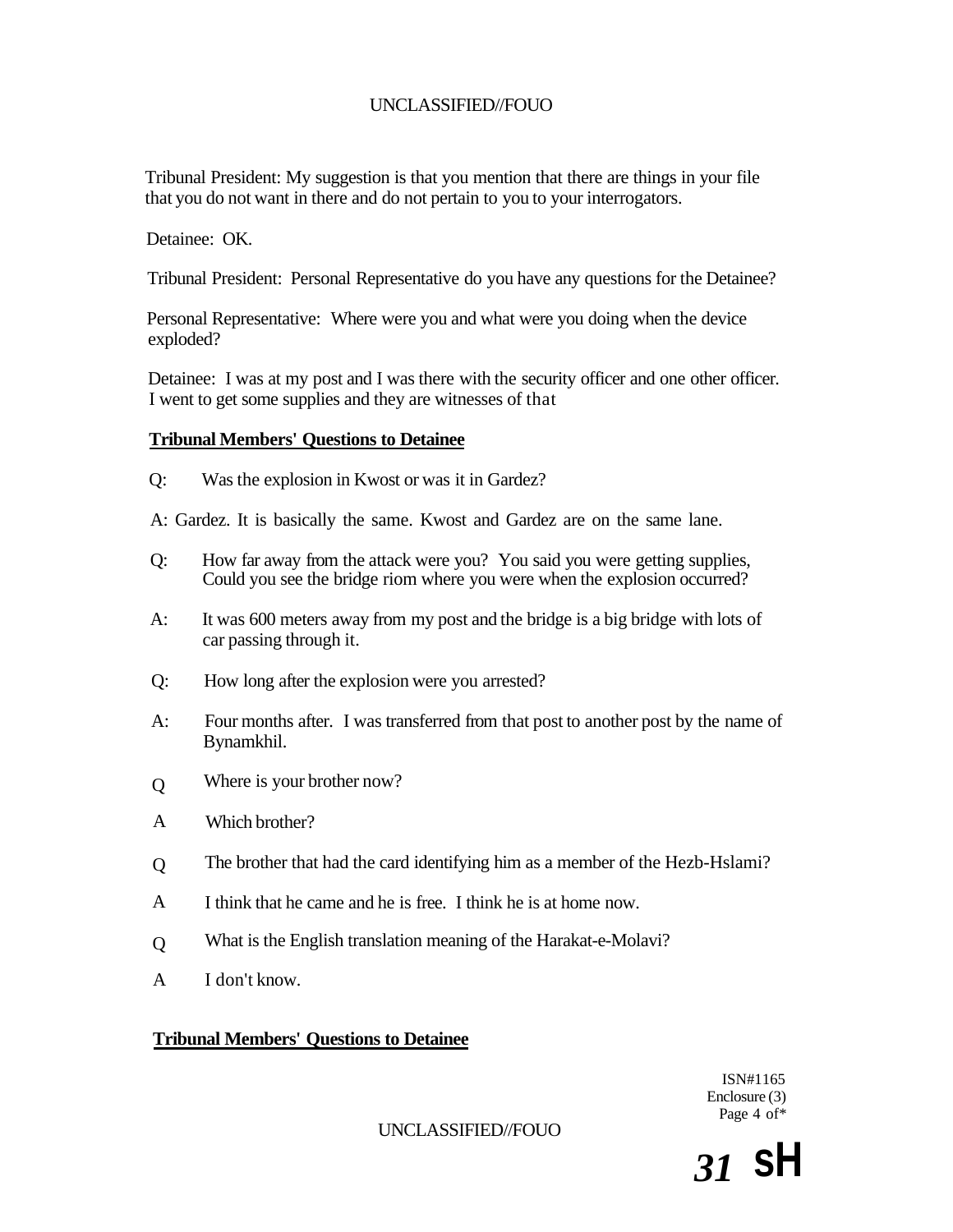- Q: How long have you been a security officer?
- A: Four months after the fell of Taliban, I started working for that post until I was captured.
- Q: You did not work for that post during the Taliban?
- $A:$  No.
- Q: What did you do then?
- A: I was working at the bazaar.
- Q: What were your duties?
- A: I was a worker at the market.
- Q: No. I mean when you were working for the government. What did you do for the government?
- A: My job was to look after the eight other people that were assigned to me.
- Q: How did you get a supervisory position? Did you have any experience in police work before?
- A: No I didn't. After the fall of the Taliban, there was no government and there was no security force and everyone knew this. And Abdula the commander, did have too many people.
- Q: Would you describe your work as police work or as military work?
- A: I will explain it to you now. They announced on the radio to the people of Gardez, that whoever wanted to come and help us maintain security and reconstruction of the country to come and join us. And the people agreed to help as far as personnel or any other thing that you need. We will help you. From every village they appointed a couple of people. From my village they appointed me.
- Q: You mentioned the commander is Abdula? Do you have a last name or any other information?
- A: Mojaheed.
- Q: Would it be safe to say that he was your immediate supervisor?

ISN#1165 Enclosure (3) Page 5 of 8

UNCLASSIFIED//FOUO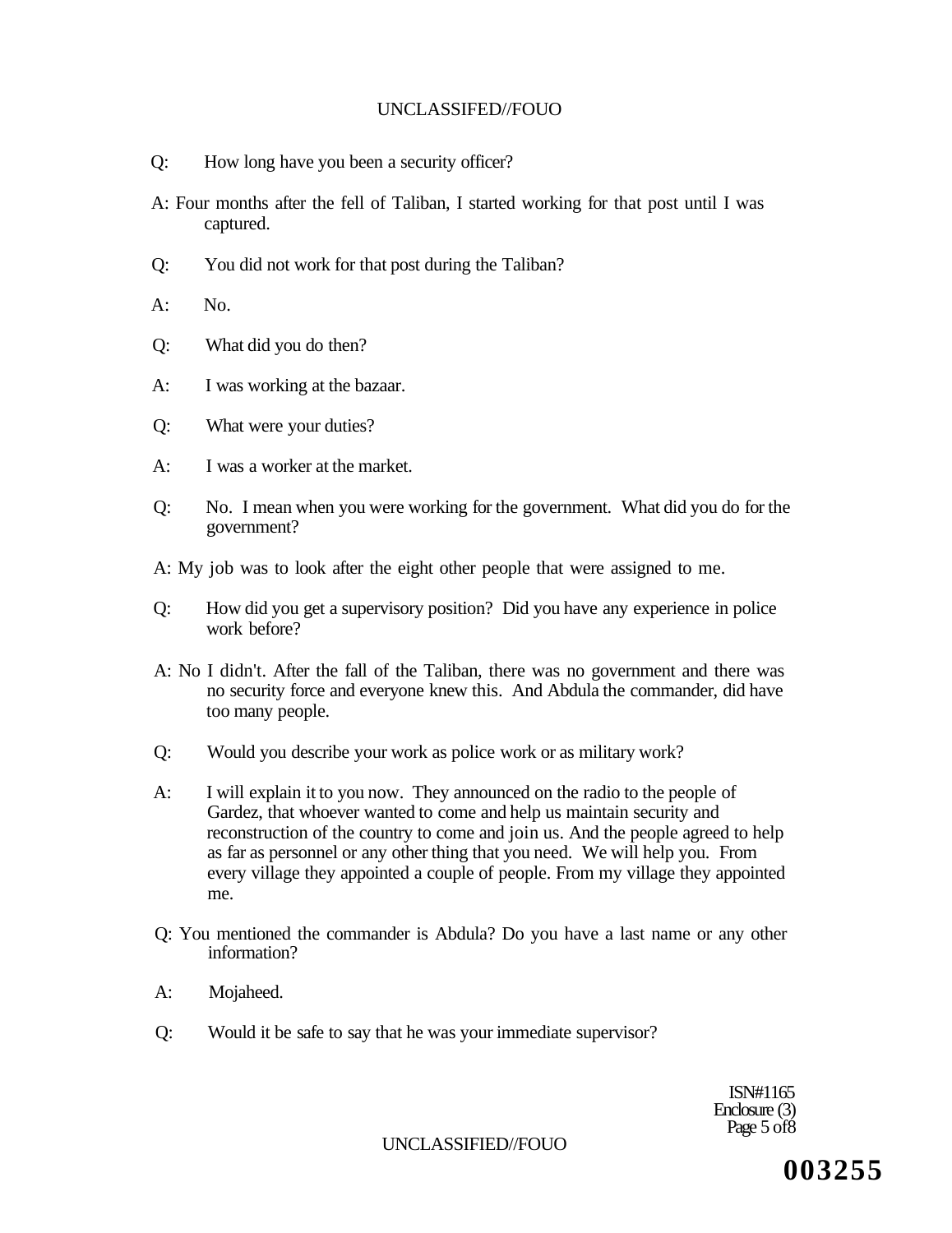- A: Yes. I used to work at the market before and people told me that if I went and worked for him, it would be better for me, I would have more pay and they would give me some help as far as food and stuff like that.
- Q: You did know Abdula Mojaheed before you started working for him?
- A: No. I was happy to work for the government and help my people and do something good for the government.
- Q: Can you tell me where you were doing police work or military work?
- A: Police work and our j ob was security.
- Q: What is the difference between police work and security?
- A: I don't know. I am not highly educated and don't know the difference in that They just told us to look after this post and that is what we did.
- Q: What would you do with the mortar?
- A: It's probably still at that post.
- Q: What was its function? What were you going to do with it?
- A: When I was introduced to that post, commander Abdula asked me if I could maintain security and do patrols, things like that and I told them that I coutd. And they told me that they would introduce me to the security agency and I may have a boss and there may be people working under me. When we went to the agency, they introduced me to the chief of security. And when I got the job, they told me that we were in charge for the security for the bridge and they appointed me to be the leader for those eight people; like their supervisor. They asked the eight people who wanted to be the supervisor and no one volunteered for the job and they appointed me as the supervisor. There were three AK-47's for the eight people. They put us in a car, gave us the mortar and one shell for the mortar. They told us to take that to the post. We took everything we had to the post and secured it at the post.
- Q: Why do you think they gave you a mortar?
- A: In Afghanistan it is common to have something like that; have a weapon for each post they gave that. People feared the Taliban and for that reason maybe that is why they gave us die mortar.
- Q: What was the purpose of having a tin filled with gunpowder?
- A: I don't know about that

**ISN#1165 Enclosure (3) Page 6 of8** 

UNCLASSIFIED//FOUO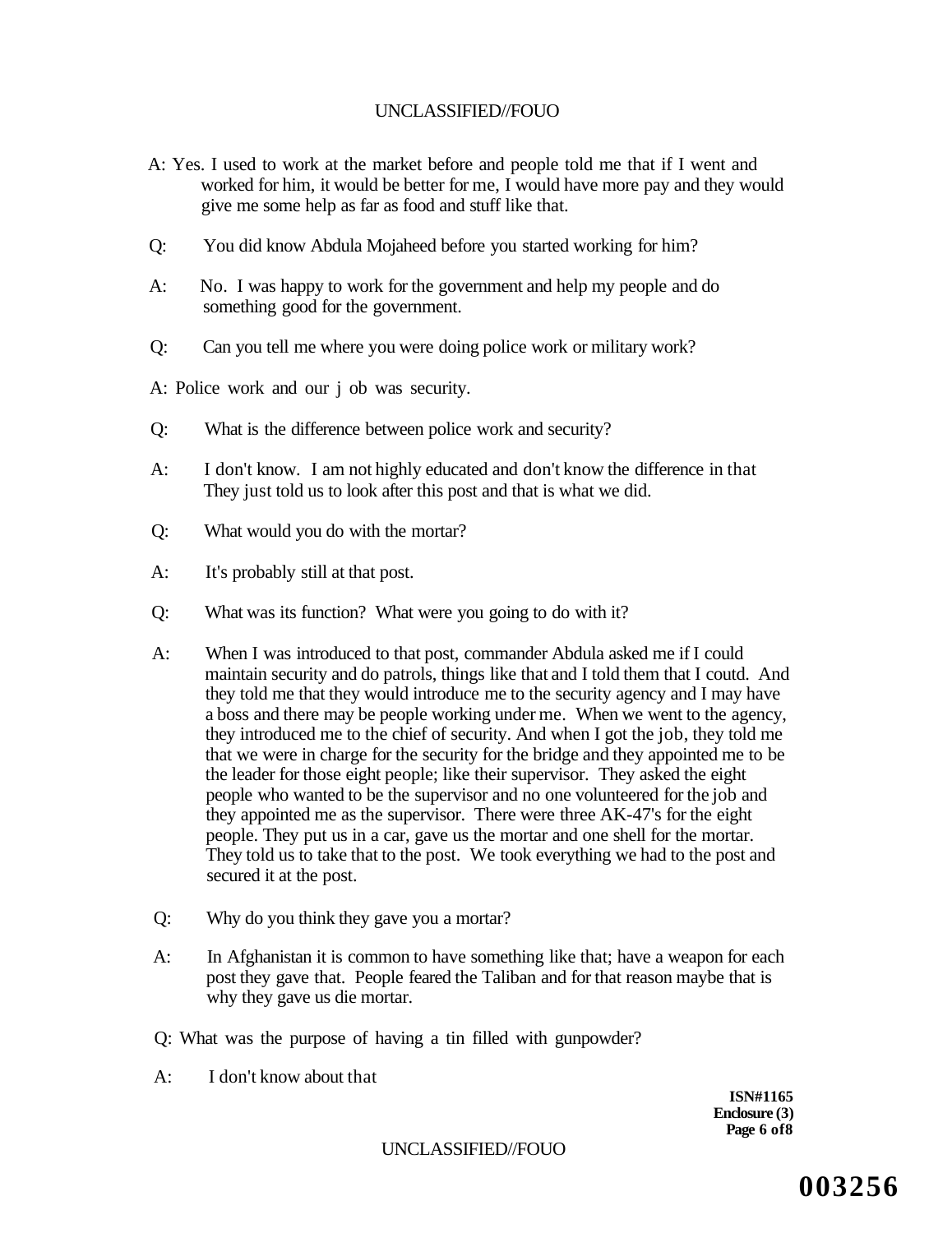Q: Did you have a tin filled with gunpowder at your post?

 $A:$  No.

#### **Tribunal President's Questions to Detainee**

Q: Was your post apart of a compound or did the bridge lead into a compound?

- A: Our post was about 50 meters away from the bridge and it used to be a public bathhouse.
- $\overline{O}$ Were there Taliban soldiers in your area?
- A No.
- $\overline{O}$ Whom were you protecting the bridge and bathhouse from?
- A We were just maintaining security at our post.
- $\overline{O}$ Were there American soldiers in your area?
- A: Not near us, but they were there.
- Q Did you have training on how to use the mortar?
- A No.
- Q Did you have training on any weapon?
- A No.
- Q But you had an AK-47?
- A Yes.
- $\overline{O}$ And I think that you indicated that you had one at your home?
- A Yes.
- Q Why did you have one at home?
- A I had it from a long time ago.

Was it to protect you and your family?

**ISN#1165 Enclosure (3) Page 7 of8** 

UNCLASSIFIED//FOUO

**0d3257**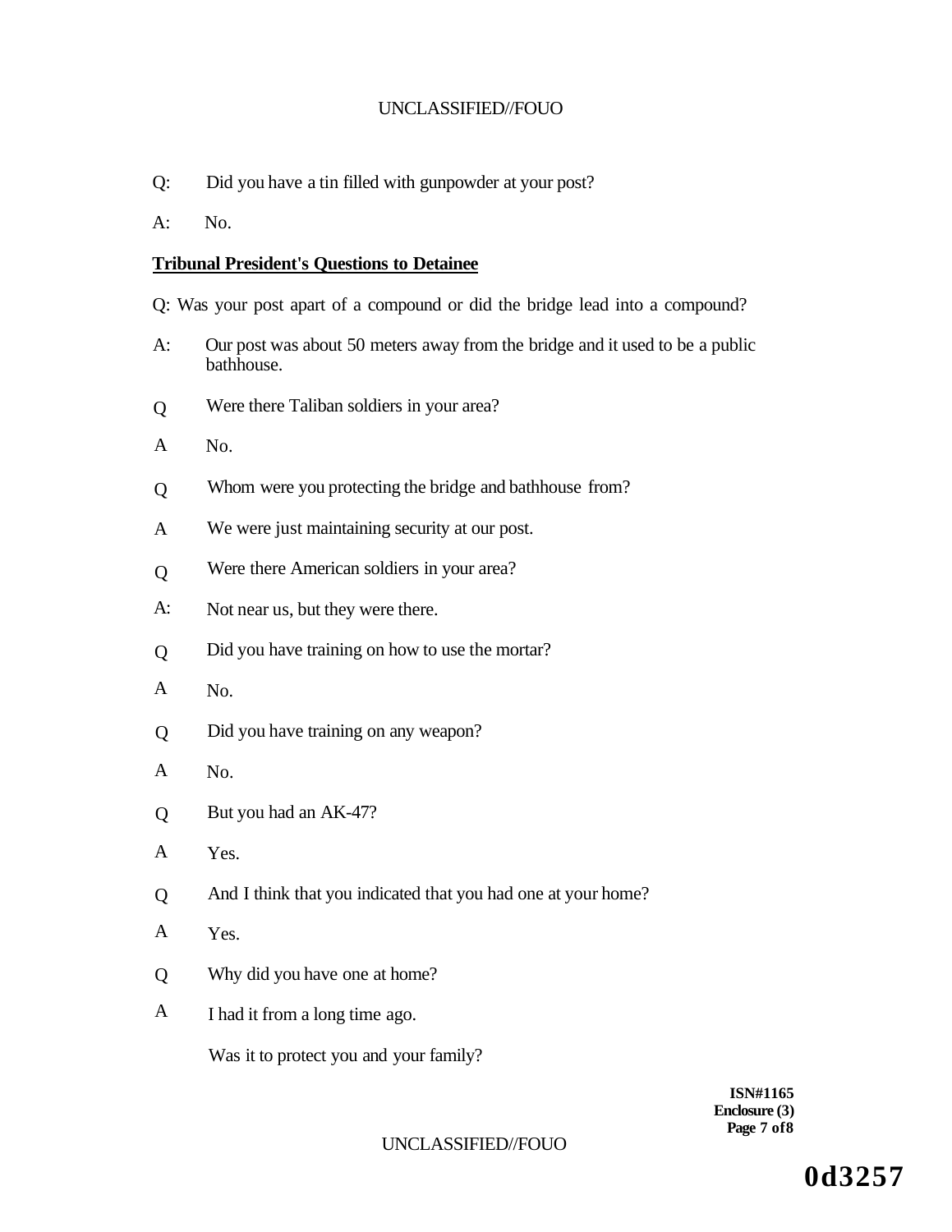- A: Yes. I was a little boy when that was in my home. When I was captured, I told them that I had the Kalashnikov in my home.
- Q: Did you have any military training whatsoever?
- $A:$  No.
- Q: Do you know if your supervisor was a member Harakat-e-Mulavi?
- A: No.
- Q: Were you ever approached to join any organization? Like the Taliban, al Qaida orHIG?
- A: No, I did not. People of Gardez that were working for the current government, I was just working in the market
- Q: Was the HIG in control of the area that you lived?
- A: I don't know.

## **Tribunal Members' Questions to Detainee**

- Q: How did  $|\textbf{j}|\textbf{j}$  **H** and  $\land$  know that it was an American car, there were Americans in the car andto stop it?
- A: The American cars are well known and they drive different cars.

## AUTHENTICATION

I certify the material contained in this transcript is a true and accurate summary of the testimony given during the proceedings.



Tribunal President

ISN# 1165 Enclosure (3) Page 8 of8

UNCLASSIFIED//FOUO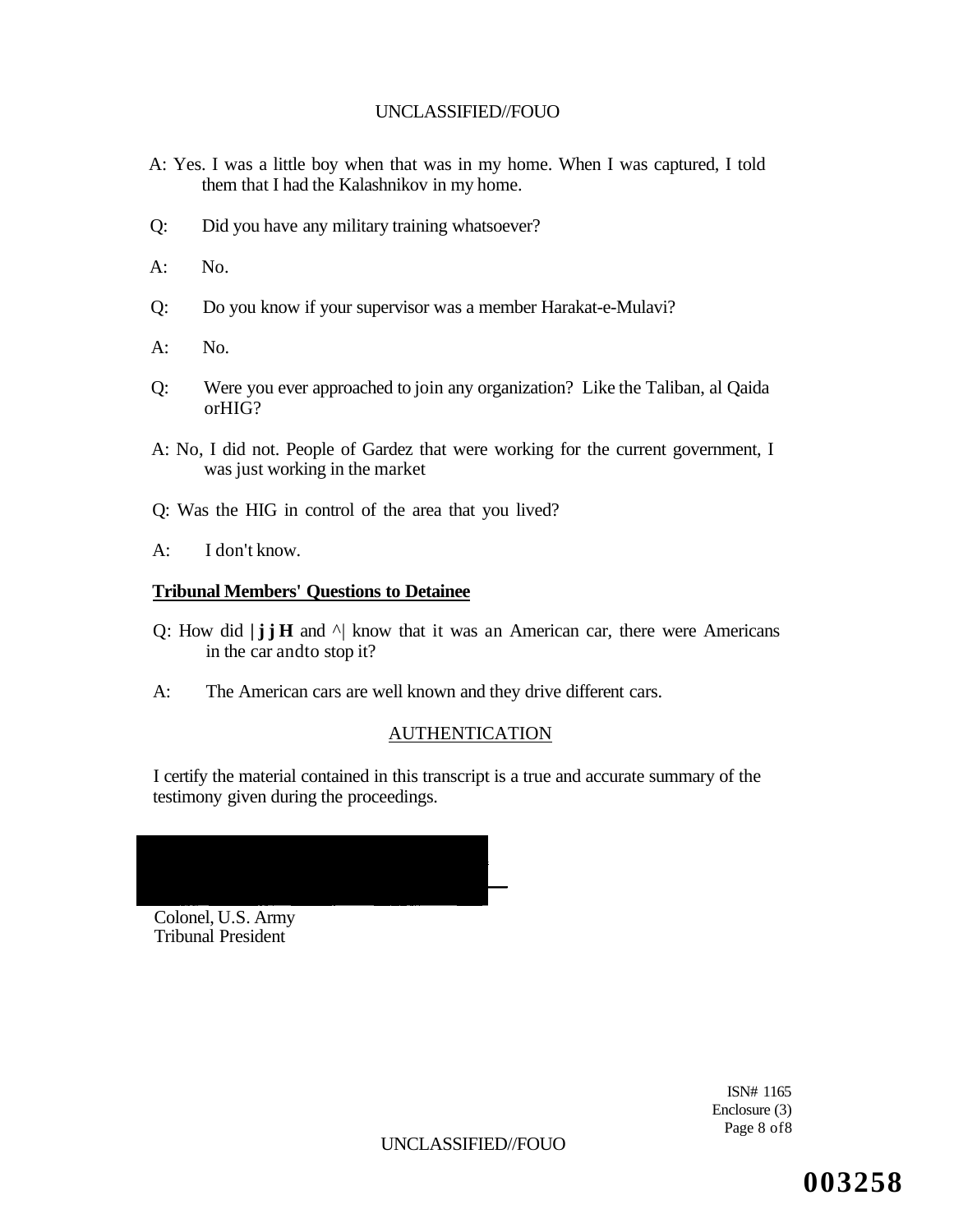#### **Summarized Sworn Detainee Statement**

*Personal Representative advises the Tribunal Panel that he met with the Detainee and was asked by the Detainee to make an oral statement for him based on that interview. The Personal Representative will read each statement and read the Detainee's response to each point. The Detainee will elaborate after each response. The Personal Representative also advises the Tribunal that the Detainee wishes to submit two letters written by his sisters (D-b, D-c). Summary of the letters confirm he is not a terrorist and went to Afghanistan to teach the Quran to children.* 

#### **• 3(a) The Detainee is an associate ofthe Taliban or al Qaida.**

*Firstly, I am not from al Qaida or Taliban. I am denying all that is being said. All the stuff you have on me, I have provided to you. What did I say for you to come to this conclusion? Would al Qaida look for fighters that are 59 years old? This is unbelievable and it doesn't make sense. But if you come to mis conclusion from what I had said about desiring to become a teacher in Afghanistan, then you must come to the conclusion that all the Muslins that desire to carry out their duty to God, no matter what it is, whether it be teaching Quran to children, or helping the poor, or bringing people to the religion, should be considered al Qaida or Taliban. I told you that I went to Afghanistan to teach the Quran to children. Because all over the world there are Muslims who leave their money, wife, children, wealth for several years for the call for Allah only to seek the reward from Allah. This is our faith.* 

The summary of it all is that I am not associated with al Qaida or the Taliban. Everyone has a brain to use to determine things. War needs strength, it needs a man who can move around quickly, lift things, carry things and climb mountains especially in Afghanistan. I am asking you now, do any of these things fit me? A sick man, 59-year-old man. Leave his country, his land, and his family to go to Afghanistan to lift things, carry things, run around and climb mountains. This does not make complete sense.

• **3(a)(1) The Detainee traveled to Afghanistan in August or September 2001.** 

> **/** *don* **V** *recall exactly - At approximately the end of July to the beginning of August, I went for the purpose of teaching. I am not a fighter. I went there to teach eight days after I got to Afghanistan, I met a man: he's the one who told me that Arabs here are considered to be helpers to the Taliban, and that all Arabs were subject to danger at any moment. I was told that all Arabs were in danger and you have to defend yourself and get*

> > ISN# 509 Enclosure (3) Page 1 of8

UNCLASSIFIED//FOUO<br>**1\*\*1**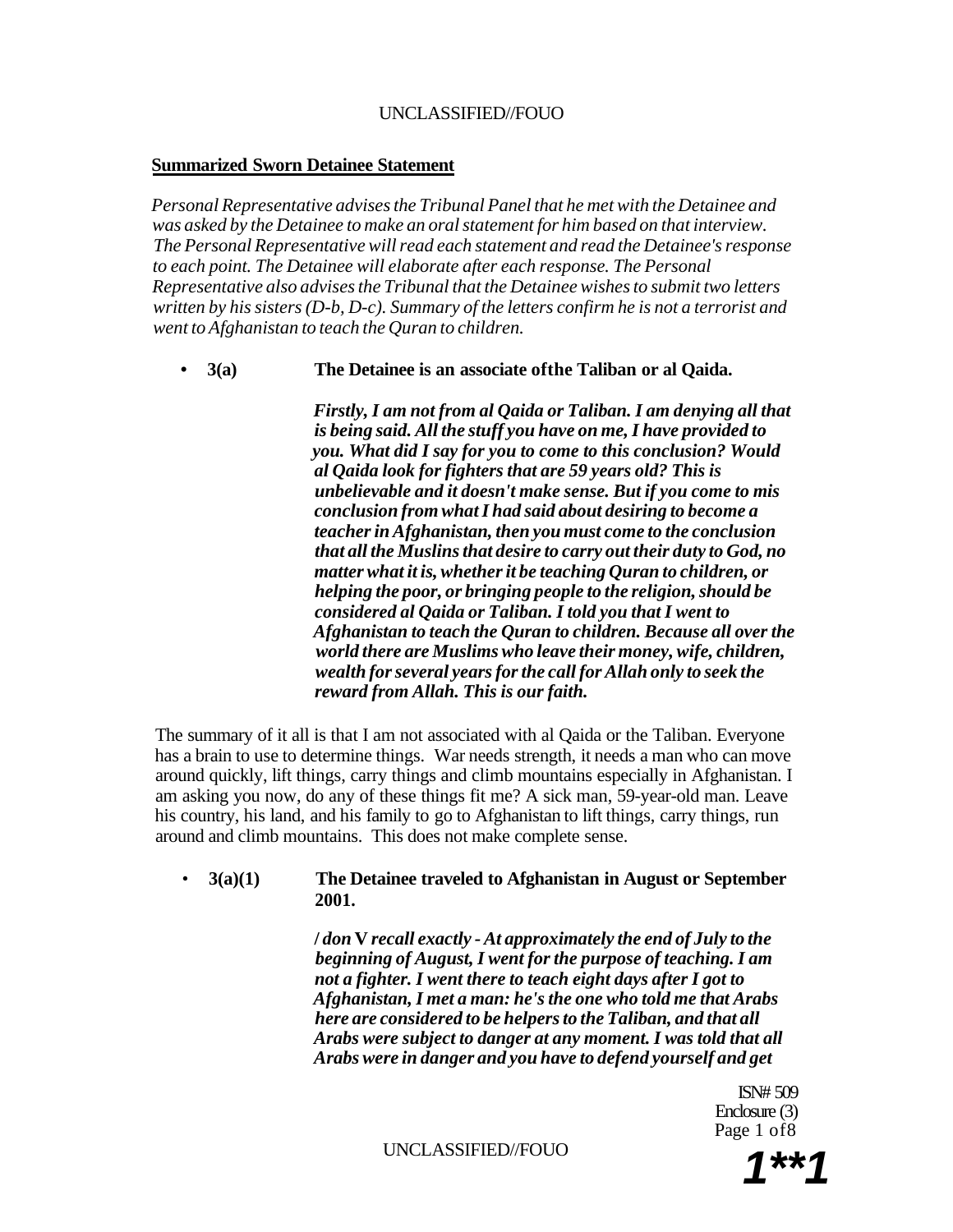## *training on weapons. When I heard this, I asked for my passport back because I came here to teach and not kilting. I asked for it back several times, in Jalalabad, Kandahar and Tora Bora.*

I have a question. Is traveling to Afghanistan forbidden? You have it written down as an accusation that the Detainee traveled to Afghanistan. What if I traveled to Afghanistan? There is no law forbidding travel there. If there was I would not of traveled there.

## *The Tribunal President states that it is simply a statement on the Unclassified Summary.*

In Yemen, if there is a problem with any country, then Yemen forbids travel to that country. If travel to Afghanistan were forbidden then Yemen would have stated travel is forbidden.

• **3(a)(2) The Detainee attended the al Farouq training camp.** 

**/** *trained near the al Farouq training camp, in a place called "Al Estiqbar, which is not the someplace that other trainees were. I could see the al Farouq camp, and all the tents, but I could not go in. And at most, the period was 20 days. Then after that we left (he camp and returned to Kandahar.* 

I agreed to go to al Farouq after I asked for my passport back. As I said, I did not go there to kill, I went to teach. There are enemies of the Taliban over there. These people consider all Arabs in Afghanistan to be helpers of the Taliban. All Arabs were subject to danger. Some things may happen that were not expected, so you should learn how to defend yourself. At the most the period was about a week. I agreed because they had my passport and plane tickets. I kept asking to my passport and ticket.

#### • **3(a)(3) The Detainee was trained on the Kalashnikov, Siminoff, and single shot rifle at the al Farouq Training camp.**

The Siminoff is the same as the single shot rifle, they are the same thing. They are not separate. There are no other weapons, just those two.

> **/** *mentioned to them that there was a guy named "Sab \*e al Lail" he used to come in the morning in the tent I slept in and he showed me how to use the Kalashnikov and the Siminof. He did that for on hour a day for about 13 or 14 days out of the 20 that I was there.*

• **3(a)(4) The Detainee stayed in a house in a Taliban camp.** 

**ISN# 509 Enclosure (3)**  Page 2 of 8

## UNCLASSMED//FOUO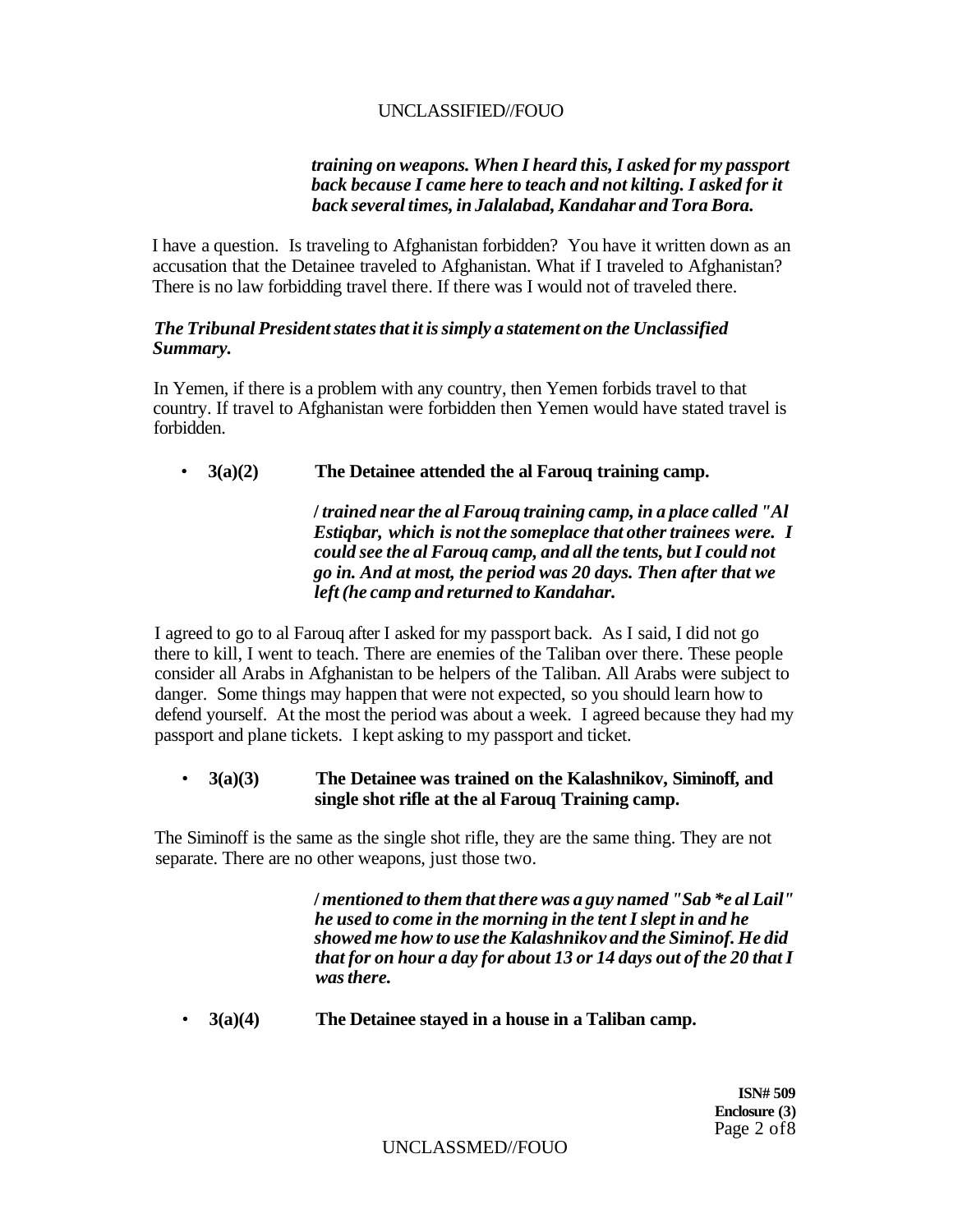## *I was not staying in a Taliban house. J stayed in a room in a house in Kandahar. As I said, it was not in a camp and not with the Taliban, but in the city of Kandahar.*

In Kandahar, I was in a room in a house. In Jalalabad when my feet were hurting, they sent us to a room near a Taliban camp. We would go there until someone would come for us and a doctor could treat my leg.

## • **3(b)(1) The Detainee fought for the Taliban in Afghanistan.**

## *Not true. I never carried a weapon.*

Yes, this is not true. I have never carried a weapon. I have never fired bullets at anyone, so how could I have been fighting. If there is any proof, I am sure it is not true.

## • **3(b)(2) The detainee was in Afghanistan during the U.S. Bombing campaign.**

## *Yes, because I could not leave, because I did not have my passport or plane ticket with me.*

If you look at my file and the interrogations, you will find that I mentioned this several times. I asked for my passport, plane ticket and money several times. I did not want to teach, I did not want to do anything anymore. They were full of promises, but would not give me back my passport They said they would send for my passports and give people their passports back. They never gave my passport back, and I could not leave because I didn't know anyone in Afghanistan or not in Afghanistan.

## • **3(b)(3) The Detainee fled to Tora Bora and was subsequently captured.**

**/** *turned myself over to the Afghanis. By reason, by logic, anyone who fights against Afghanis and surrenders voluntarily would surely, 100% be killed. But, I am not a fighter and this is why J surrendered myself to the Afghanis. The Afghanis detained us for a month then handed us over to the Americans. Because they wanted me to admit that I was a fighter, they would beat me during the interrogations. I've been saying for two years that I am not an enemy of the United States or any other person and I am not a terrorist like you claim. Any person that has terrorist or extremist tendencies would have indicated this in their home country. There would have been problems with them in their country. They would either criticize the government or they would commit terrorist acts against the country or anything else. But I never entered a potice station, I have no animosity towards* 

> **ISN#509 Enclosure (3)**  Page 3 of 8<br> $^{6}$   $^{6}$  ZO/ f

UNCLASSIFIED//FOUO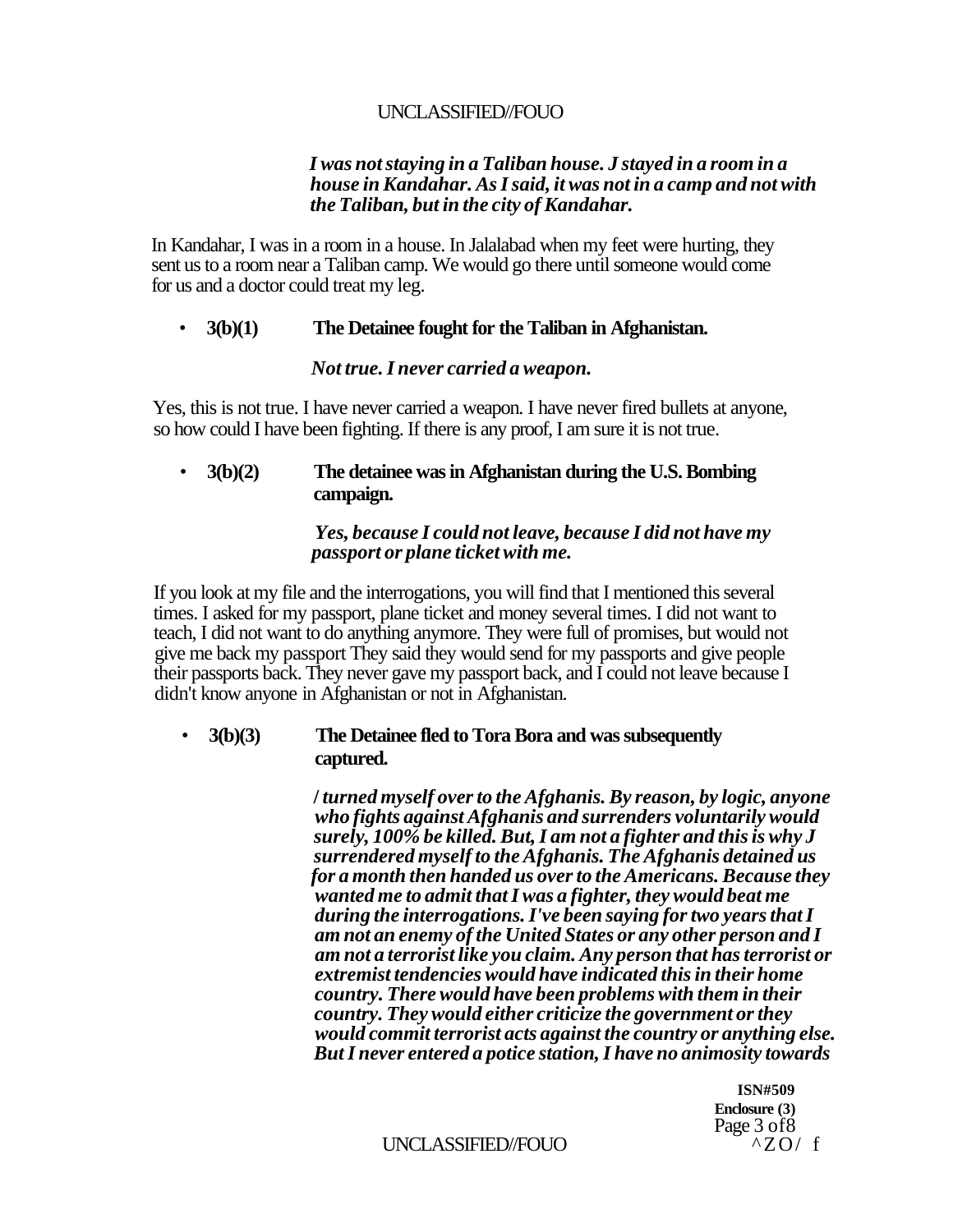*any person, related to religion or not. If a man had never had a problem with any other person or with the government, it is inconceivable that between night and day he would become a terrorist or criminal. If the government of Yemen didn't want us to go to Afghanistan, or any other country, then they should have prohibited it on the passport in writing or put a sign up in the passport office stating that you are not allowed to travel to the following countries.* 

The last words might imply that I am accusing the Yemeni government, but I am not. I am saying that the government of Yemen is innocent of anything because if it was forbidden to travel to Afghanistan then the government would have stated that it was prohibited to travel to Afghanistan but they did not because it was not forbidden. Like I said, it was standard practice of the government of Yemen to document on the passport that travel to any country was prohibited for its citizens. In the beginning it is written that the detainee fled to Tora Bora. I was in Jalalabad. They said those opposed to the Taliban should go to Jalalabad. All Arabs should go anywhere except for Jalalabad. Any Arab opposing the Taliban would be killed if they went there. So what do you think? Should I have stayed in Jalalabad or try and escape? They would kill me if I stayed, me or any other Arab. I decided to flee. I didn't know where to go. I didn't know anyone else except for Arabs, so I went where they were going. They are the ones who could help me get my passport and help me flee into Pakistan. The summary of everything that has happened until now is that I am not an enemy of the United States or any other person. I am not al Qaida or the Taliban.

## *Questions bv the Tribunal Members*

- You told us that when you went to Afghanistan, you met a man who was going to get you training on weapons to protect yourself. Q:
- Yes, I did meet a man in Afghanistan. He did not train me on weapons. His name is Abou al Munthir.  $A$ :
- Do you know whom he was associated with? Taliban or al Qaida?  $O:$
- When I came I asked for him. They said he was on the line in Kabul. I don't know what they did on the lines. I don't know if he was fighting with the Taliban or doing something else.  $A$ :
- You are from Yemen?  $Q$ :
- Yes.  $A$ :
- Can you tell the Tribunal how you traveled from Yemen and how you paid for your travels?  $Q$ :

**ISN#509 Enclosure (3)**  Page 4 of 8

UNCLASSJJFIED//FOUO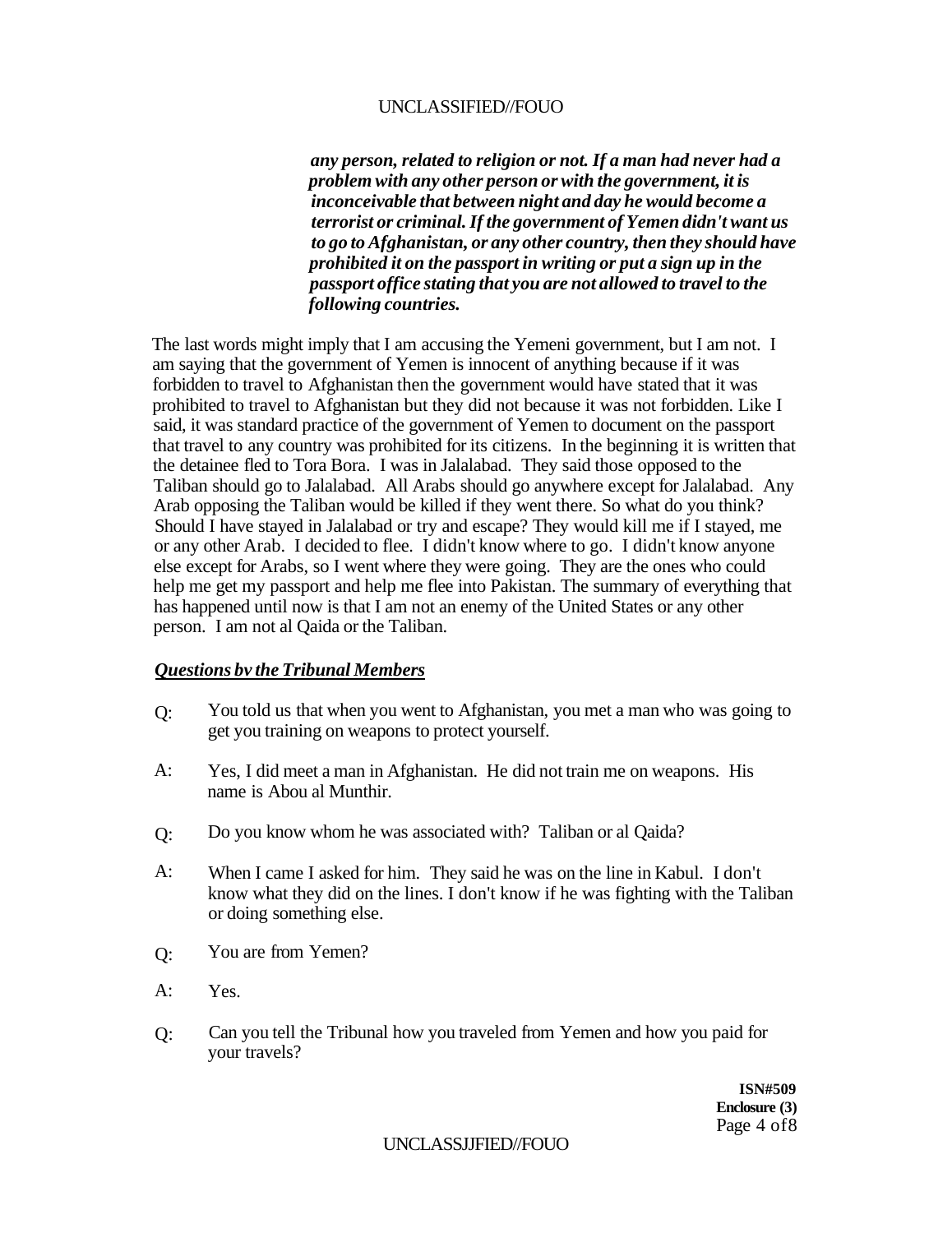I have said this about 100 times during the interrogations, but I have no objection telling it one more time. I met a man at a mosque. He married a woman in Yemen. Someone told him that I did not have a steady job in Yemen. He said that I could help you find comfortable work in Afghanistan. So he asked if I would like to do that and I could help him. They asked me and I agreed. I did not imagine the size of the problem in Afghanistan. I am a man that does not have any political concerns or interests. He gave me money. I went to the passport office, I got an official passport. I went to Sanaa and went to the airport. You can verify that I traveled from the airport in Sanaa on the same passport with the same name that you have in front of you.

Other than receiving the training for 20 days in Afghanistan, have you had any other military training?

I was the 1<sup>st</sup> Class National Defense for Yemen. It was training only on the Kalashnikov, that is it You can ask the country if the National Defense ever trained on anything else other the Kalashniknov. There was none.

How long did you serve in the National Defense.

The training is for a month and duty is for one year. After graduating high school, they have to serve for one year. Then they would be guards, traffic police, and serve as guard in the Justice Department or Department of Education.

Who held your passport and tickets in Afghanistan?

Abou al Muntbir.

You mentioned Sabe al Lail, who is he and is he al Qaida or Taliban?

Sabe al Lail said he was a trainer in the al Farouq camp in Afghanistan. A lot of Afghanis are present in that camp. The camp is in Afghanistan. I am sure he was a trainer with the Afghanis.

What is God's duty?

Teaching people about their religion, doing good deeds, to search for God's approval and favor in everything you do and say. Avoiding sin and any bad deeds. That is your duty towards God.

You made a comment about call to Allah, what is that?

Muslims are present everywhere. These people that I talked about in the beginning, some of them have said they are called Jamaat al Daawa. These

> **ISN#509 Enclosure (3)**  Page 5 of 8

UNCLASSIFIED//FOUO ^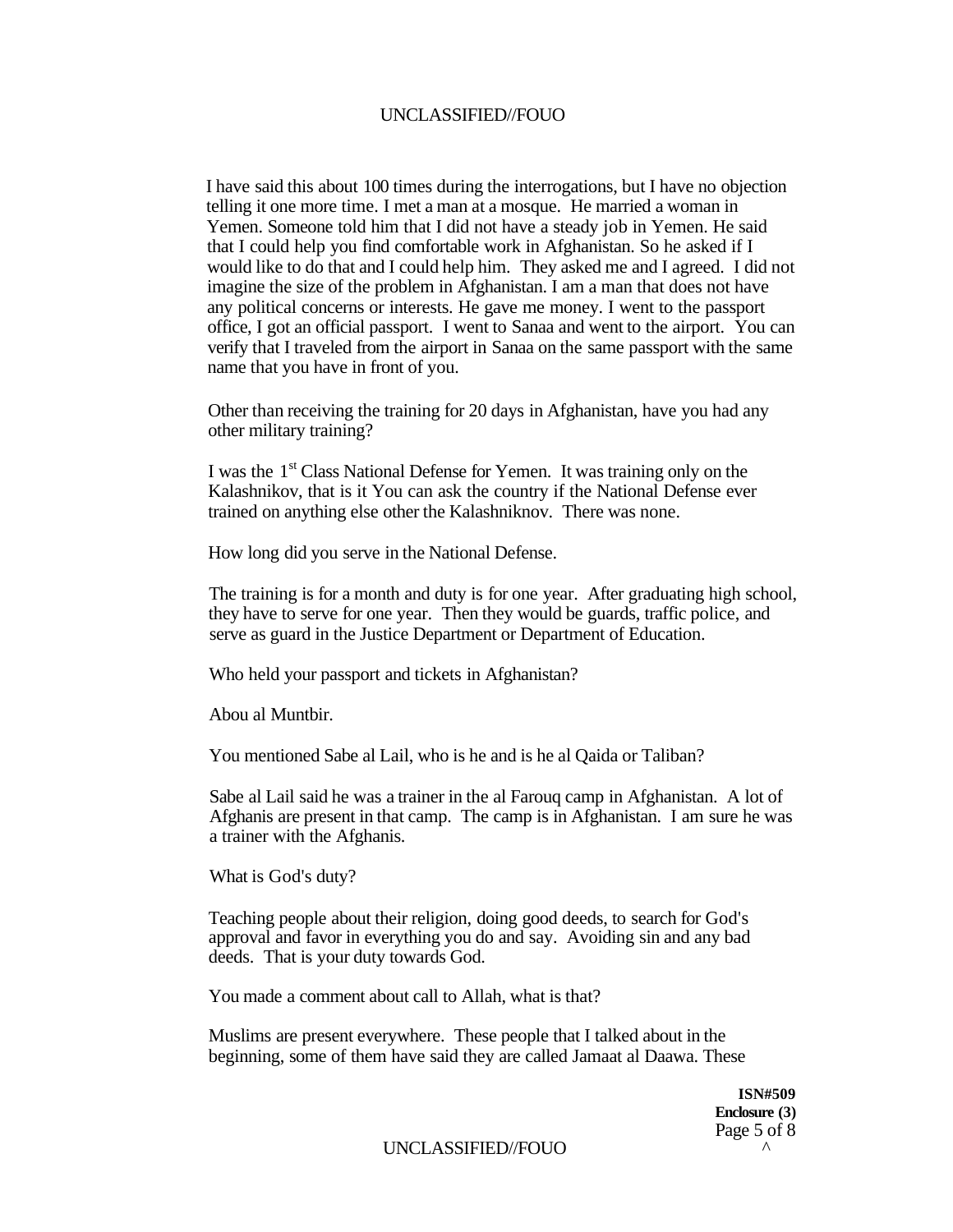people leave their wives, children, and money. Some for a few months and some for a few years. Like you, you would do the same thing, calling people to the Christian religion. Missionaries. In India, Pakistan, everywhere. Muslims have the same concept. They follow what God says and draw people that do not believe in anything to Islam. They help the Muslim poor, non-believers in all places. Whoever goes, you don't differentiate between Taliban and non-Taliban. You are going there to teach Muslims whether they are associated with the Taliban or not.

- Q: Does this call include the call to Jihad?
- A: No. The Jamaat al Tabligh is the farthest thing from Jihad. Their Jihad is the call of God like I just explained. They do not have Jihad as you referred to it, as in fighting.
- Q: Jihad to you does not mean fighting?
- A: I am not one of those who fight. Like I said, the call to God is not just Jihad, it's not fighting, but it is many things including the call to God. My duty is to teach people their religion. God does not ask something of someone that he or she cannot due. My only duty was to teach the Quran and the book of God.
- Q: I understand you are 59 years old?
- A: Yes.
- Q: Although you may not be able to fight, do you teach others to fight?
- A: No. I have never done this my entire life.
- Q: Why would you give someone your passport and airline tickets?
- A: Muslims do this all over the world. Even if you go to Saudi Arabia and you are dealing with someone they take your passport.
- Q: What do they do with it?
- A: They keep the passport with them. If you have an agreement to do work, some people are not honest and may steal or not finish their work. That way they have the passport with them.

## **Questions bv Tribunal President**

Q: Have you traveled very much?

**ISN# 509 Enclosure (3)**  Page 6 of8

UNCLASSIFJED//FOUO

**3>^**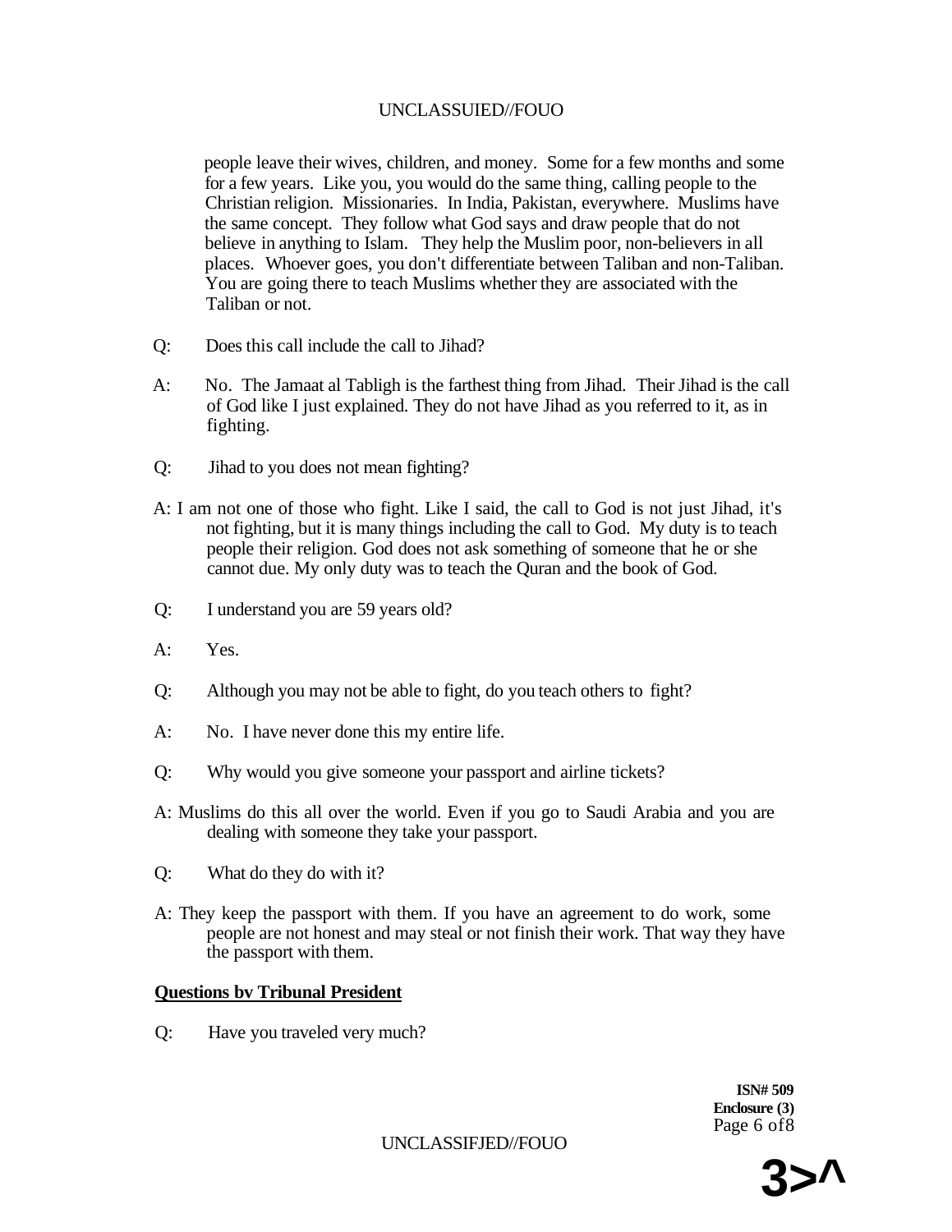No. I stayed in Yemen my entire life. I traveled to Saudi Arabia more than 30 years ago. I stayed there for about a year and eight months, a year and six months, and then I returned to my country. I stayed in Yemen until I left for Afghanistan. I did not move. You can ask my country or you have my address. You can ask the people I lived among. If I had left Yemen for a long time, am I a terrorist?

How long did you plan on staying in Afghanistan?

A few years.

This was a long-term plan?

No.

You talked about being recruited to teach because you were not working. Does that mean they were paying you to go to Afghanistan to teach?

Yes.

Do you know if the Arabs you fled with where members of the Taliban?

Where did I escape with them?

When you fled to Tora Bora.

In Jalalabad, I know that there are many Arab groups. I knew this in Afghanistan. Even al Qaida. I swear to God that I did not know al Qaida until I went to Afghanistan. In Afghanistan there are Arab groups that have fled from their countries, they are refugees there. Algerians, Libyans. You have powerful intelligence, you may know these things or you can find out more than me. They say the Taliban is non-believers and they forbid any fighting with them. They consider anyone that fights with them non-believers as well. Some Arabs would go and just sit there for a while then return to their countries to say they were doing Jihad, but they were not. Some have escape from their counties. They live in Pakistan and Afghanistan. These people do not have anything to do with Taliban or al Qaida. Some of them are doing relief work, doctors, some are reporters, teachers, they are all there. That's what I knew when I was over there. I was told that guy is a doctor and so on. hi Jalalabad it is known which groups are in certain areas. There are many that have nothing to do with al Qaida or Taliban. That is what I know from being in Afghanistan it is not certain. When I was given to the Americans, I decided to speak and tell everything I knew. Not from experience but from what I heard. I talked about everything I heard.

Were the Afghanis that you surrender to part of the Northern Alliance?

**ISN# 509 Enclosure (3)**  Page 7 of8

UNCLASSIFIED//FOUO

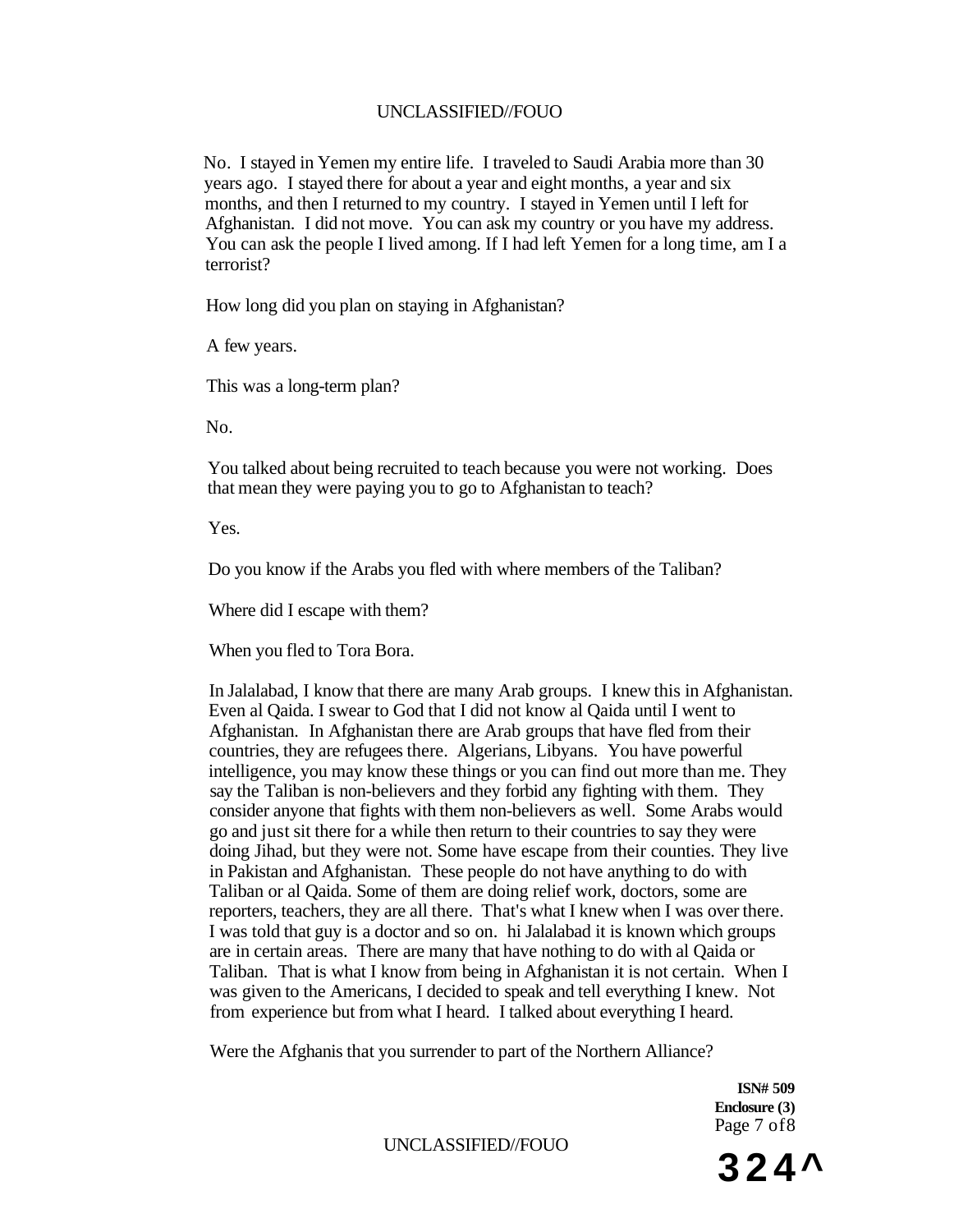- A: I don't know. I was just going in any direction. I didn't know which direction I was going because I didn't know the area. I swear to God that I do not know any part of Afghanistan. If you put me in any one place I would not know where to go. I just started walking in any direction and I met three people. One of them was armed and two were not. I called out to them in Arabic. I told them there were people who were dead and injured but they did not understand me. They found someone that understood a little Arabic. So I told him and he said they would help them. They said they would look for some mules and try to help them. They said they would take us to Pakistan. We stayed with them, then more Arabs arrived; they surrendered and they took us with them to Jalalabad.
- Q: These people that took you to Jalalabad are the ones that beat you? Once turned over to the Americans was your treatment fine then?
- A: Those weren't the ones that were beating me. They took me to prison after about 10 or 11 days they said that a delegation came from Kabul from the Ministry of Defense. They took us from Jalalabal to Kabul to an underground prison. There they would interrogate and beat us. The wounded were also located there.
- Q: You don't know who they were affiliated with?
- A: I don't remember. In Jalalabad there was a man by the name of Hadrat al Ali. But, I don't remember. In Kabul, I don't know.
- Q: In Kabul you were then turned over to the Americans?
- A: They turned us over to Pakistan, then over to the Americans.

## AUTHENTICATION

I certify the material contained in this transcript is a true and accurate summary of the testimony given during the proceedings.



**Tribunal President** 

ISN#509 Enclosure (3) Page 8 of8

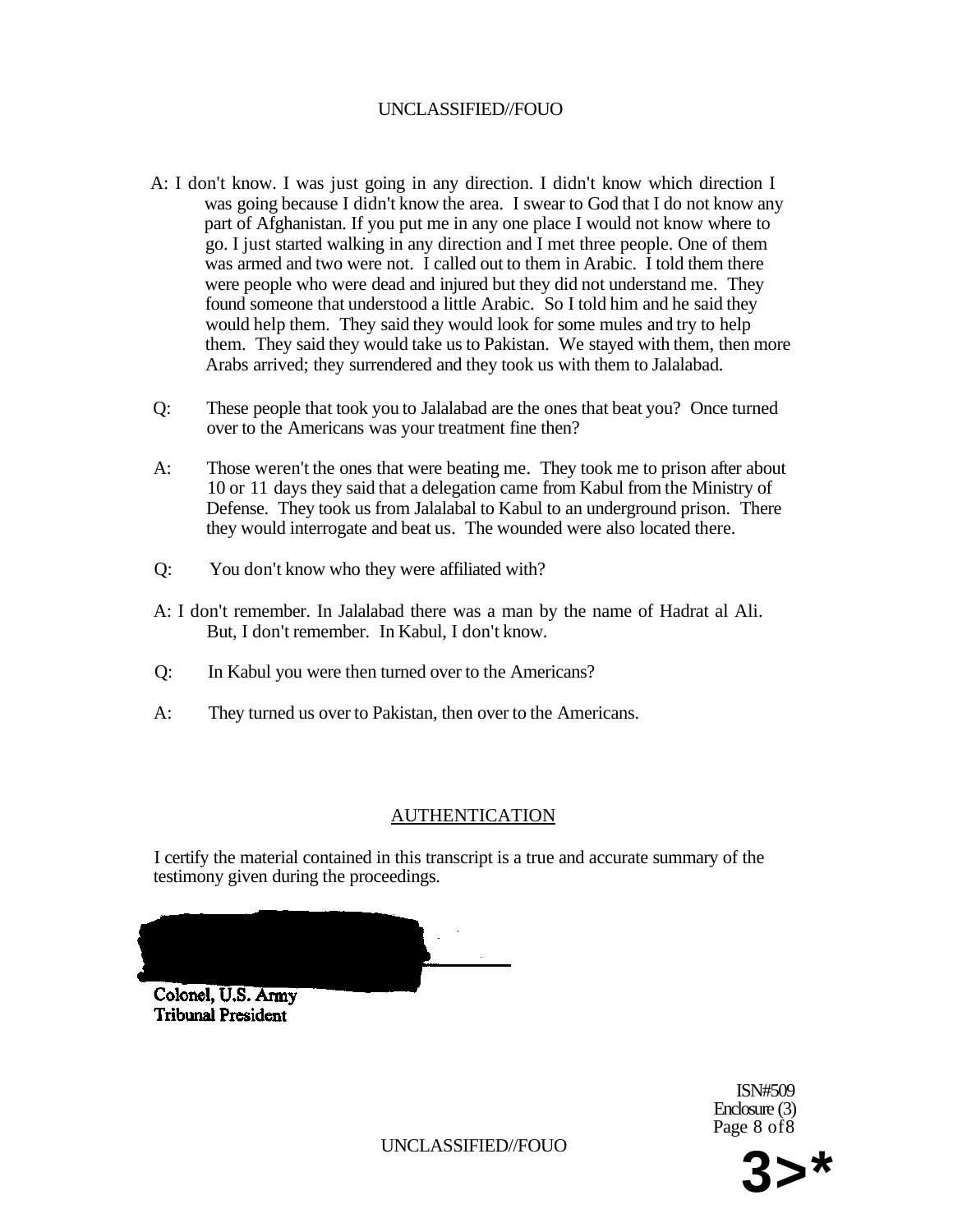Translated Personnel letter from Sister

Even you are far away you are close to our heart and for every person that knows you from before and this is all your sisters and all your brothers say hello to you. And every letter you write it is passed to everyone in the family to read. All of them are waiting for your return. They know about your honesty whatever the accusations they put on you they are not true, we know you went to teach the law of Islam In the end, we hope you receive this letter and hope you are in good situation and good health. AH of us say hello to you. Your sister, FAKAH

Exhibit D-b

# *3J67*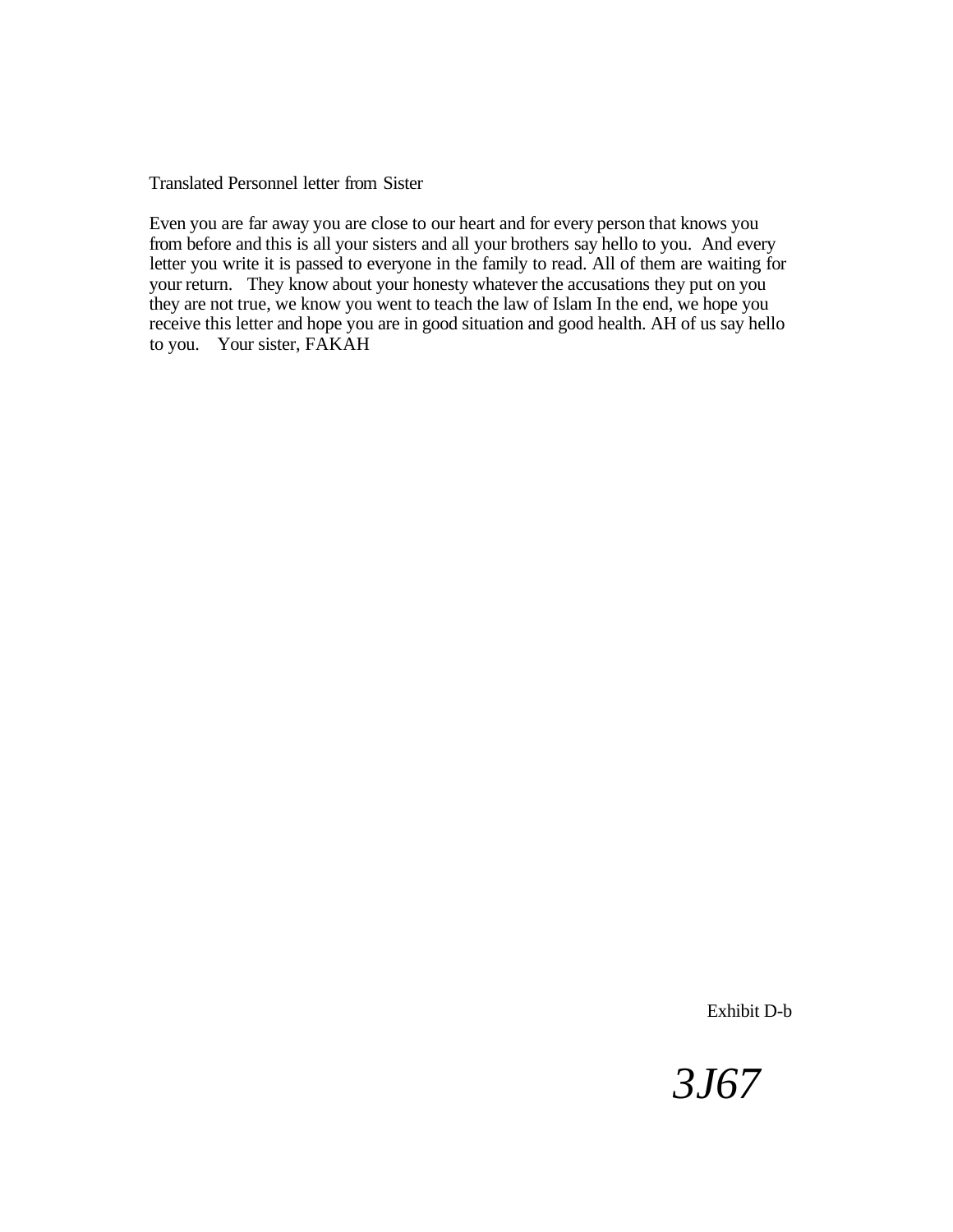| 11. | <i><b>RBPOBSBAU</b></i>                                                                                                                   | MESS AGS |               |
|-----|-------------------------------------------------------------------------------------------------------------------------------------------|----------|---------------|
|     |                                                                                                                                           |          | -VI           |
|     | REPLY $TO$ THE MESSAGE                                                                                                                    |          |               |
|     | s _____ II ______ II ^___ 1 ________ J ___________ _ 0                                                                                    |          |               |
|     | $(Nouvelles \t de \t caractere \t personnel \t et/ou \t family \t and/or \t private \t news)$<br>h •• * $g   \sqrt{s} j   V$ a^AA jX. 3>1 |          | ۰,            |
|     |                                                                                                                                           |          |               |
|     | Vy^.^t. Uf^r. A^***. .^rtil-jf. .£ <v: -ra^^s.="" jzs^-<="" j»f="" td="" w».=""><td></td><td><math>\frac{1}{2}</math></td></v:>           |          | $\frac{1}{2}$ |
|     |                                                                                                                                           |          |               |
|     |                                                                                                                                           |          |               |

 $, \wedge$  . A . . . . . . . . . . .

 $-If$ Date .j . . . . . . . . . . . . . . Signature

 $22.$ 

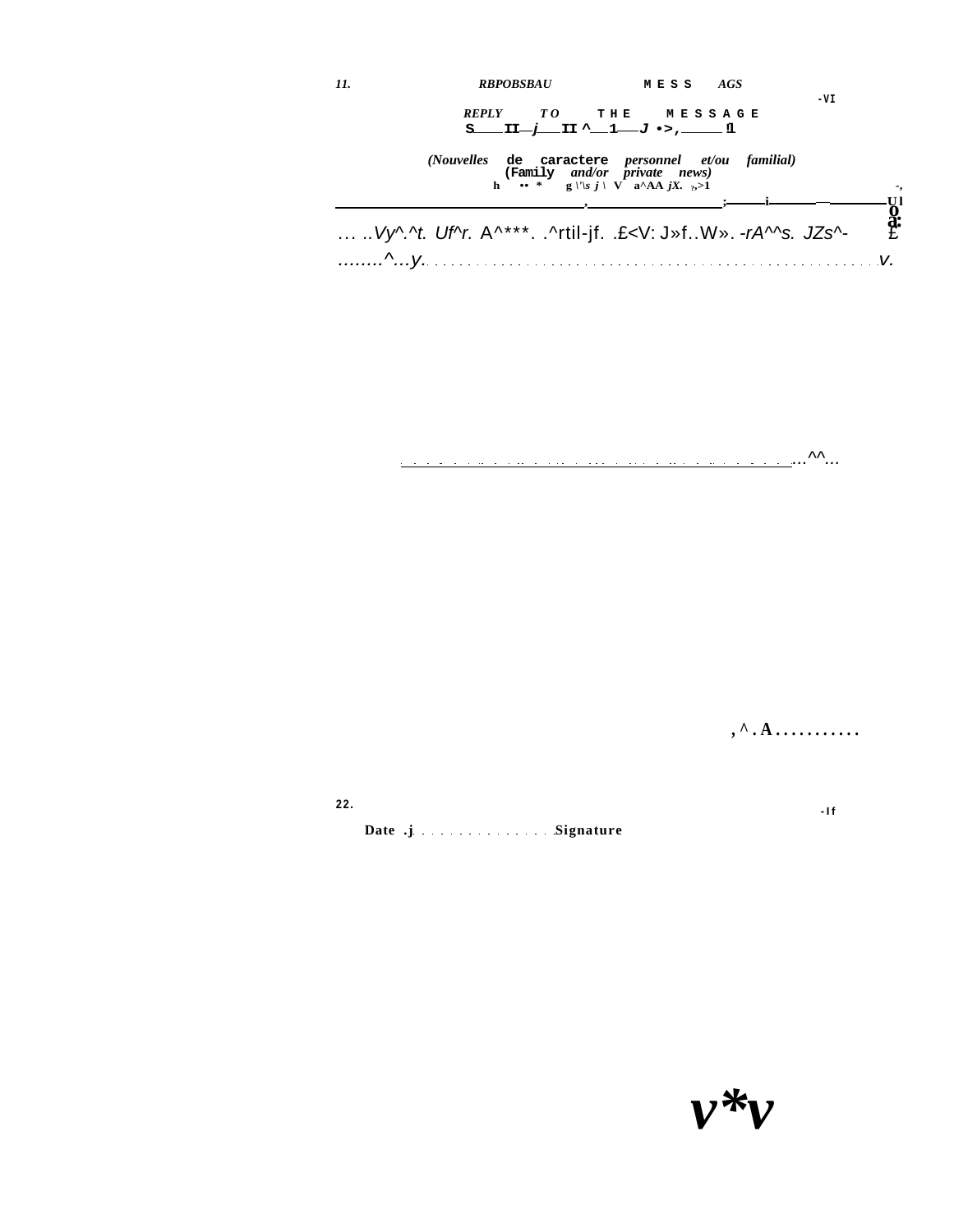#### **In the Name of Allah the Compassionate the Merciful**

Peace and Allah's mercy and blessing upon you. Dear brother, may God expedite your release and those who are with you. May God strengthen your faith and keep you united. My love and respect to you is immeasurable. As the days go by, my love and admiration to you grows. Brother, I want you to know that this is a test from God. Don't you see the suffering of prophets John and Joseph! But at the end, God ended their suffering. Please I ask you to be patient, we will see each other one day. We received three letters from you, they were sent through the Red Cross. We receive all your letters; one of them was sent to Faiza, one to Khalid. I would like to tell you about the joy and happiness those letters bring to all of us. God knows how much we miss you. They imprisoned you, even if the whole world call you terrorist, please be patient, it is a lie, I know my brother the whole world is lying, that is because I know my brother, I love you. Finally, I tell you that Sabah Nasser is doing fine.

Sender, your sister,

Fatiina Nasser Yahya Abdellah Khosrof

Linguist Comments:

- (1) Allah's peace and blessing on bis messenger and prophet Mohammed.
- (2) Peace and Allah's mercy and blessing upon you/family.
- (3) I bear witness that there is no God but Allah, and Mohammed is his servant and messenger.
- (4) God willing.
- (5) All praise due to Allah.
- (6) God the great, and almighty.

Exhibit D- C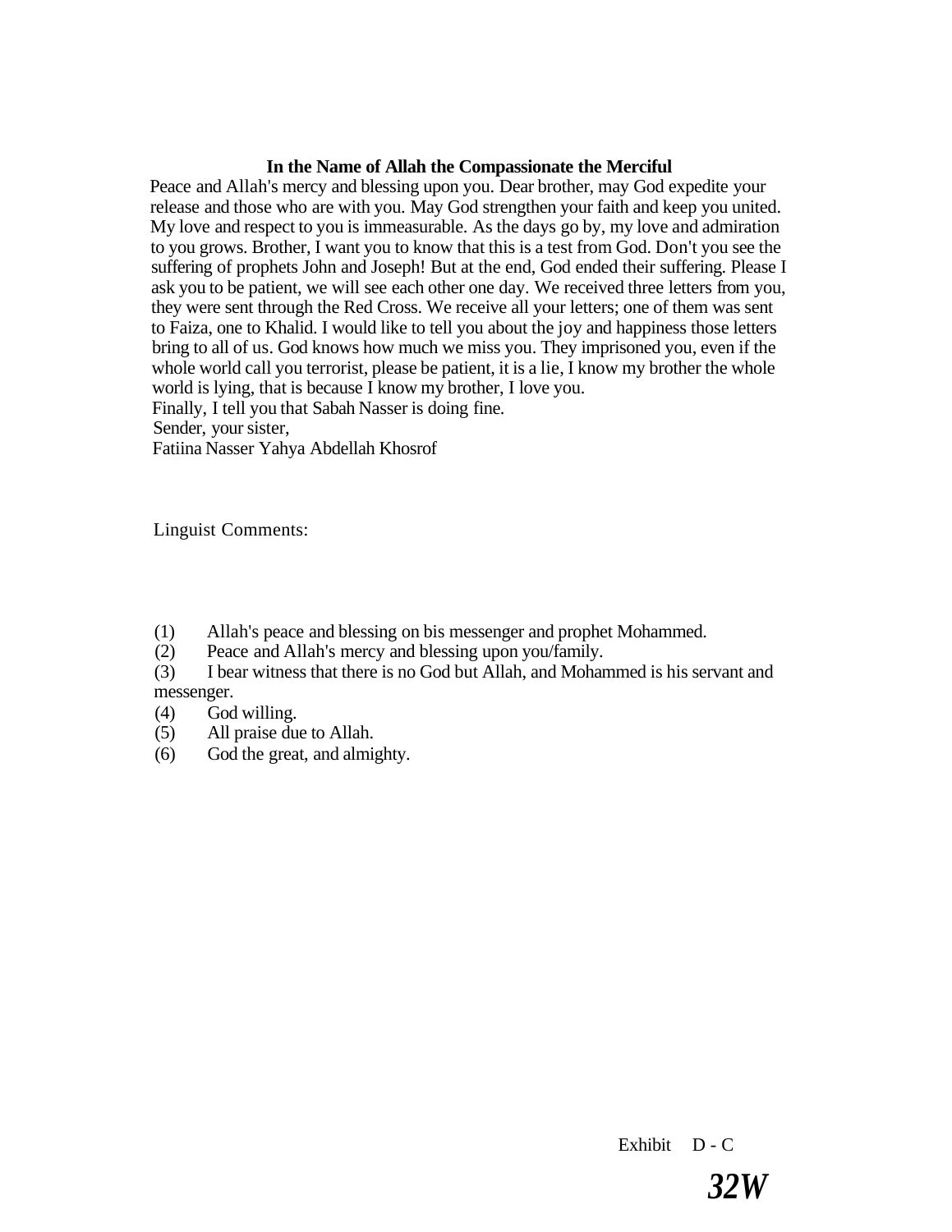



^.sboor/jir



 $\mathcal{C}JJ\sim^* \rightarrow -\& \quad J^*J\rightarrow A^*f$  -  $QJIf \wedge \wedge yp$  Al>. SitJ $\wedge Vi$  &  $\wedge L X \wedge A$ .  $\wedge \bullet \wedge ... \wedge I *C$ .



 $3*717$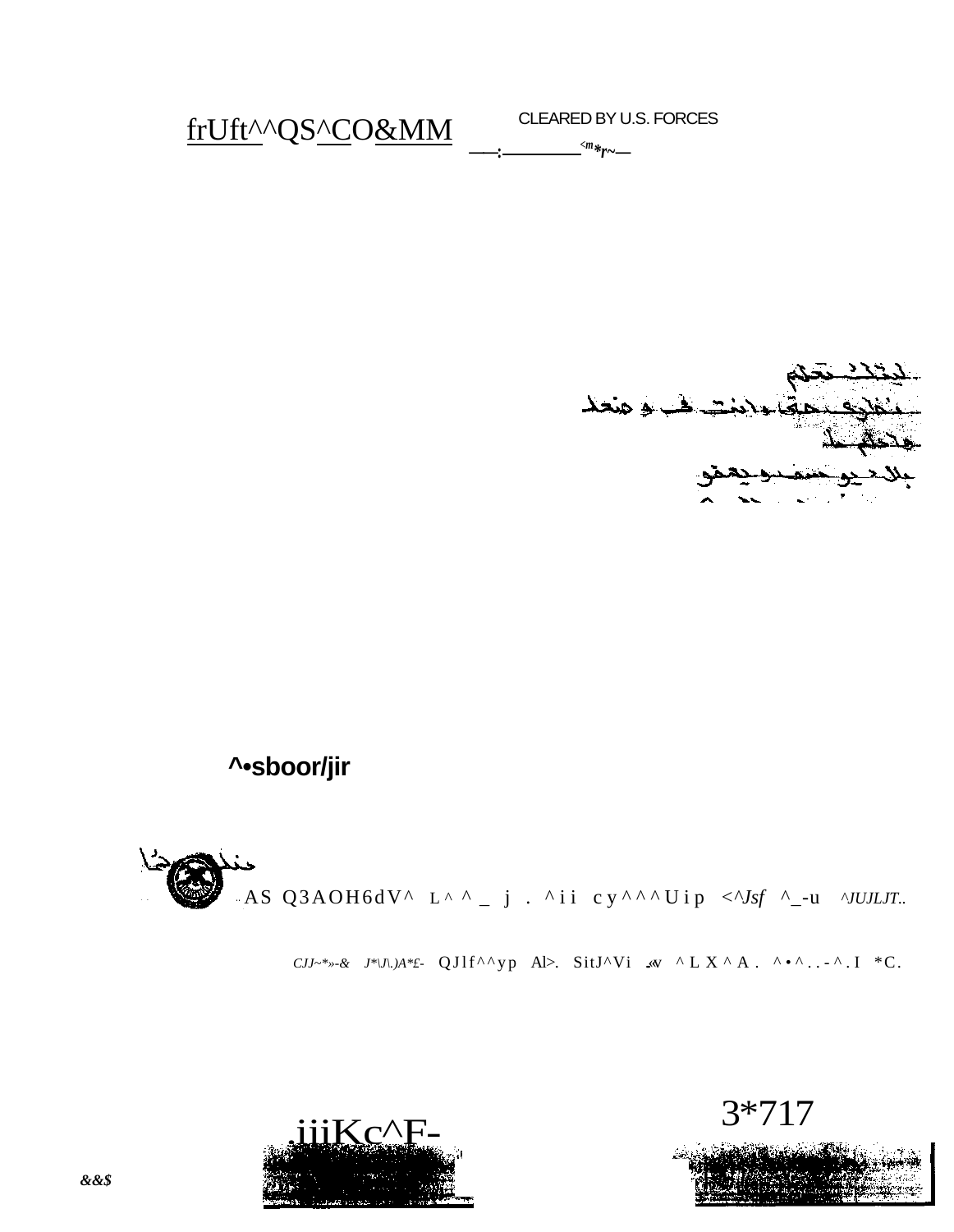## **Summarized Unsworn Detainee Statement**

## *The Tribunal President read the hearing instructions to the detainee. The detainee confirmed that he understood the process and had no questions.*

Personal Representative: I'm handing the Tribunal the Detainee Election Form, which was previously marked as Exhibit D-a.

Detainee: What does D-a mean?

Tribunal President: We label all of the exhibits and its simply labeled, D-a.

*The Recorder presented Exhibit R-l into evidence and gave a brief description of the contents of the Unclassified Summary of Evidence (Exhibit R-l).* 

*The Recorder confirmed that he had no further unclassified evidence or witnesses and requested a closed Tribunal session to present classified evidence.* 

*Tribunal President stated that the detainee wants to participate and has requested three witnesses. These witnesses are coworkers from the school that the detainee taught at Since all three would attest to the same facts, the Tribunal will allow one witness. The first witness request was sent to the Department of State on 26 November 2004, the second on 10 December 2004 and a third request was sent on 17 December 2004. As of this date, 20 December 2004, we have not received a response from the Department of State concerning any contact with the foreign embassy on the status of this witness. The witness has been deemed not reasonably available. However, if the witness's testimony does become available, this tribunal may reopen this case.* 

*The Recorder administers the Muslim oath to the Detainee.* 

*The Personal Representative read the accusations to the detainee so that he could respond to the allegations. The allegations appear in italics, below.* 

Tribunal President: Your Personal Representative can read the allegations and you can respond.

Detainee: I would like to read and answer them myself.

Tribunal President: That's fine too.

## *3. a. The detainee is a member of the Taliban and associated with al Qaida.*

Detainee: With the last three years, or two and a half years, day and night, that's plenty of time. Maybe they prove my case, in my file, if anybody can prove that I was Taliban, or member of al Qaida or help anyone. If anybody can prove for one day, that if I even contacted a member of the Taliban, for one day or for one hour. You know that, because

> ISN#1002 Enclosure (3) Page 1 of 15 **003271**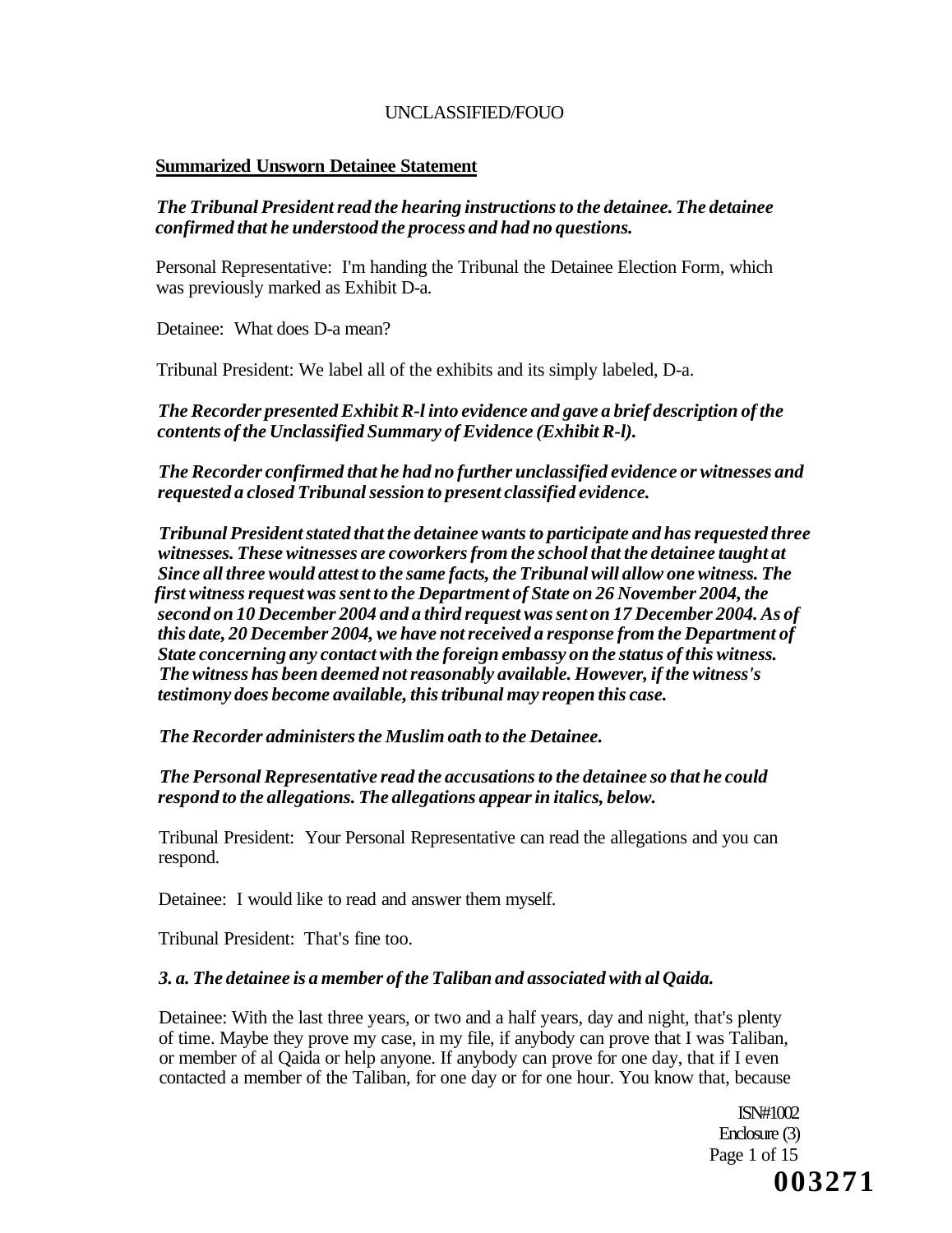Taliban was against education and schools, especially Science and Technology. The reason I was a Science teacher, they never wanted that kind of person if he was teaching Science. As you know, everybody knows this, they close all the schools around Afghanistan, and they start as Madrasa (ph), not schools. I will deny and reject this allegation. I never was a member of Taliban nor I never will be Taliban. Taliban resistance was almost seven years from the beginning to the end. I was for seven years, teaching in the school. Only for one year, but I will tell about that one year later on. The reason was 1 was absent for the one year of teaching. The school has a vacation or a season for three months, during summer time, and I came to Afghanistan to see a farm or business, at Mazar-E-Sharif. The Taliban arrested me there and they put me in jail for six months. If I were Taliban, or a member of Taliban, or contacted Taliban, why would they put me in jail for six months? I think that is enough for this allegation.

#### *3. a. 1. The detainee returned to Afghanistan from Pakistan in late 2001.*

Detainee: This is not right and also I reject this allegation. Hamid Karzai came into power late in 2001 at the end of the year. When I came to Afghanistan that was the second month of 2002. When Hamid Karzai took power, he traveled around the world. I saw him when he came to Pakistan, and I saw his speech there. I saw everything and I got comfortable with that. After that I went to Afghanistan, not before. He mentioned to all the Afghani and Pakistan refugee camps, he reassured them. He told them there's a time, everybody should go back home, prepare our country and their homes. After any personal power, intelligence, that was the one other thing, that they assured us and they told us no more war, that the war has ended, and that this is the time to come back. To return home, together we rebuild our land. Especially, he mentioned, three or four, a special time, only for teachers, they asked virtually all teachers. Many returned here to Afghanistan. Our education system in Afghanistan was destroyed in the war for the last twenty, twenty-five years. It's time, especially for the teachers, it's very important to come back home and start teaching, educating our kids. The Ministry of Education repeatedly asked around to all the people all the time, they asked every single person, men and women both, to come back to Afghanistan. To come to the ministry and write their names on the list and we will give them a special course to start teaching our kids. That was another thing, because of Hamid Karzai on the war, and education the speech in Paxton (ph) and also the Ministry of Education asked us all the time. The whole war gives your help and opens all embassies around the world. All the countries come back to Afghanistan. He says that was my (inaudible) and the Taliban is no longer in power, the Taliban is gone, and the warlords are gone. He's coming to Afghanistan and I try to go and help. That was another assurance for me; I was comfortable with his speech and the people. The people around the world came to help and I thought there's the time. I said to him, that's the time to go and help because there is a shortage of education for teacher in Afghanistan. The allegation is wrong, for this reason, its wrong, I did not come to Afghanistan in 2001,1 came in 2002 for this purpose, this reason. I think this will be enough for this allegation.

> **ISN#1002 Enclosure (3)**  Page 2 of 15 **003272**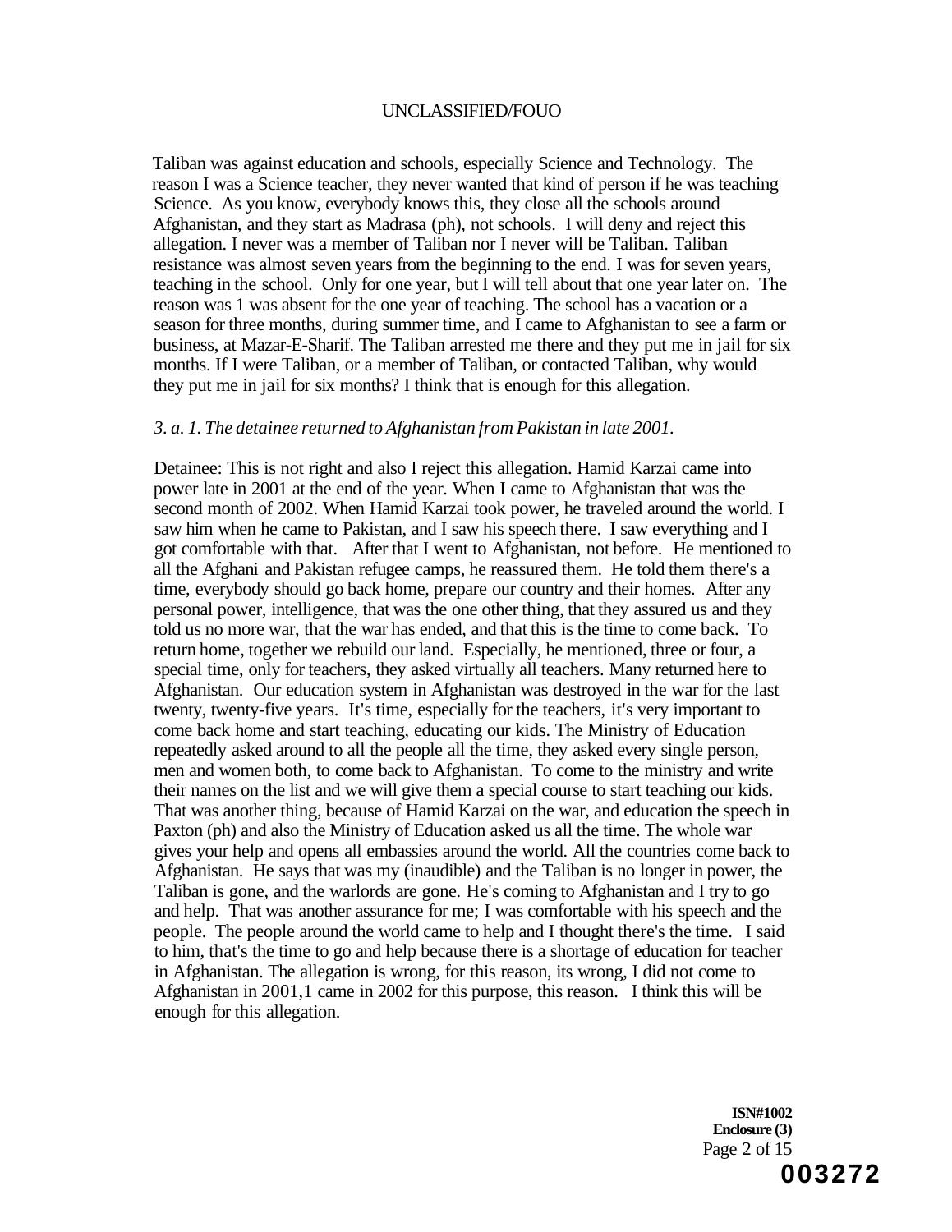#### *3. a. 2. The detainee was in possession of the infamous Casio watch of the type used by al Qaida members for bomb detonators.*

Detainee: Probably, I will not need my explanation on this thing. You guys very well know, but I can tell you something. I have the Casio watch. It is a black, plastic watch and I think still it's in my belongings with the government or military. It's just a regular watch. If this watch is used for this bomb, this thing, or someone you have is al Qaida or in the block, I think every single soldier, every MP in here has the same watch, and are they terrorists? Also, this watch is made in Taiwan, Japan, (inaudible) or (inaudible), in Pakistan, really, this is the terrorist, is this country to make this watch. You should take care of this first, then let the people have this watch. When the interviewer or Personal Representative told me the first time of this allegation, I asked him who wrote this allegation. They told me that they really didn't know who wrote this one. I told him, at the time that he wrote this allegation, did he laugh or not? He said, he doesn't know. If you give me the time or let me have the time, I can bring you right now from the block. That everywhere the soldiers, maybe more the ten, twenty different kinds, same kind, same model, from the same factory watch, everybody has the same watch. For this reason, this watch is not from al Qaida, it's not used for a bomb, and this is just a regular watch. All older, younger men and women use this watch everywhere.

#### *3. a. 3. The detainee failed to demonstrate knowledge of current events for locations where he claimed to have resided.*

Detainee: This is totally wrong. The reason is because Red Cross went to my home many times. The Red Cross people and I sent my letter to the military personnel and they get it to my home. I held onto almost fifteen or twenty letters that came from the same address. My kids' pictures came from the same address. If I didn't give my correct address or whatever, how do I get my letters, where would I send them? Why would they get my letters? Also, the people of the Red Cross are the witnesses. They went to my personal home, and they took a picture of my kids and read the letter from my home. I think that will be enough, because when I sent my letter, I received a letter, this is my home. When Red Cross went there they brought my kids' pictures. This is my address, what address are they talking about? Also, I give from the letters I have received, I give three copies of my letters to the Personal Representative, the copy of the letter is to prove that this is my address, and these are my letters from the address. For the reason this is not correct. This allegation is not correct

#### *3.a.4. The detainee was employed by the Taliban's Chief of Intelligence in Mazar-E-Sharif*

Detainee: First of all, I would like to know, or understand that if I were employed by Intelligence Chief in Mazar-E-Sharif, what was my position? I would like to know. What was my position was when they hired, or employed me. Because, they are not making it clear to me what my position was, how was I employed. The reason I'm telling you this, is I'm not employed by this person. I was arrested and jailed by this person. This person detained me for four months in one place, two months in another place and

> **ISN#1002 Enclosure (3)**  Page 3 of 15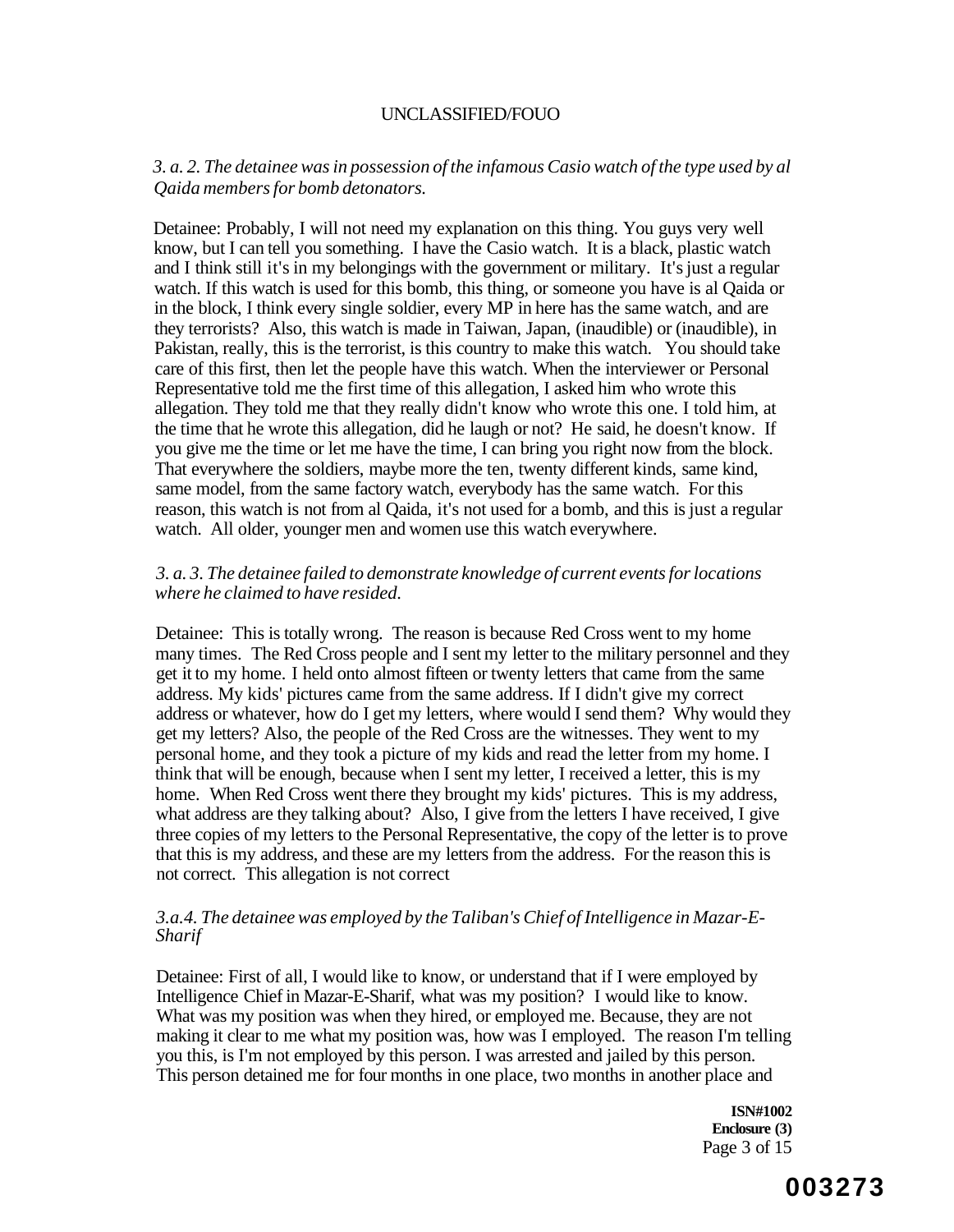he was the one who sent me to Kabul. I think he employed me as a prisoner, not as an employee to work. In Kabul, I spoke to the interrogator, the one person who he was employed in the place; he was my class friend for eight years. We went to the same school; we were in the same class for eight years. His name was Abdul Satar. I talked to the interrogator about this person. I didn't work, he worked, I went one time to visit him, because he was my classmate for eight years. He was working in this place, not me. If they talk about me that I was employed there, that was totally wrong. I just tell them, I had visited my friend. His name is Abdul Satar and he was working for them as an employee to write and read for them. That was his only position for them. If you are talking about me, no, I was imprisoned and detained by this person, not employed. Mazar is still there, and there's the government, the central government. You all out there, meaning the American personnel, American military personnel there, if anybody was hired in any position, anywhere, even as a doorman, they write your name, your father's name, where you were born, how old are you, the whole information is there. If I was employed there, or someone gave me a job, that information would be there. Or ring one person there, and they can tell you that I worked one day over there because Mazar-E-Sharif is, you can ask anybody, anytime, anywhere in Mazar-E-Sharif. For this reason, I never was an employee by this place or any Taliban member. I never worked for one second or one day, I never had anything to do with this thing. For this reason this is also wrong. Still in Mazar-E-Sharif, if one person says if I work one day, one hour or any connection with this office or anything with any member, I will accept this. But please provide me any proof. Only one person and that person, whose name is Akhammed (ph.) Reim (ph), he returned me to the Americans. That's the only one person. He was my personal enemy. Otherwise, no one will tell you any other thing, like I told you. The other factor was that I was in prison, detained, in the same intelligence office in Mazar-E-Sharif for ten months before I came here. If I was employed there, or I worked there, even for one day, there are so many people. Why didn't one person say why he was working here, he was employed here, he was here, why didn't anyone say this? There are hundreds of people working there. The reason is the Syiad Kami is asking me for money. To give him the money to release me, and I denied the money. He returned me to the American personnel, or military personnel, and they asked me a lot of questions. I give all the necessary information, my name, my father's name, where I live, where I'm from, everything. We take one, two, or three pictures of me and he did release me, the American. But, this guy, he took me back because he asked me for the money. That was my only three days that I was there, in Mazar-E-Sharif. Only three days, and for that reason, he asked me for the money. The American asked me this allegation over there too. Did you work here, or were you in the Intelligence office working? I told them, I was in Mazar-E-Sharif, you are in Mazar-E-Sharif, there's the office, go check, and bring any evidence, or bring any person. If there was one in all the documents inside the office, check the whole document from the beginning to now. If you found my name in any document or even my signature, even in pencil I will accept this one. They assured me that I was not there and that I didn't work there. After they looked at the information, looked at everything there, they can't find any evidence on me. That was the reason when the American released me; they had nothing to do with me. This guy, again, imprisoned and detained me, for ten months, and asking me to pay the money. I don't give the money, and then after ten months, he took me to Shiveron (ph) from Shiveron

> **ISN#1002 Enclosure (3)**  Page 4 of 15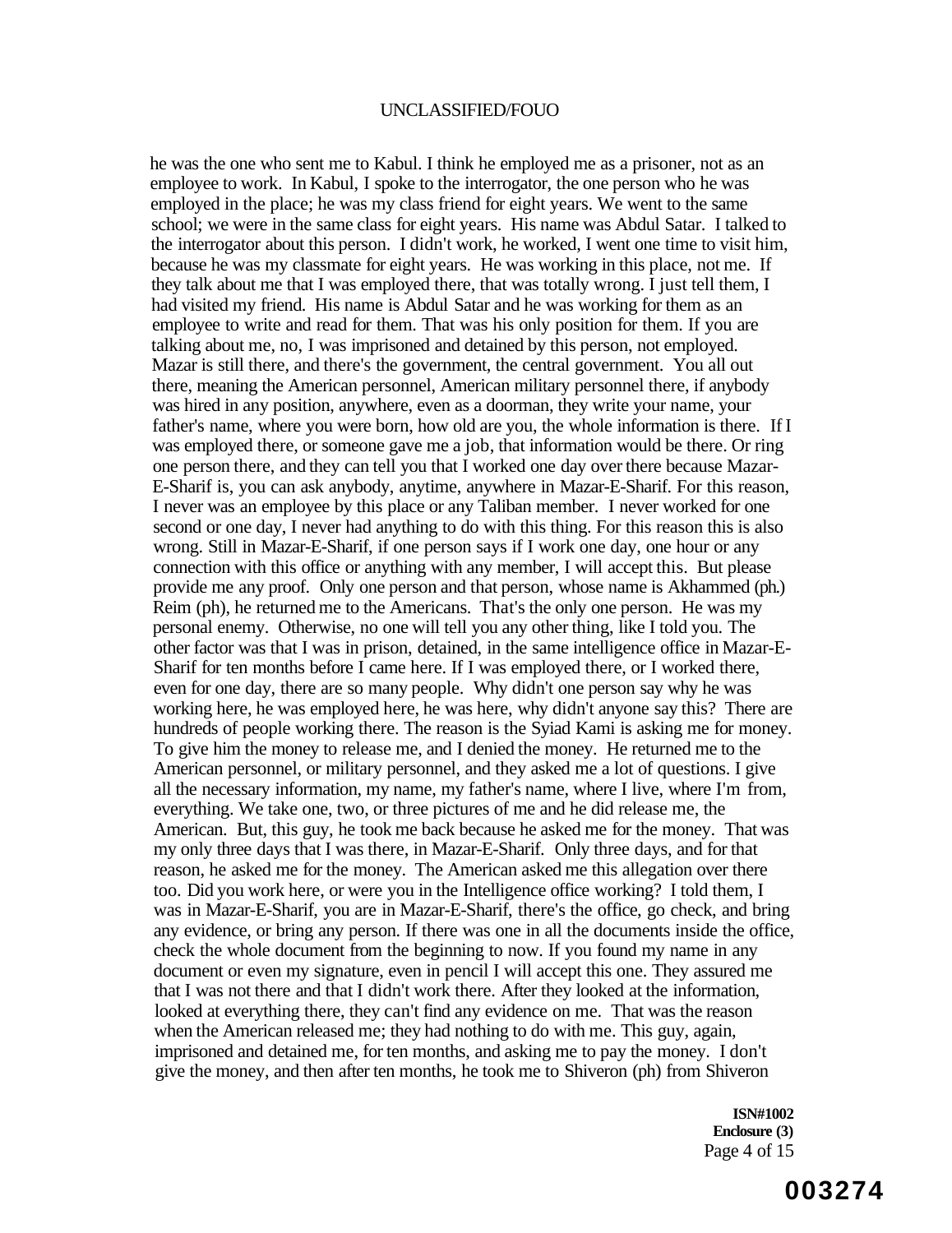(ph), he gave me over under someone else's name, not my true name. He gave me to the Americans, under that other name. Please, if you check my file, I think they put me as someone else's name. Malah Shalazah (ph). That was the one mistake by American personnel in Shiveron. When this guy returned me to the Americans, no one asked me my name or who I am, or my identification to prove who I am. Without any questions, without any talk, they just take me to Kabul, and from there... In Kabul, they told me I was Malah Shalazah (ph) and I told them, I < in not Malah Shalazah (ph) my name is something else. I told them in Bagram, to the interrogator, my real name, who I really am, and give my old address. I live in the same address for the last twenty years in Pakistan. I give that address, and the address of the school where I am teaching. I tell them to go get the information, to go make sure everything is there. When I went to each class, we call them (inaudible), a paper, it was a teacher aid, when the teacher comes to class, and we sign it. Also, in our list, if you come to the school in the beginning of the morning, like a time card, you sign in. I asked the American people to go check, for the last seven years, to check my time card. I'm there for the last seven years. Check each class, I went to each class, my signature is all there, for you to find out The reason I live in one place for the last twenty years, I never changed my address. I live in the same place and I teach for the same place for the last seven years. Not only do the men, women, and every single child in the village, in the area, they know me by the name of teacher Abdul Matin. Every single person in the area they know me, teacher Matin. I am upset because they didn't get proper information about me. They just brought me here, without any knowledge or any complete information and I'm still here. I think all allegations write my personal someone, personal dispute, and someone got the wrong information, wrong name. They repeatedly asked me for the money, and he told me, a friend of his office, in a jeep or land cruiser, he told me if you give me the money, I will put you in this car, in the front seat and I will take you directly home, otherwise you will go to America. They asked me for the money because they know me, and my father. My Father has a lot of wealth in this area and in Shiveron (ph). He has a lot of farms and a lot of stores and he is a very rich man. I think richer than anybody else around there. That was the only reason, because they know my father and they know me, I'm a son of this person. They ask me for \$30,000.00, so many times. The only reason they say I was an employee at the intelligence office is for the money, and if I were to give up the money, I will never be Taliban, or member of Taliban, or help al Qaida or employee of Intelligence office. I have one proof, for your information. When I was detained in this office, I give three times, I give a report to Red Cross to someone, by someone else, to let them know I am a prisoner, that I'm detained here. Please, they ask me for the money, for \$30,000.00, please help me. I told you, Hamid Karzai came into power, the peace is here, and the people here, the people are coming back home, they are all happy. There's no more Taliban, that's the reason why I came here. The next three years, I'm in prison. They ask me for the money, and I asked for help from the Red Cross. I reported to the Red Cross for them to help me with my injury, and for being detained. I will give you the information, or tell the story about why I am injured, if you have time.

Tribunal President: Certainly.

ISN#I002 Enclosure (3) Page 5 of 15 **003275**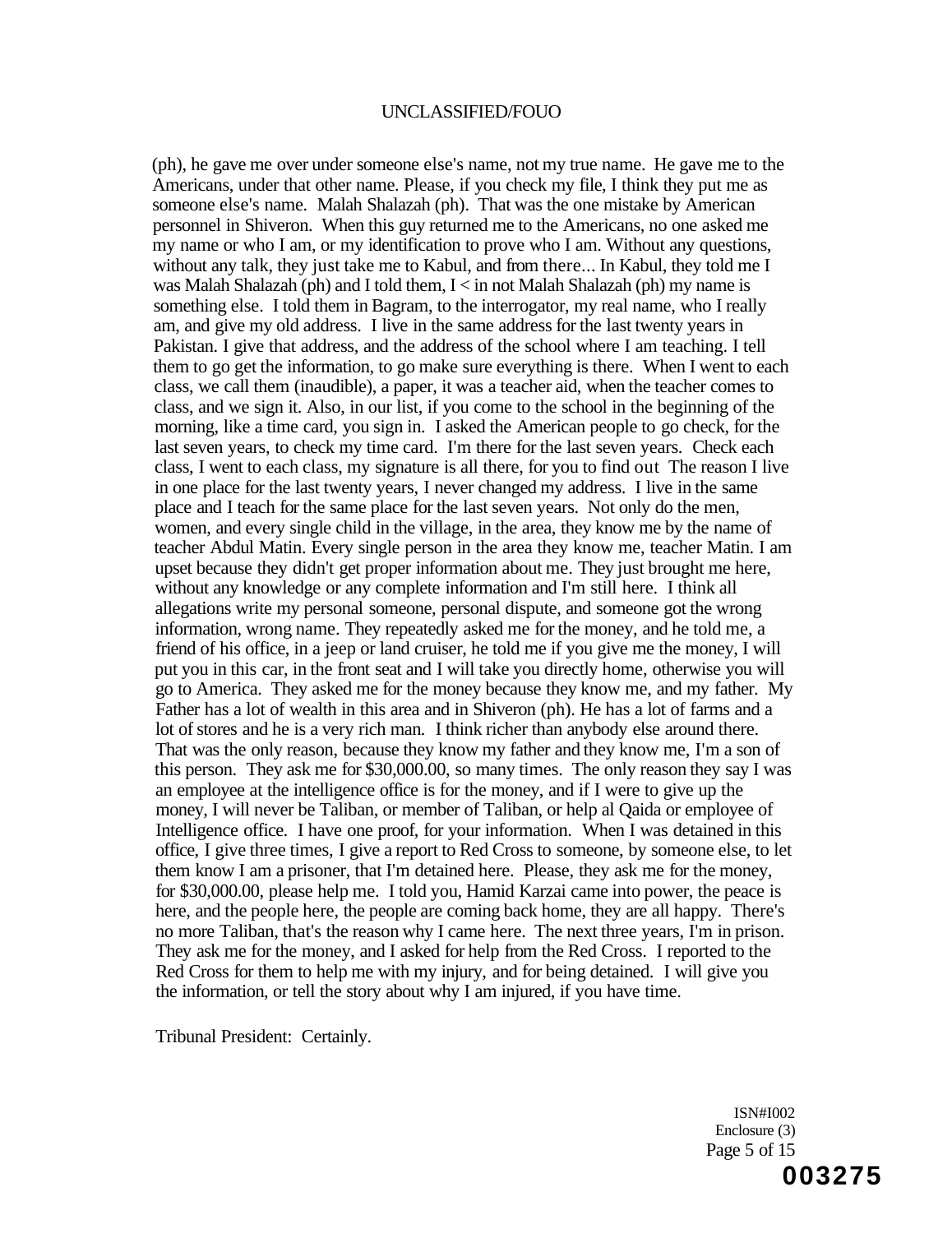Detainee: I was surprised, and happy when I saw Hamid Karzai take over. The fight is over, warlords aren't around anymore, and Taliban isn't around anymore. At this time I came to Kabul. After three days, I went to Mazar-E-Sharif to go check, to see my business, my father's business, to see the farms; we have a lot of farms. The reason I went there was because I received a card, an invitation to a relative's wedding. The wedding party was out there. I went to Mazar-E-Sharif, after half and hour, we went to the bizarre, the exchange market. I was visiting Kabul when I went to Marzar, and I didn't have any Afghani money on me, I only have Pakistani money on me. And that was the reason after I arrive in Marzar-E-Sharif I went to the market to exchange the money from Kaldar to Afghani. I went from one store to another store to get a little penny, or a different price in another store. I went from one or two, or two or three stores, and I then heard a really loud explosion. This explosion, almost from 150 to 160 people died or was injured. I think everyone knows about this explosion. I don't want to put the word, famous, but everybody knows. After this explosion, I was injured. After, I think, what should I do? I called a taxi. I know one person close to the market. It was my former friend's. I went to his house for help. When I went to his home, I asked for help. I told the story, I was injured and my whole bone is broken around here. I ask him to take me to the hospital or clinic. He told me there's no hospital and there's no clinic, even though they are here, they are destroyed. There isn't any equipment and there's no doctor during this Taliban time. I think he said there's no doctor around there, everybody left. Even if there was a hospital or clinic, they did not have proper doctors, or equipment, or medicine. A lot of sick people, a lot of injured people, it is too crowded. He brought some old man, and put some wood on my leg and gave me some medicine. I was in great pain. I asked him to take me, or send me to Kabul. He told me that tomorrow is Friday; I will take you in my own car to Kabul. We waited one more day, and one more night. The next morning we went to his car, I sat in his car and he drove the car. He took me directly to the side common, where he was a resident of the intelligent of the Marzar. There are boats from Ozbek tribe side common is also Ozbek when I went to his house for help this is also Ozbek. The first time I thought I asked him, when we went to this office, they take me to a room, and I ask them to take me to Kabul. I thought that maybe he needed something, or some directions or talk before he took me to Kabul. When he took me there, I asked why I am here? He said wait. He took me to the room, we went to the room, and that's when they asked me for the money. Give us the money and we take you to Kabul. If you don't us the money we don't take you to Kabul. I asked him, I'm in great pain I need medical attention, please take me to Kabul. 1 asked him repeatedly, please help me. I'm injured, I'm in pain, and I need doctor's attention, he said no. First of all, you give us the money, if you don't give us the money, then you aren't getting to Kabul. The only reason, the number one reason is the money, if I would give them the money I would be free, I would never be Taliban, I never be al Qaida or otherwise, the only thing, is the money for this person. That is enough information.

#### *3. a. 5. The detainee passed messages to high-ranking Taliban and al Qaida officials.*

Detainee: I think when I talk in the past numbers 1,2,3,5 and 61 think they maybe answered from before when I spoke earlier. The reason a person, not involved with the

> **ISN#1002 Enclosure (3)**  Page 6 of 15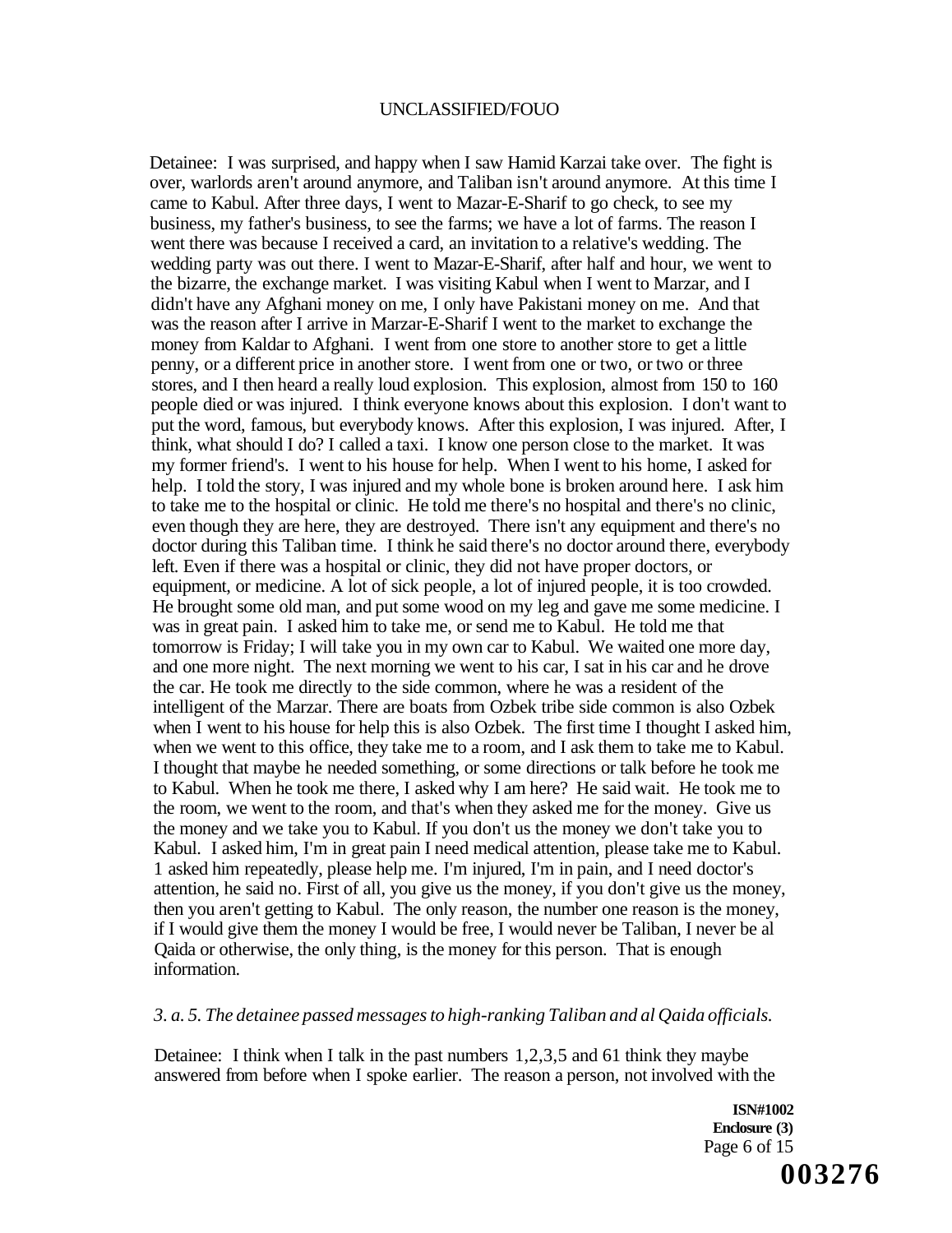group or government, for one day, for one minute, or one hour, it's not work for them, and you are not involved with them, and no connection with them, no related to them, how can I take message from one to another, what was the reason? The only reason, because without this allegation, American will not take me, not arrest me, not detain me, that's the only thing he wrote, about the one thing, was about the money, but upset about American, I wish, and also he gave me a different name. American before they bring me here, they should at least talk to me before and get information before. They did not get information about the whole thing. The reason, if you don't know the person, if you don't work with the person, if you have any knowledge of the people what kind of connection, what kind message do you take from who to who, if you don't know the person, what kind of message you take, and to who?

#### *3.a.6. This individual is a former Taliban commander.*

Detainee: I want to tell you a story. The reason for the story is because I was employed with the intelligent force, and then I was messenger, and now I'm commander, this is a person married and when married, he left home to travel to other country, when he come back home, he saw some little boy in front him, came and says who is this guy he said his name is Karmadeen. He said who is Karmadeen? That's your son. And I said, what are you talking about, I was not here, and when he was in discussion, he heard another name, Urmadeen. Who is Urmandeen? His other son is this story on me, Karmadeen and Urmadeen one time, I'm intelligence, one time I'm a messenger, one time I'm a commander. I don't know. Like I told you before, if I didn't work for one day, one minute, or I was involved one day with these people it's impossible this allegation on me, I wish, I hope my leg, or my thigh, or my feet will talk, and they will tell you, this person, Diaeb (ph) straight for five days, he physically abuse me, tortured me. If I was Taliban, or if I were a messenger, or I was a commander, how come Taliban hate me that much and put my in jail for six months and physically abuse me and torture me for six months. Who hit me, who give me the torture the person is here. He torture me, he physically abuse me he's still here, he's not truly Afghan, he's Pakistani but he was employed by Taliban in Afghanistan, but he's Taliban, he work with Taliban and he's the one to torture and abuse me, and he's still here. That will be enough of an explanation to you, if I were Taliban or member of them, or work with them, I would not be in jail, I would not be physically abused or tortured by them, because I was not with them, I was not part of them. I will prove that, because I was against the idea, against the thought, against their government. That's my one proof, or my important witness is here, actually he denied everything, but, he thinks I'm only a store worker, or store clerk, or shop keeper, but, he was the main enemy, through the Taliban. The interrogator brought me a lot of pictures I found him, this is the one, he's the one that tortured me and put me in jail. I think he's in Camp 4. One other thing, but I'm sorry to say, but I saw a lot of unjust because, they tortured and killed people, there was the minister, there was governor, all in Camp 4. We, the poor people, we do nothing, innocent people but we are in orange clothing. I like your attention about your reason to here, and this unjust because this is a tribunal. Again, I'm sorry to say, to my knowledge, this is not right. The main we come to this point, we come to the all killing for all misery, for all problem around those are the people who are the governors, they are ministers, they are killing and torturing people. That is the main

> ISN#1002 Enclosure (3) Page 7 of 15

## **003277**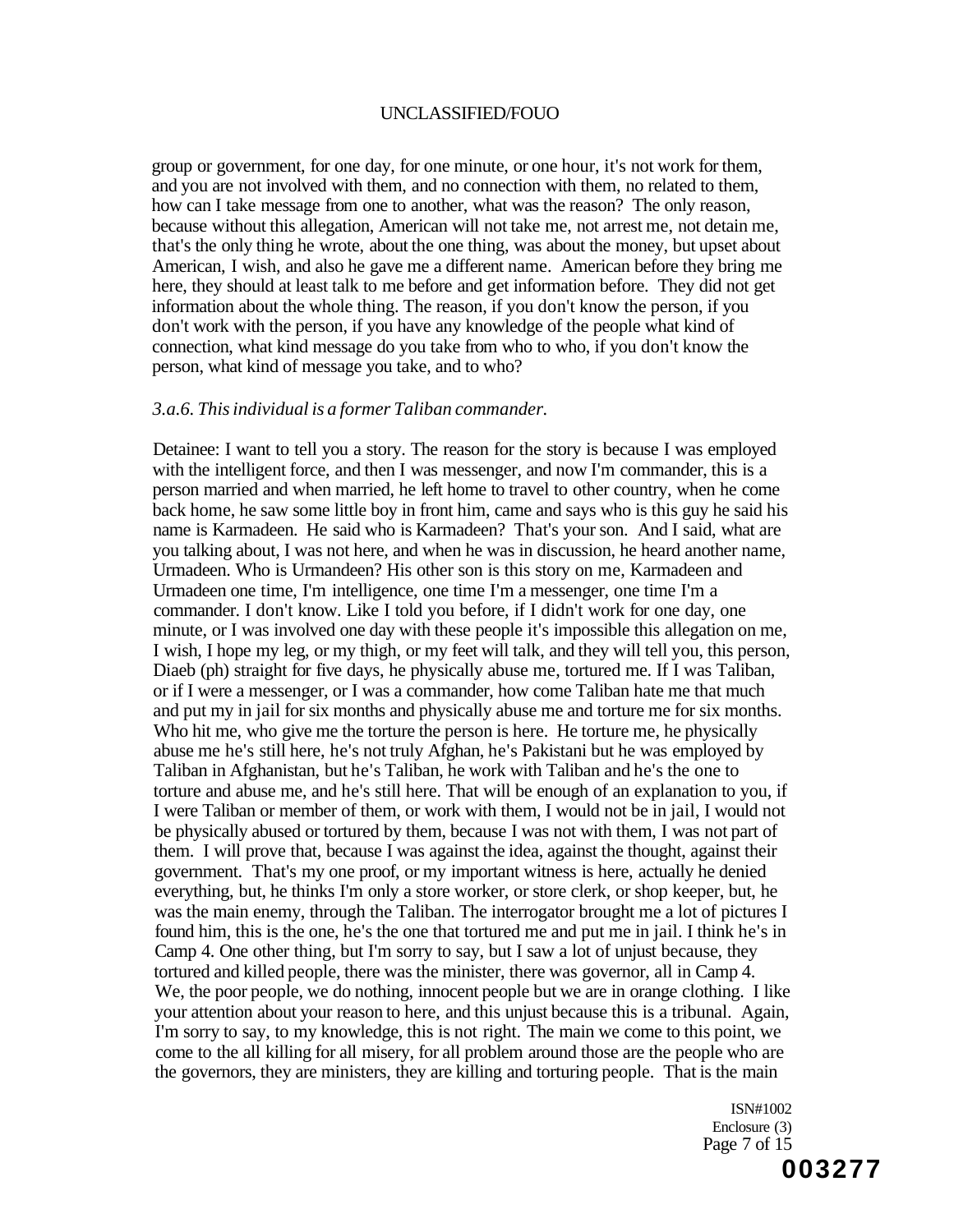problem, we are facing those are the people, and they are living a comfortable life in Camp 4, they are relaxing. Then, there are people like me, and someone asked me for money, and I didn't give the money, and they put all wrong information and I'm not in a comfortable position. I say that, just to think about this, and to your friends, to your military personnel, and in general, not a specific thing. I will accept any proof, of any person or any allegation, or any proof, I will be glad, I will accept it. Another thing, from the beginning to today, in my old file, from the last two to two and a half years, I didn't' say one word wrong or right, because I'm teacher myself, my knowledge, my mind, not let me to tell you lie, teacher does not lie. The beginning of the time I arrived here, I wrote all information, all my bibliography, from the beginning, from the day I was born, to the day I was arrested. I challenge them that time; I challenge you, if all the bibliography I wrote from two to two and a half years ago, if you found one word wrong or nonsense, or I lie, I will accept the harsh punishment that you would give to a person, or maybe I accept one or ten years more than anyone else take. That's all the allegation, I think it comes from one person Syiad Komen that's nothing, there's no proof, no evidence, no paper, no picture, no signature, in the whole thing is, just for personal. Again, I challenge you with the entire allegation by any person, by any country, by any organization. If anything is found, and I'm claiming, that I'm a teacher, if I'm claiming a teacher, and I tell you wrong thing, I will accept all harsh punishment you give me, but, this is on one information of this only, if I did work one day in the intelligence office, or if I was a messenger for one place to another place, or if I was a commander for one day only, if you guys have proof I will accept it. I don't know what to do, I can't do anything I'm detained in here, because a lot of reasons, information I give you, in my file, everything especially, the principal of the teachers, I hope you guys get the principal, ask him, he will tell you from the last seven years, every single day I was a teacher, I didn't work anywhere else, for anyone else, I was not al Qaida or Taliban, I hope you guys get that information from that person, he will tell you the true thing, which I claim. One of the reasons, there is no Taliban even the name of Taliban was in Afghanistan I was teaching at that school, when the Taliban was gone for good, forever, I was still teaching at that school. The whole teacher, the whole student, and the whole area the student and people came from the whole area, every single person know me by name, and knew me I worked there, and knew that I worked there, and they would tell you I worked there and also they know the knowledge mat I was arrested by the Taliban, and that I was tortured and abused and they knew the whole story. For this reason I was never associated with the Taliban or al Qaida, or any other group. I think that will be enough for this allegation.

#### *3. a.* 7. *The detainee claims to have spent over 7 years as a science teacher, but failed to demonstrate knowledge of the subject.*

Detainee: I don't have that much talk, but I challenge you right now, here, at this place, from the first grade, to all grade, to high school, in science. I'm proficient in Physics, Algebra, Chemistry, this is my subject, I'm really, from first class to twelfth, any book, any question. You choose the book, you choose the question, just give it to me right now. I don't have any other thing I just really right now I can solve the problem. Just one other reason, for one or two or three years I've been in prison, I think it affected my

> ISN#1002 Enclosure (3) Page 8 of 15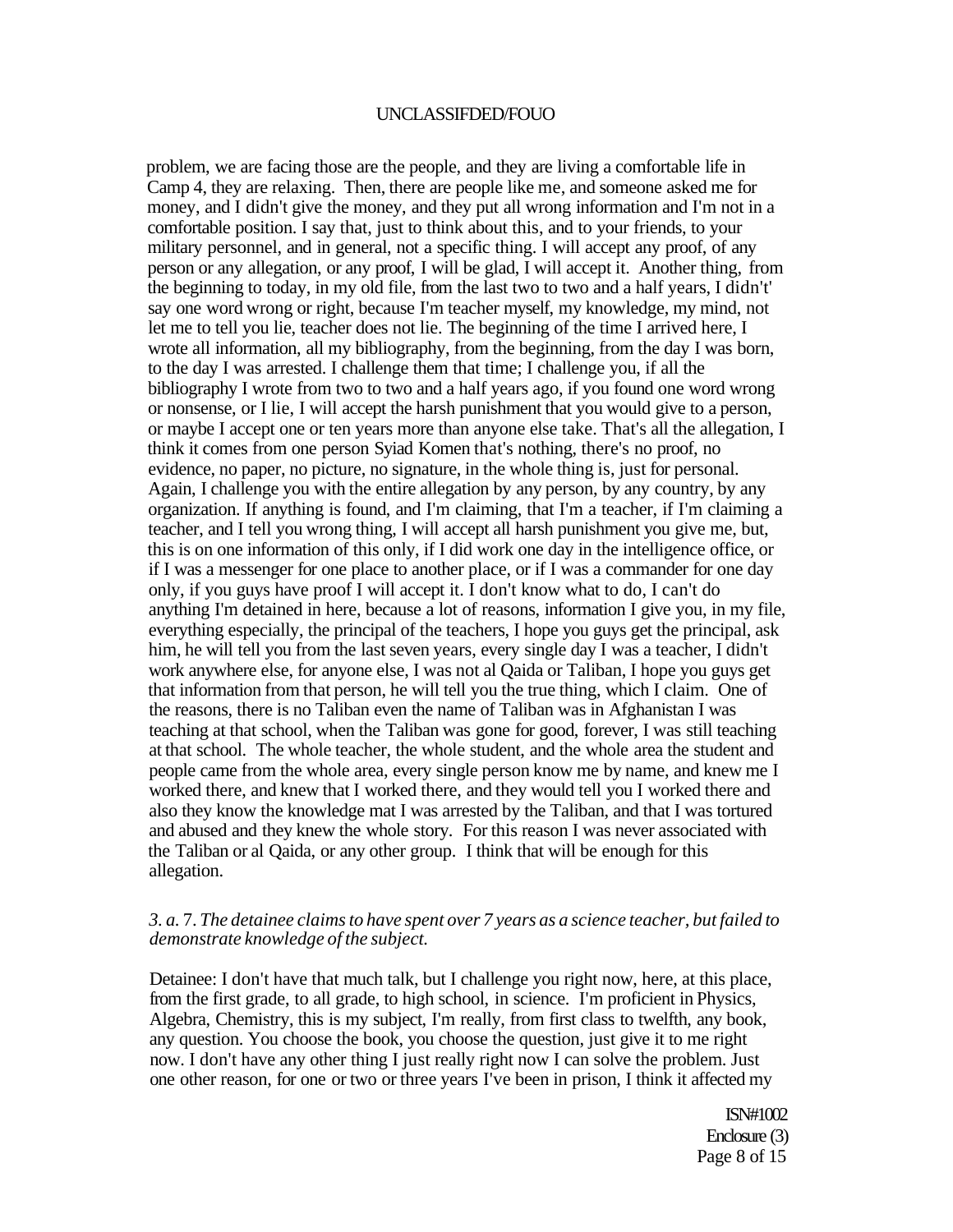mind a lot of things I forgot a lot of stuff, I challenge you right now, as a science teacher I will prove you any solving, any problem, right now, right here. We don't' have to talk that much about this, but I will prove you right now. This is also not right, the allegation is wrong. If I was not a teacher or, I lie, whatever, why I came, I now challenge you right now, that will be enough. I have my documents from the beginning, of first class to the end of my school, I was number one, I get hundred number, in every subject I'm number one, I have my degree, I was number one, with honors, student, if you want me, I can ask them, my home, to send a photocopy of my document. I think that will be enough, I don't' want to talk too much, and I'm really running out of time, and tomorrow is another day, another day to pass the test. I ask my interrogator, if you have a question about this allegation or not sure, just please, you chose the book, just give me twenty-four hours today, tomorrow, I am reading, I challenge you, I give you the book, any problem, ask me I will solve the problem. That will show you that I'm a teacher. That will be enough. If still, if you doubt, I am ready.

#### *3.a.8. The detainee is associated with a terrorist attack in Afghanistan in 1995.*

Detainee: About the day and the year, I was always in Pakistan; I never ever come to Afghanistan my prison was not in Afghanistan never. I came to Afghanistan two years later that was 1337 Afghan calendar. I think 1997. At that time, the Taliban was never came to north Afghanistan or to Mazar because that was (inaudible) country. There was not a northern Afghanistan, there was only that was in southern Afghanistan. Also, what was that terrorist that terrorist attack what was that attack, where was that attack how was that attack, where, when, and how? I don't' know what they are talking about. I hope they can make sure, what was that attack it was in. Was it an explosion in car, explosion in building, killing someone, what kind of terrorist attack was that? This whole big allegation they are wrong to my knowledge, they are not correct, only on one question, and only half the question is right, of the words you have a Casio watch, I have a Casio watch. I think the watch is still here, with my clothes, if you are allowed, you can come and see the watch. You guys know, all the MP's, more than twenty have the same watch the same name, everybody has the watch here. That was the reason the American took me, of this reason, and they took me by all the lies, a person lied and put this wrong information because Americans took me otherwise they would not take me. Also, for your information, please right write this day of 1995 terrorist attack ask my witness, or that principal of mat school ask them, if I miss one day of school, one day, of that year, you will get that information, the honest information. Those teachers, or those schools, or those principals they know I were with them for the last seven years any information that you need you ask them, they will give you information, any doubt of my talk. Please, you have your representative of that area or military personnel, please call them, or let them know to go to the school check for the last seven years of documents and time cards for the time sheets for every class that I go. If I miss one day yes, I am terrorist, or I was with al Qaida, or Taliban. Otherwise, I don't have anything to do with the allegation or anything. My record at school will tell you everything.

Tribunal President: Does that conclude your statement?

**ISN#1002 Enclosure (3)**  Page 9 of 15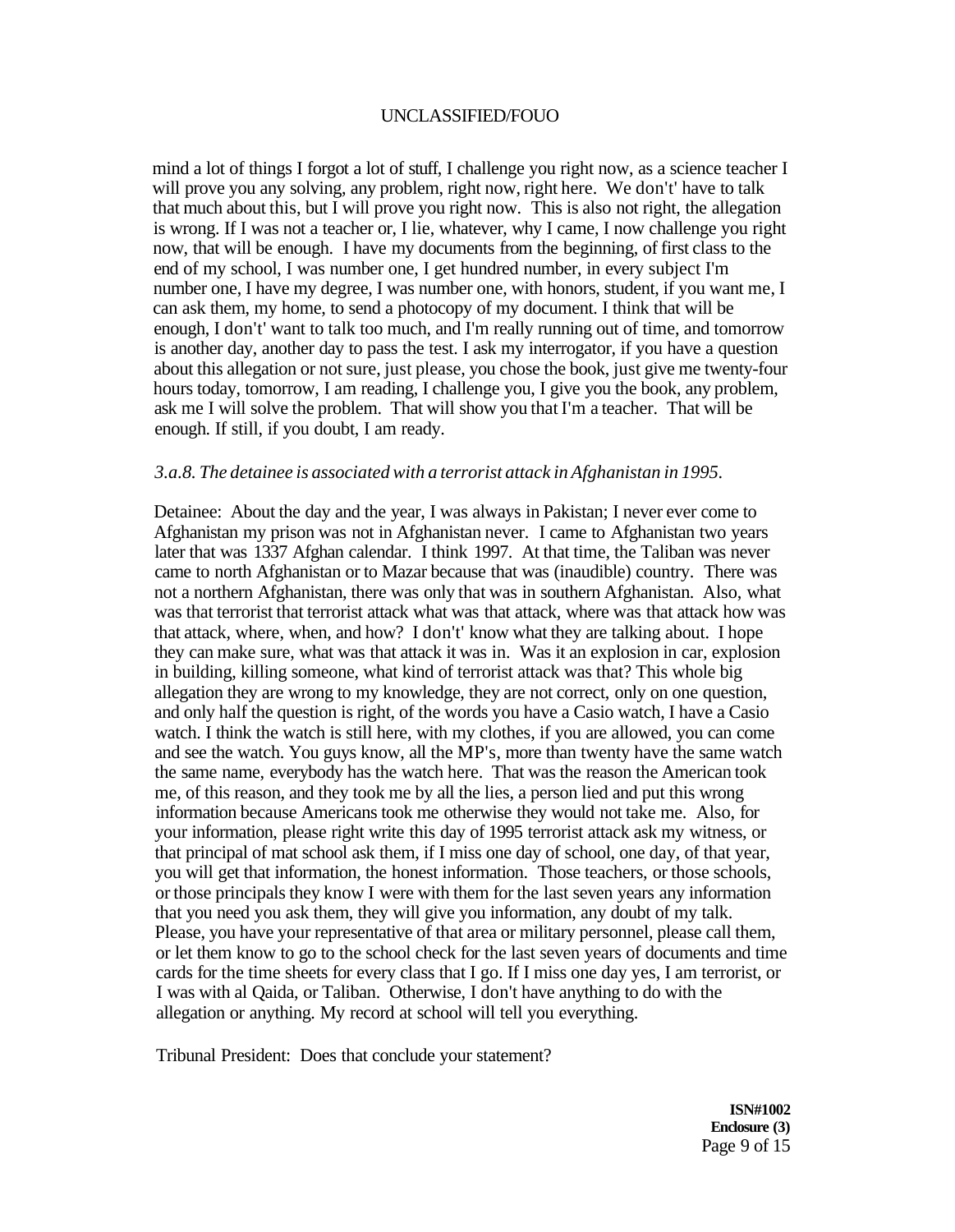Detainee: Before your judgment, please make sure that's my hope and my wish, to make sure everything you read classified, unclassified, everything. Make sure my evidence, my document, my radio, please. Otherwise, make sure my file, is everything like I hope to close one forever, please don't destroy my life, anymore, and please don't destroy my kids life anymore. If I'm not innocent, hundred percent, keep me wherever you like. You have one small evidence on all allegation, give me the harshest punishment whatever you give me but otherwise I ask you for fair judgment, fair knowledge, before any judgment, get information make sure I'm innocent. Also, nobody, as I know, hundred percent nobody, but this one person is Mr. Kami, and he is still here maybe in Mazar-E-Sharif, he is still there, and your guys are still there if he put these all these allegations on me all these terrible things on me you guys have the power to ask this person, if you put all these allegations on me, give me one proof, a picture, a radio, a signature, a document, an other person, ask them for one proof, ask this person for one proof, if you give this person to us, turn over to this person, for what reason? A witness, please, ask this person ask for witness or some document. This is the only reason, because I was in the same office of this person for ten months for my detainment, for the money thing, they ask me for money, and also I give three hundred to red cross for help and also if they know, the Red Cross knows or anybody else knows because we know you deserve because he was that one person he worked there, he was that type of person, he was Taliban, he was al Qaida, but the Red Cross didn't say, only the person who asked for the money that's the only thing. For a personal dispute I owe the money. That's all. That will be enough.

Tribunal President: At this point, we may have some questions to ask you, would you be willing to answer them?

Detainee: Yes please.

#### *The Personal Representative and the Recorder had no further questions.*

#### Tribunal Members' questions

Q. Later we may get some classified documents to read and you've given some names and I will be watching for these names, but I didn't write down the names very well; one of the names I thought you gave was your personal enemy was that Mr. Syed Kami? A. At that time, I was in prison; there was two. intelligence offices in Mazar-E-Sharif. One belonged to Dostum (Uzbek), and one belonged to Professor Atah, he belonged to a Jamid (inaudible), which belonged to Rabbani, which is in Tarjek. He was the president of the Intelligence office Syed Kami was from Dostum area, Dostum intelligence and also I think he is an assistant of Dostum also.

Q. Is he the same person Syed Kami who tortured you?

A. No, that's two different things. When I came in 1997, Afghan calendar 1377, he was captured by Taliban, and physically abused and tortured by Taliban which, his name was Syed Abdul Rahman, who is in Camp 4.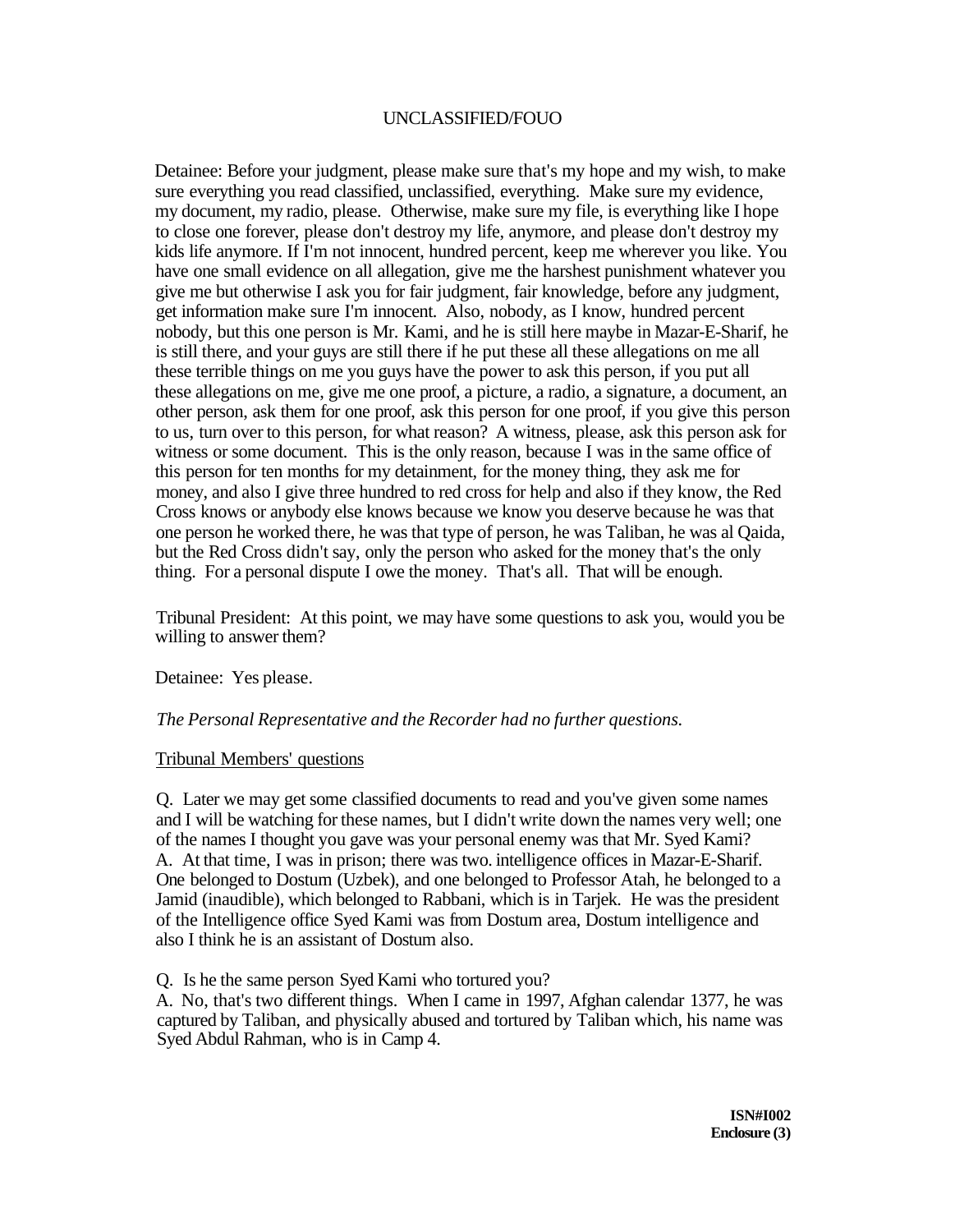Q. Your friend that drove you in a taxi, when your leg was broken, Uzbek friend? A. Yes, he's Uzbek, the same tribe with Syed Kami the Intelligence president. He's not a taxi person; he was the person I went to his home for help. He is the one who turned me in Syed Kami.

Q. What was his name?

A. Gulam Cakhie

Q. What city in Pakistan is the school located in?

A. Mansura. The school is also surrounded by nine camps, refugee camps. The school was the reason for the refugee camps for the children to go the school.

Q. Does this school have a phone?

A. No. There is no electricity and no phone for all the camps.

Q. What did you do before you were a teacher?

A. I graduated on 1371, Afghan calendar, the next year, 1372,1 got a job as a teacher, before I was a student.

Q. You said you lived in the same house in Pakistan for twenty years?

A. I went to Pakistan, 1360, Afghan calendar, to Mansura City in Pakistan, which is now, 1383, Afghan calendar. It looks like 23 years. For the last twenty years I lived in Mansura Pakistan. When I was a student in 1371,1 graduated and my father passed away. I went to one house to another house by the same area, real close. After that, I lived in the same house until my family came to Kabul. I lived in the same house until the last day I was in Pakistan.

Q. So, I want to get this right. You're in the area for twenty years, in this house for twenty years, seven years as a teacher, and 13 years as a student?

A. No, I went to school until  $8<sup>th</sup>$  grade in Afghanistan. At that time, I think I was sixteen years old I went to Pakistan. The reason we do nothing for a while, because there was no school for the refugees, the people there, it was hard for us to join, to go to Pakistani school, it was a different language it was Gudo, it was way hard, hardship, and way hard life, after while, so many years, we did nothing, and finally when they start school, I start beginning from  $7<sup>th</sup>$  grade there. From  $7<sup>th</sup>$  to  $12<sup>th</sup>$  grade I went there, in the Pakistan school. I did nothing else, until 1371, when I graduated from school, and the next year I started as a teacher. My father has enough wealth, he was rich, he did not let his kids do something else, he was always pushing us to go to school and get educated.

Q. What was your father's occupation?

A. At that time, he was not working because he was (inaudible). When he was in Afghanistan we have a lot of wealth. We had farms and stores. In Pakistan he did not have a job position.

Q. Did he ever help Taliban or al Qaida?

A. He passed away 1371 there was no Taliban or al Qaida at that time.

ISN#1002 Enclosure (3) Page 11 of 15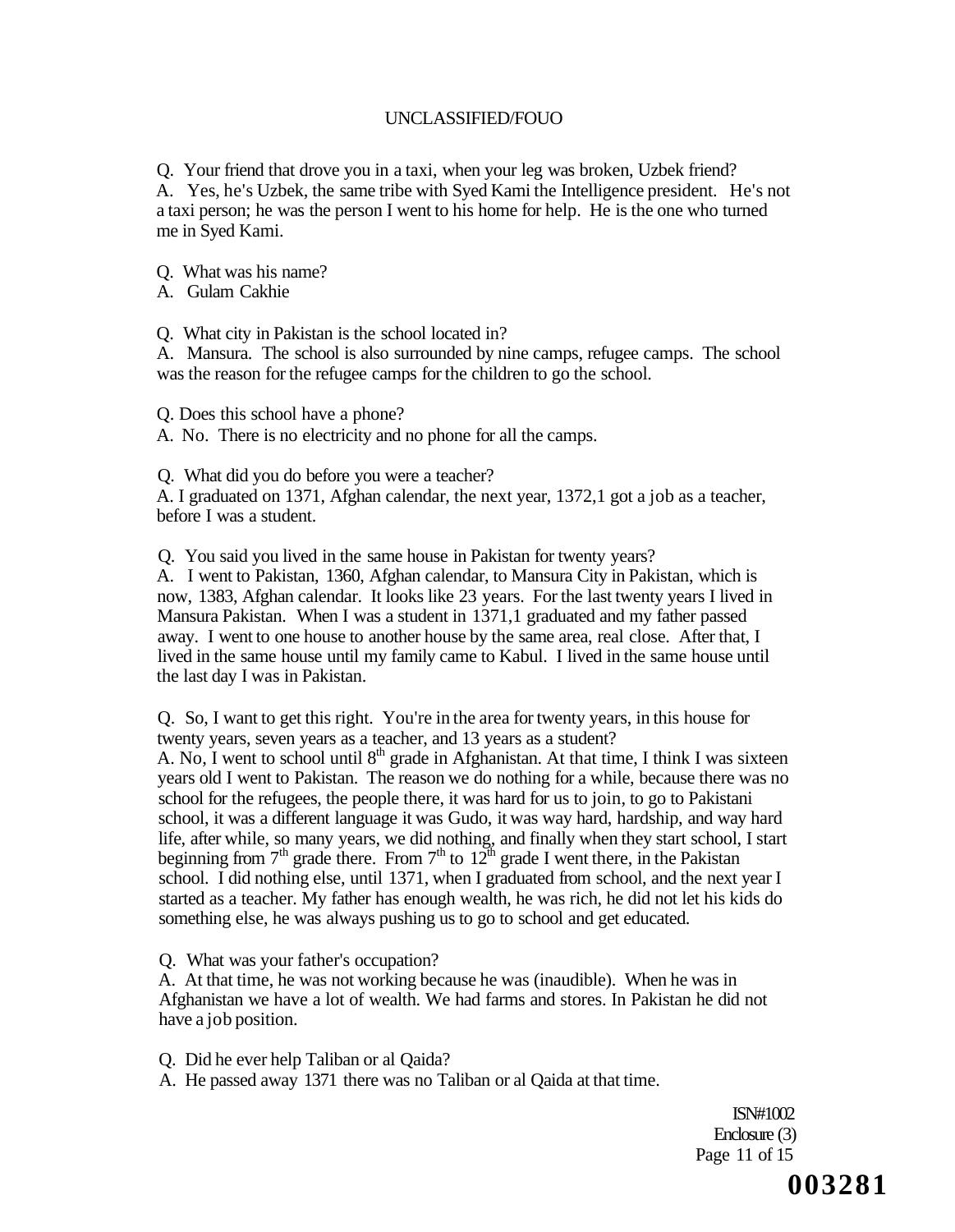Q. You said your father was wealthy, what happened to his money when he died? A. He left it to us, because he was our father, he left his wealth to us. That's the one reason why Syad Kami intelligence Uzbek person keep me, keep asking me for the money because that was the reason, because I have the money I have the business, my father's business and they knew I have the money, which is why they kept asking me for the money.

Q. If you had the money, why didn't you pay the ransom?

A. It was a money thing, why I didn't. For the first reason, if I didn't anything wrong why should I pay, after a long discussion, we come to the point of \$30,000.00, and it was more than that. Why I give money to one person asking me, why should I? The second reason is I thought now we are under a lawful nation, a recognized government there's no more warlord, they can't do anything to any person, there will be questions, there will be law, there will be consequences to them, that was my assurance to my heart, they will, someone someday I get help from someone he will be punished for the crime he does. Also, all American were around in every province, I was assured from you, thinking, now there's Americans here American is working by the law, why should I give to criminals money if Americans around here. I was a fool for this reason. I wish, I wasn't comfortable with Americans, because they are lawful people they are here to help, and for our central government because they will ask, they will listen to me, or who are my lies, I wouldn't give the money. The only reason I count on American, or Americans, the way they work, otherwise, it will take me five minutes to get the money and give to them, because I am forced to reconcile with all of them. I have almost forty-four, forty-five stores, and also I have four hotels. AH kinds, pharmacies, other stores, there was no problems anything of them. I could give them \$30,000.00 in five minutes. I can sell two or four stores to get the money. The only thing I count on, an American, or central lawful government.

Q. You said your family left Afghanistan I'm assuming during the Russian war? A. When the first communist government came in to power, which is Norama Turki (ph) because they know my father and my cousin, they are all rich, first they take my father and cousin to jail for six months. When he died, (Inaudible) his vice president, a (inaudible), he released my father by another president. And my two brothers, and my father and one cousin. And my one cousin passed away or was killed by the government at that time. (Inaudible) five people (inaudible) at one time, inside that prison. After that, they have 3,500 Jereeps (ph), I don't know what these are but how many farms, a lot of farms. The communist government they take our farms and give them to other people. At least twenty families they did this to. Only seventy-five Jereeps (ph) they left us the rest of them, the rest they gave to other people. I'm shocked and I'm surprised. We tortured and killed and detained by Russian and communist government in Afghanistan they are gone. Taliban came here, the same story to us again, torture, prison, and now, here I am, I don't know what to say what to expect Each time the government changes in Afghanistan surprisingly we get punished. The history of our family life nobody ever worked for any government or had any government position. I was the only one to teach at the school, other than the time I was in Pakistan (most of this sentence is audible, poor

> **1SN#1002 Enclosure (3)**  Page 12 of 15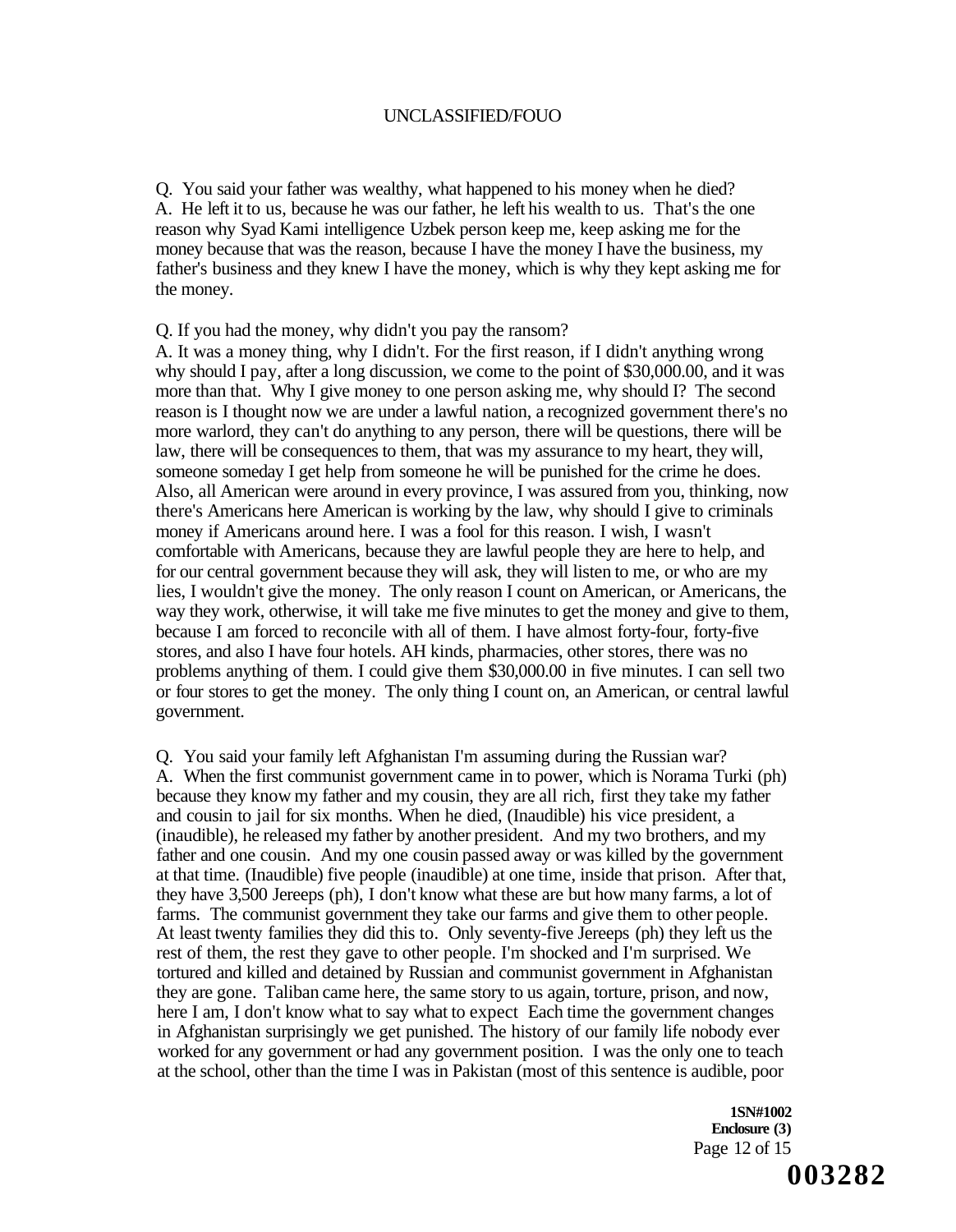translation) otherwise, no one worked for the government, and that is our history of our family.

Q. Last question, the friend you visited in Afghanistan, you said he read and wrote for the Taliban, did you know that he was doing that for the Taliban when you visited him? A. In Mazar-E-Sharif, in our hotel or business, or store that we have... .Shaveron, I went there, each year we lease, we signed the paper for one year lease. Sometimes we get the money up front, or sometimes we get it at the end of the year. That was the reason I went to Mazar after one year to see my work, my people, to see the business at that time, I heard my friend, Abdul Satar is working with the Taliban. Yes, I went there and visited.

Q. On #7, you may not know the answer, since you don't have a book to study from, but do you know the equation for the area of a circle or the circumference of a circle, either one.

(At this time, the Tribunal member explains to translator by making a drawing on a piece of paper what he wants the detainee to solve.)

A. From the point, to another point is 360.

Q. Does he know what the area would be? I know that you can get 360 degrees, but does he know the distance or area, the distance around that. (Indicating to circle on paper) A. When you make sure after this thing you will find out inside of, when you put them in different positions here, or this one, or this one, how many degrees. When you find out the area of all of this, then you find out the outside area.

Q. (To the translator) do you have a translation for the concept of pi? Do you know what pi is?

A. (From translator) No.

Q. Okay, never mind. You know what, I will withdraw that question.

Detainee: I think that there's one mark in Algebra called "Pi", maybe you are talking about this thing?

Tribunal Member: Yes.

Detainee: Maybe this one is Physics and one in Algebra.

Tribunal Member: Yes, (To translator) But, because, maybe it's a limitation on you, as the translator.

Detainee: Maybe if I get some numbers in Algebra or something....

Tribunal Member: You know what, I use to teach, so I understand how important it is to have a book to research first. You are.... I don't want to ask you any more questions.

> **ISN#1002 Enclosure (3)**  Page 13 of 15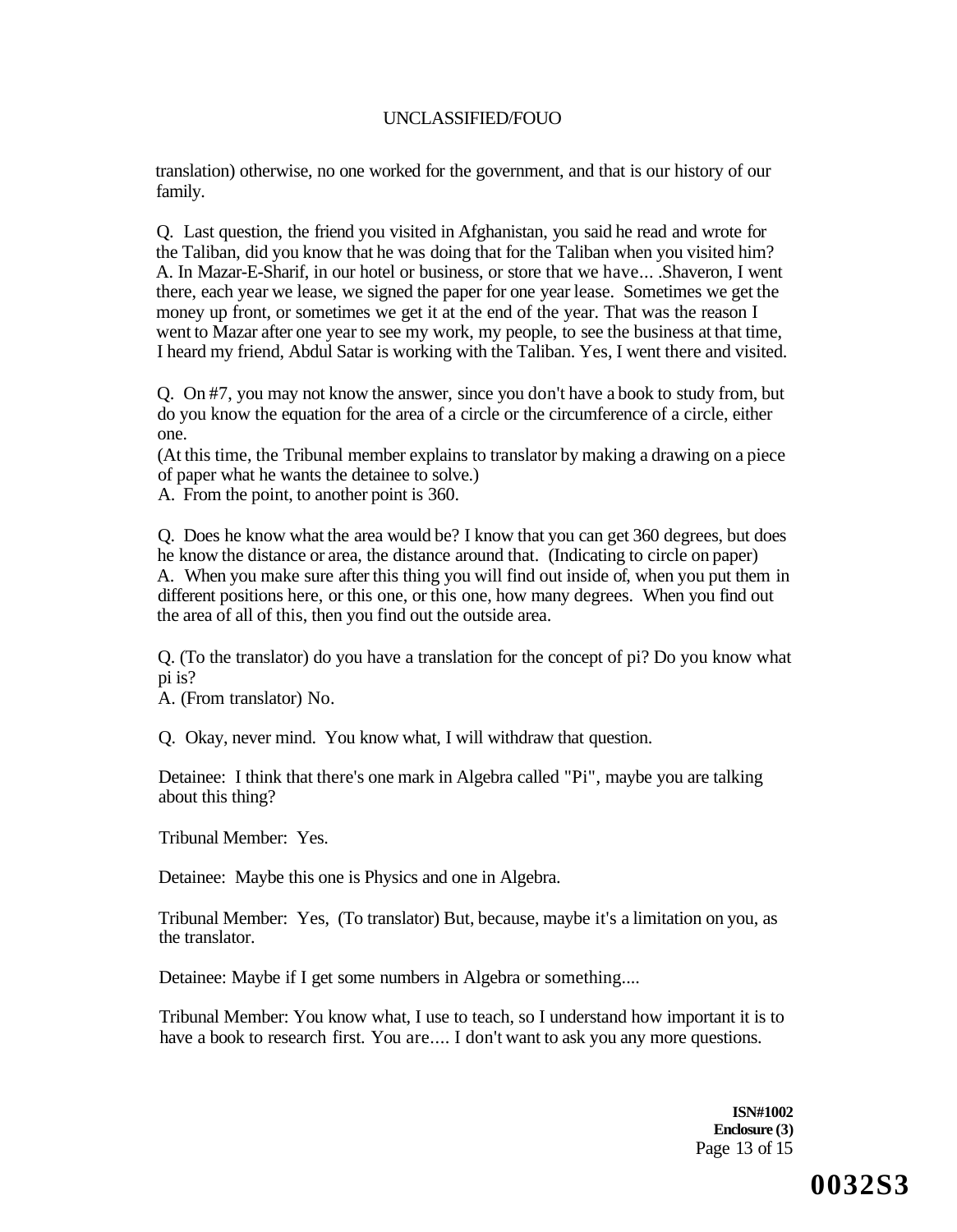Detainee: The reason I studied real hard from the beginning from first class to twelfth class because nobody touched me, I was number one in the whole school. From that time, I studied, otherwise, I've been in prison for three years, I don't know what I ate yesterday.

Tribunal member: Thank you.

#### Tribunal President's questions.

Q. I'm interested in Point #7, it states that you failed to demonstrate knowledge of the subject that you supposedly taught? I thought your point was well taken, as far as they could ask you questions about it, so, since you came here to Cuba, have they asked you Science questions?

A. Yes, one time, they brought five or six questions on a paper, and it was from Algebra and Physics and also Chemistry. I think I wrote three or four answers to the questions and they asked for the paper, they told me enough. They also asked me verbal questions too. So many times, they asked me several times. I think that should be in my file. My former, last Personal Representative asked me two questions, I think. One was the formula, he asked me another questions also.

Q. And as far as you know, you answered them correctly? There wasn't any that you couldn't come up with an answer with?

A. To my knowledge, I think I answered them correctly, but I don't know, maybe, it affected my mind, two to three and a half years I have no study, I have no nothing. From my knowledge to my opinion, I think I gave them the right answer.

Tribunal President: Do you have anything else that you would like to say at this time to the tribunal?

Detainee: Now the time I came, I'm glad to talk to someone, to listen to me, and I'm asking you, cordially, please make sure, not only by writing, make sure, to find my true case, who I am, and I'm asking you, my future, for my kids future, my families future, is very important and its in your hands. I'm very disappointed, this time, in the government in Afghanistan is our idea, our choosing idea of government, now in Afghanistan, and I'm not there to help them. Again, we are sorry, that was the time for me to help Afghan people, to help kids, because they need me over there.

#### *The Personal Representative at this time provides the Tribunal President with unclassified exhibits D-b, D-c, D-d, D-e, andD-g.*

*The Tribunal President confirms that the detainee had no further evidence or witnesses to present to the Tribunal The Tribunal President explains the remainder of the Tribunal process to the detainee and adjourns the Tribunal* 

Detainee: Thank you for you, and thank you for the time you gave me. I thank all of you, my Personal Representative.

> **ISN#1002 Enclosure (3)**  Page 14 of 15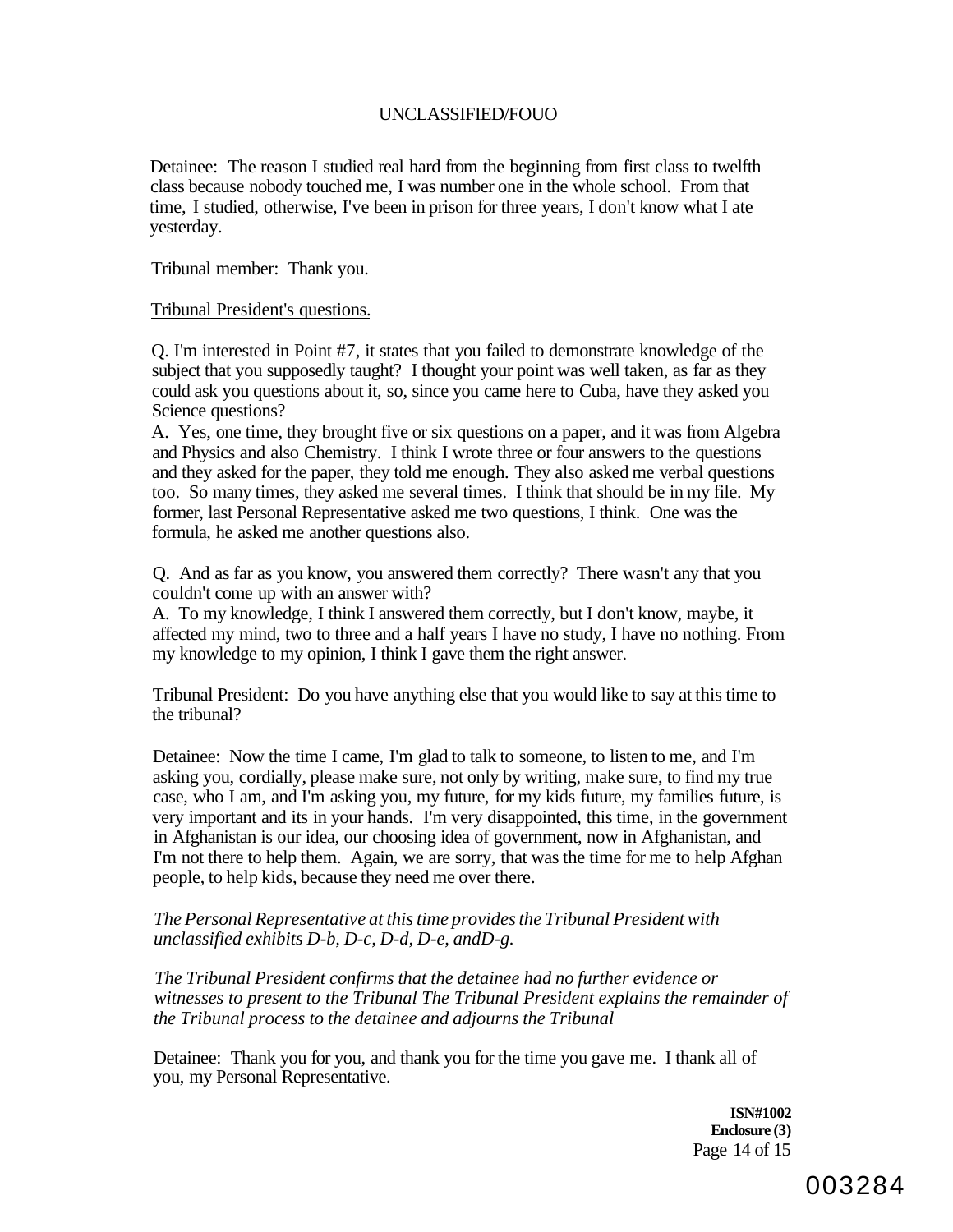Tribunal President: You're welcome.

## **AUTHENTICATION**

I certify the material contained in this transcript is a true and accurate summary of the testimony given during the proceedings.

Colonel, United States Army Tribunal President

> ISN#1002 Enclosure (3) Page 15 of 15 **0032S5**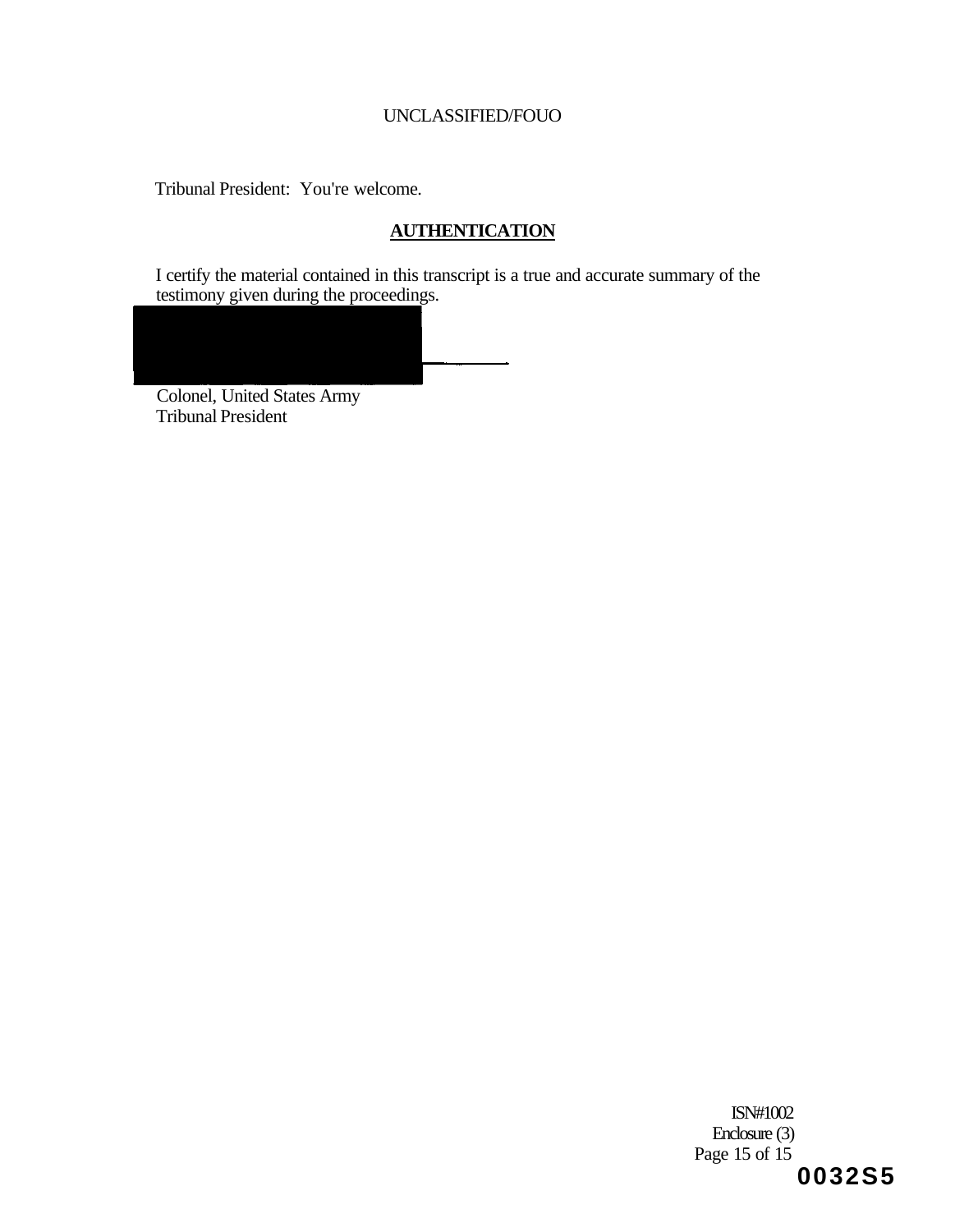To my honorable personal representative, Peace and Allah's blessing upon you. After my greetings, the three letters that I'm handing to you proves that first of all, my family was living in Pakistan and now they moved to Afghanistan with Adbdul Wahb's family. Adbul Wahb is my father-in-law and my family lives with him and now they live in Kabul Afghanistan. Second, the letter indicates that it is proof that my family lives in Kabul and it is written in this letter. When this letter was written, my family was present there. Because in Kabul Afghanistan, Teacher Mohamad Yonus is my cousin and my brother-in-law.

3. The third letter indicates that I was a teacher. And I was a teacher because any letter I receive they call me by the name of Moalem Adbul Matin and if I wasn't a teacher whey would they write such a thing and I am a teacher so they call me a teacher.

4. The letter indicates that my daughter Sediqajon, that she is seven years old now and she attends school in Kabul. She is in  $1<sup>st</sup>$  grade and now she is studying in school. I hope this letter proves to you that all the questions you have are resolved; your questions about me, about being a teacher and about my family. Peace.

## **003286**

UNCLASSIFIED//FOUO \_ .... \_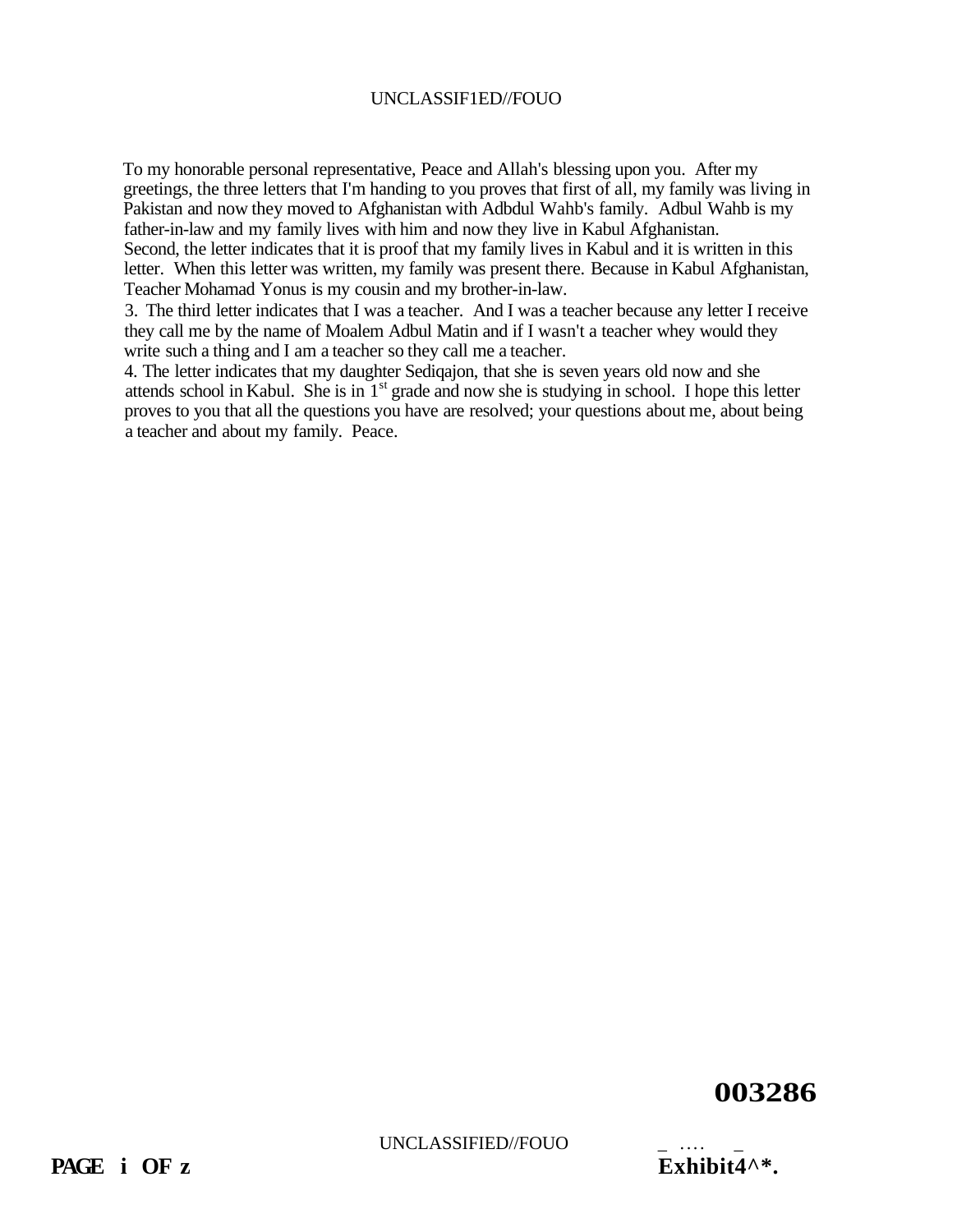# MCvmfPfn?/J\*\*'''

 $\boldsymbol{\mathcal{H}}$ 

موسسة تعمده بودر وسعة المستخدم المستخدم المراكبة المستخدم المراكبة المستخدم المراكبة المراكبة المراكبة المراكبة<br>مستخدم المستخدم المدار المستخدم والمدار المراكبة المراكبة المراكبة المراكبة المراكبة المراكبة المراكبة المراك



 $\Lambda_c \Lambda \Lambda / fr$ ''

003287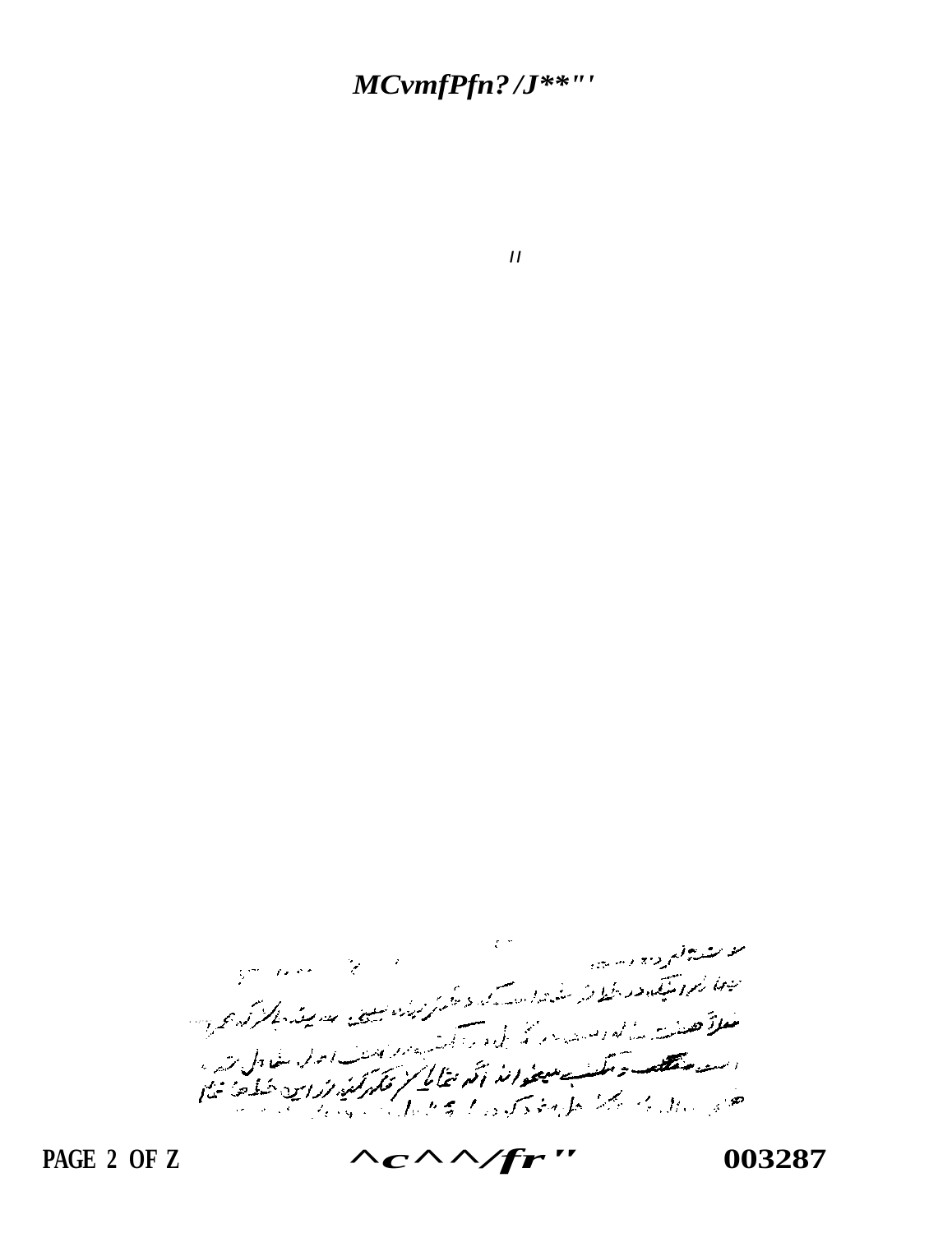I, instructor (teacher) MOHAMMED YUNNIS and my family and dear respected mother and the family along with ABDUL WAHAB JAN want to send you our abundant greetings and well wishes. At the time of this letter we are doing very well and are in good health and we seek and request your welfare from the Almighty God. We all pray on your behalf. Your kind mother is living with me and she is very happy and she's living her life with a clear conscience and peace. Presently, with God's favor, she is in goo<u>d health so do not be worried about</u> her. Whenever she has an illness  $(PHM \nA \nB \nH \nH \nB \nH \nM \nwho has a *clinic* in Kartav Mahnoreen and there$ ^BHHBHH M who has a clinic in Kartay Mahmoreen and there she gets medication, which helps her. Be assured that she's okay. Furthermore, your kind mother often  $\wedge$  H  $\wedge$  B H B H  $\wedge \wedge$  H V B M M  $8^{11}$   $\wedge$  ABDUL SINAN and lives there as well. SIDIQA JAN, your jeven-year-old daughter is in the 1^ grade and is\_ carrying on with her studies with great enthusiasm and interest MONIBULLAH JAN, your five-years-old son and PALVASHA JAN, your three-year-old daughter are healthy and doing well, due to the grace of God, and they are in my house a lot. We were worried a lot about your leg and when we heard news about the surgery done on your leg we became extremely happy. God is kind and He will see that all your difficulties will be solved so you can come to your country again and live in a peace and calm environment. And also you can come back and help your poor grief-stricken country that has witnessed years and years of oppression from the  $E$ HHHBH l  $^{\circ}$  server your country with sincerity and truthfulness. You can participate in the rebuilding of your war-torn country.

I also want to mention that your letters don't get to us fast enough so if you would please pay more attention to this matter and send your letters as fast as you can. The letter that you wrote onfMHfll I received on •HflMi Peace.

# **0032S8**

**PAGE I OF 4** *(/\*>Obfoi?)\*\*^ /fat* Exhibit f) »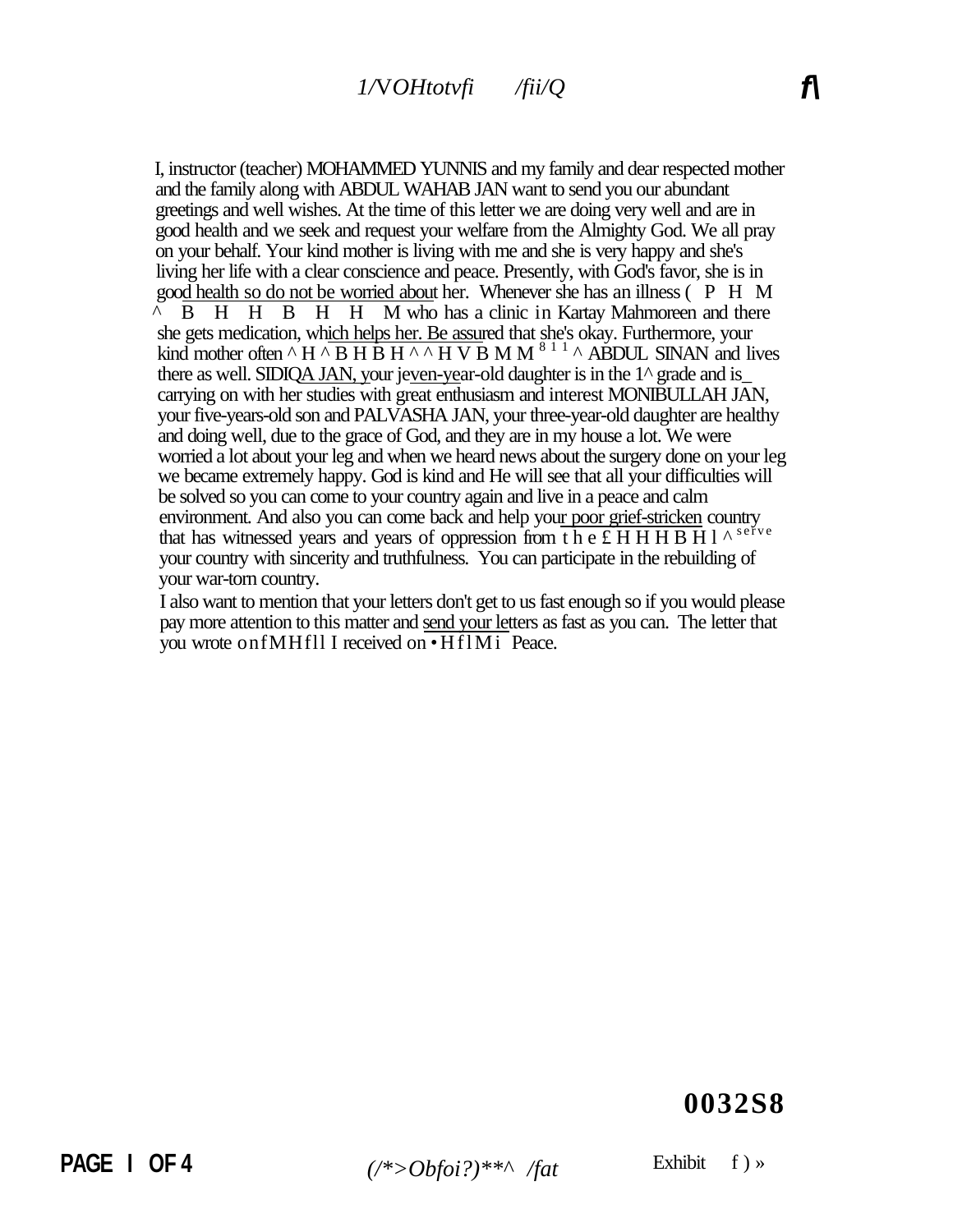|                  | $\lim_{x \to 0}$ (en <sup>7</sup><br>7. RED CROSS MESSAGE<br>8. SENDER $/$ $\land$ j $\land$ us-jl  |                                     |
|------------------|-----------------------------------------------------------------------------------------------------|-------------------------------------|
| V<br>∗<br>⋗<br>ť | $N$ M<br>Father's name.                                                                             |                                     |
|                  | Mother's name<br>$, ., y$ i <sub>6</sub><br>" $AUb$ " 3 H » $\ldots$ $\wedge$ $\wedge$<br>National  |                                     |
|                  |                                                                                                     | $K$ « btf]                          |
|                  | <b>EXAMPLIRESSEE</b> $Jtjl+\lambda i\ll V$ U.3 Piq O &<br>ICRC N*<br><b>Full name</b>               | l'4 <scxchey^!< th=""></scxchey^!<> |
|                  | Father's name<br>1 $c > -x^*$ (*<br>$\bullet \wedge \bullet \bullet$ f w r -<br>Grand-father's name |                                     |
|                  | Mother's name<br>villagc; ^/^ district/Jij-Jj provinceZ-^Vj countryjiija»/-^£Lt  " "j. u^           |                                     |
|                  | Refugee camp/Detention place $* \mid \cdot \cdot \cdot$ (, -J r-i,ui i>Wo*!?.ii«L, >*'>< ,u         |                                     |
|                  | <b>Street</b><br>$\cdots$ $\left\{\sim y\right\}.$                                                  |                                     |
|                  | Village, District or City<br>$\bullet$ { $\$$ ; : & ; \$                                            |                                     |
|                  | $\cdots$ $i^{\wedge}s$<br>Province'Countiv<br>House No<br>$\cdot$ $\cdot$ f $\cdot$ f" $\cdot$ Tsl* |                                     |
|                  | 10. INTERNATIONAL COMMHTEE OF THE RFD CROSS                                                         |                                     |

t9. uv. ib In Pal\ - 1202 CCIIL-VII. Swit/erl;in<l

MI'S I-N i'\ I I  $\cdot$ : $\cdot\cdot\cdot$ !/.«'»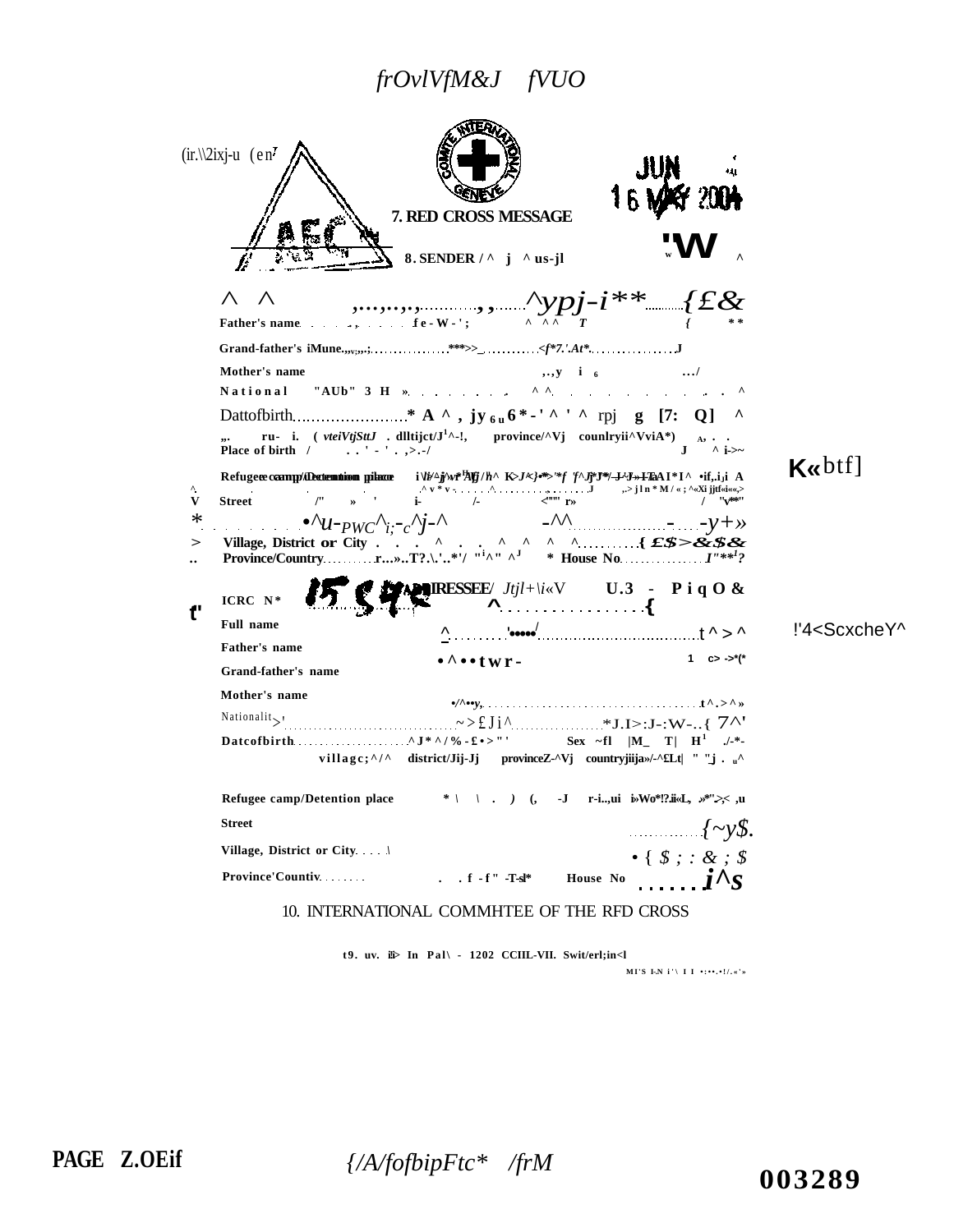# {hiCtfoifwl\*\*\*

Gi:AN2or» $4_{1}$ (»:w

#### Il.REPLVTOTHEMFSS^.<sub>0</sub>:..<sub>a:L</sub>;.-

ليعجب

Family andjor private news only

شقای کانکار انجامی سو فرونز داعشاء نه بی دکنومهای داده می دن داعشاء<br>کانکار در کانکار کانکار از این داعشاء ما بران الریابی با کار شوندان همت<br>کانک در کانکار کانکار از این در این بعث دنبال به ویسی از جهانهای در اعضای از<br>دویک جد سکند وصلعة کاردخ<del>زید</del>ی کلاه و در منف اول ککستان کار و در دو در ده می<br>جهت مسئول و علایم میتواند و در این ماییز میتوان ککستان کار و در در های تو دا<br>جنیا و به غوش و علایم میتواند و در این ماییز میتوان اسده را رخد کاره الكاميس يتغ تباله تلاده وبإيد بتأرفتر مز مالدتمان فضا طرار شرجرر وتيار بيكتر ورد المركي المر ودربارة بالا  $\wedge \ldots \wedge$   $\ldots \wedge$  ,  $\bullet \wedge$  ,  $\mathsf{j} \bullet \mathsf{k}$  .  $\wedge$  (  $\mathsf{t}$ \*\* \*\*&  $x_{i}$ &7\*^&\$?\$^ طرور باز در حضار امروسطی عرض می کرد و بات مطلبی در محدرده المريك زى و ماد المرور المريد المريد المريد المريد المريد المريد المريد المريد المريد المريد المريد المريد الم  $12.$  $na^{\Lambda}J^{\Lambda}$ | .-y.. •;/. -f) I c-A" Sijuwruro  $^{\wedge}$ e<^'-''-'' i -^ Tlii.' .Kklivs.sct.\* is mv  $J -$ :  $j, j, -$ 

 $v^*t c^*f$  >f\*0)  $f^{**}$ <sup>9</sup>

 $p * \& ?M#$ 

ritfMWH\*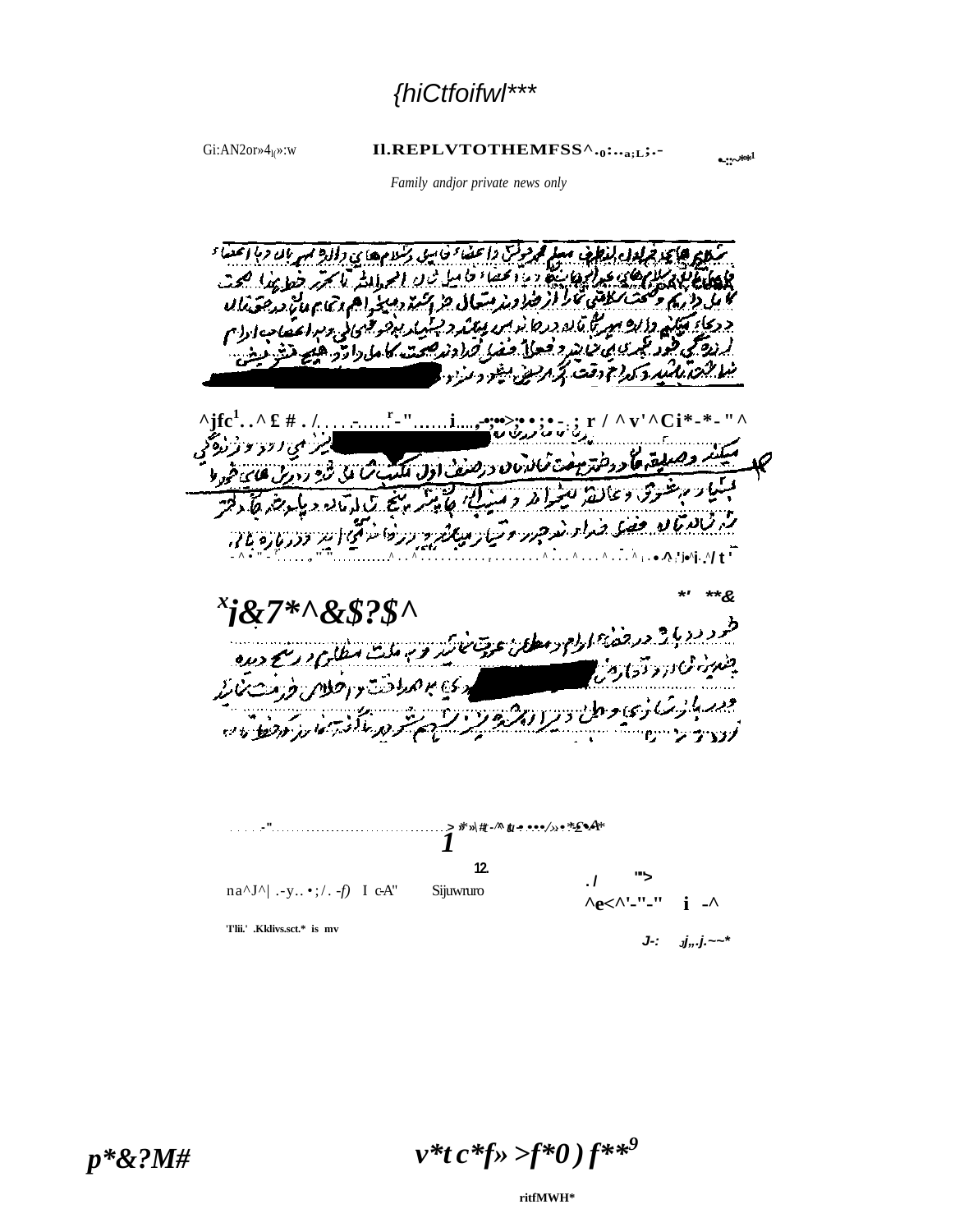J/A<sup>'</sup> UfofHteij fpvt,

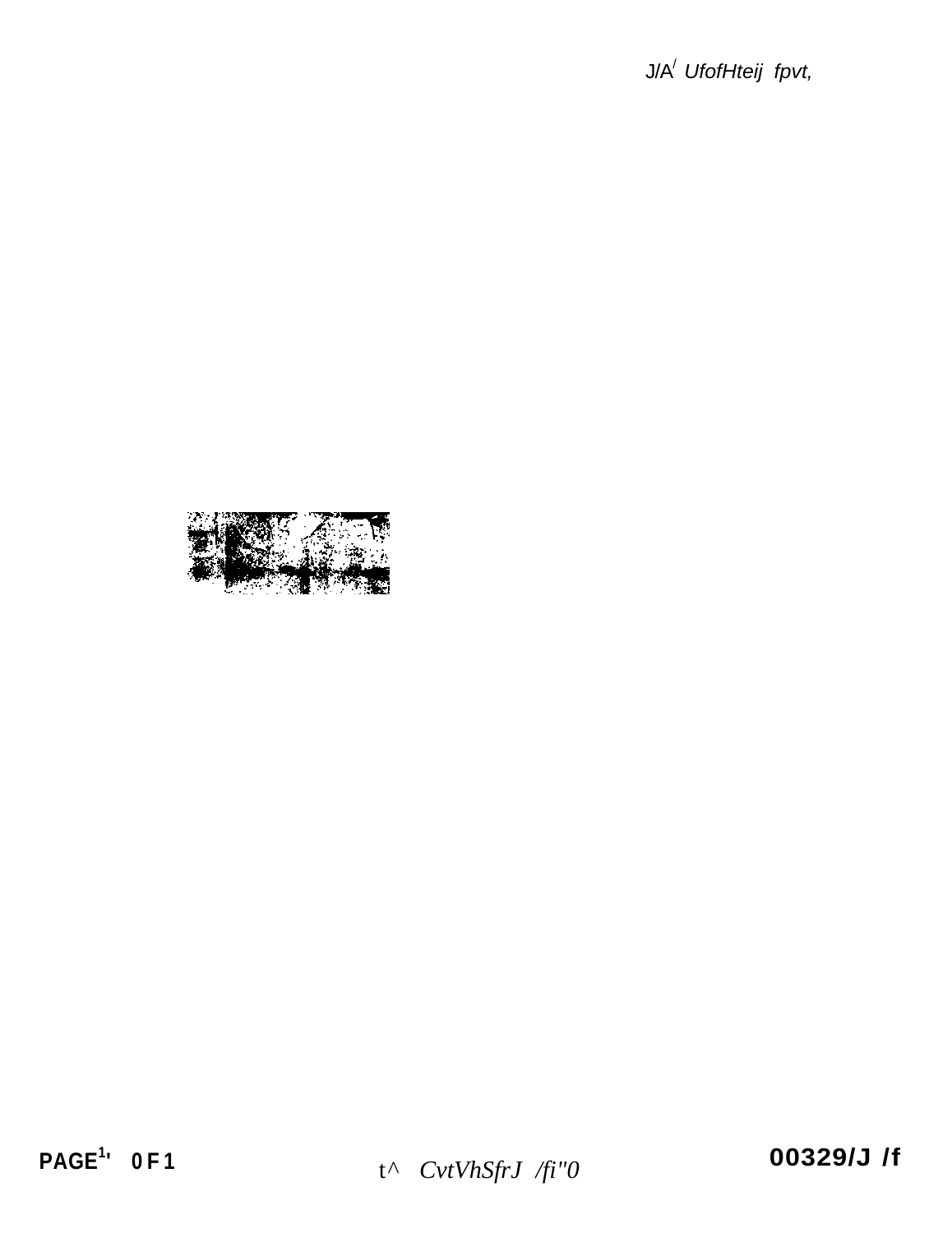## *\jAJ Q&VrP&cVJ pv\jO*

#### **In the Name** of **Allah the Compassionate the Merciful**

Many greetings from here every one Muhammad Yunus, Muhammad Ismeal, Muhammad Isa, Muhammad Qasim, Muhammad Hamid, Muhibullah, mom and Muhibullah's mom, Sidiqa, Palwasha, your sisters all sending there greetings to teacher Abdul Matin. We out here, God's willing, are so far so good, hoping for your well being not to mention that your mom and your family are just doing fine not needing any thing so you please rest assure and don't worry. 2 letters through Pakistan Red Cross mailed to you but no return yet hope you write more often so we be assured of you. Abdul Wahab's family are returned from Pakistan and living in their villa and they are alright sending you there best, how is your leg that you had problems with? write to us, your family are present in here sending there greetings and prayers to you. You are never forgotten of our prayers.

# *1& h&h<\*\*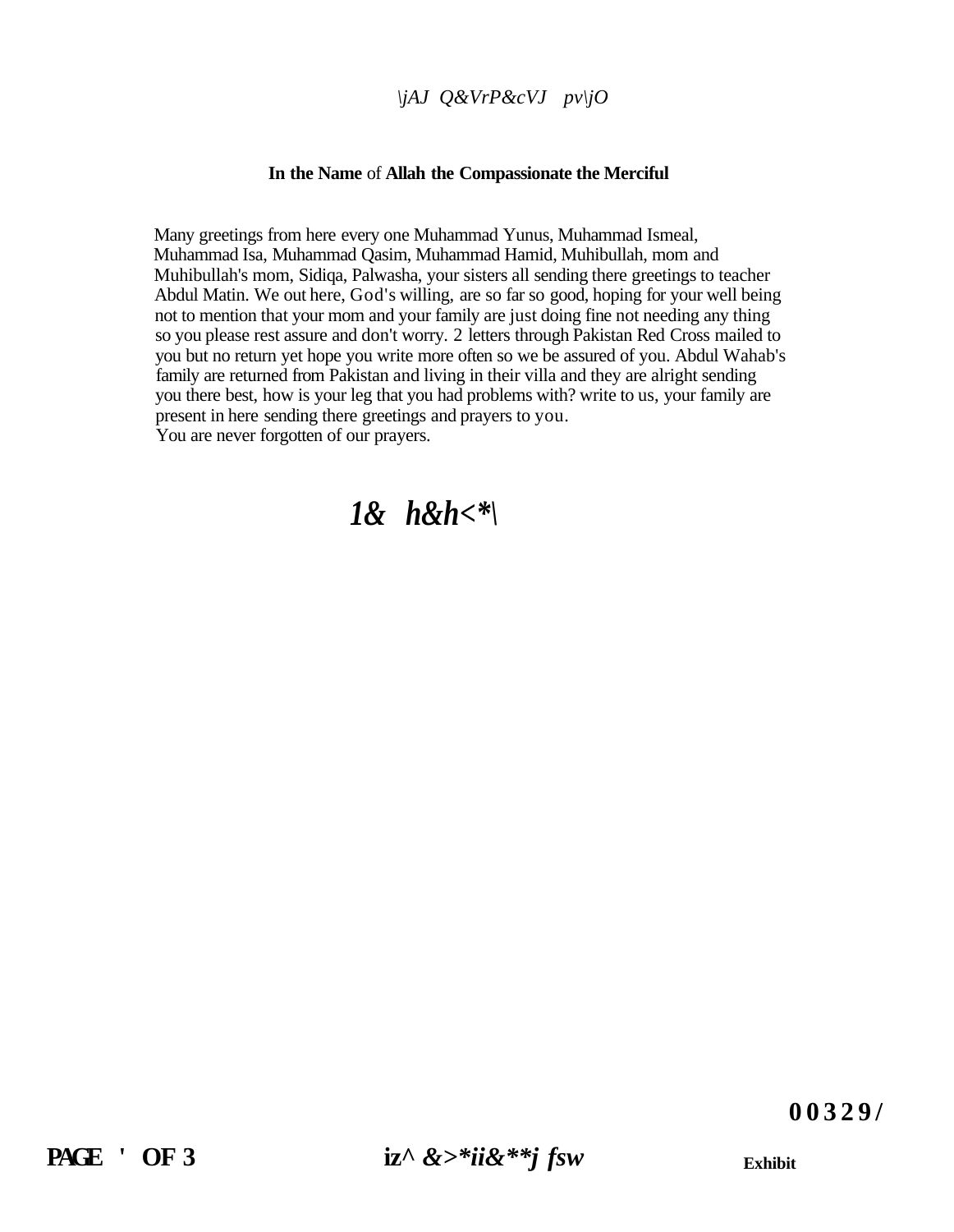#### **AEDCRVXSS FAMILY MESSAGE**

រង្គ

2. SENJQEJt **FULL NAME:** (as expressed locally) Father's name: Grand Father's-najie^4 2004 TRIRE:

## PLACE OF RIRTH (CITY OR SUBGOVERNMENT AND PROVINCE):

Locality and Postal code:  $\bullet \rightarrow^* \rightarrow \rightarrow -\rightarrow$  i> c\_-\*^^  $Region/Country: c'$  $\bullet$  ob  $\bullet^!$ Telephone No:

| 3. APDRESSBE $0$ f 1   $\gamma > \gamma$ i <sub>r</sub> u - V * J   ^ 4 £ i - 0 i S g * f S                                                                                                         |              |
|-----------------------------------------------------------------------------------------------------------------------------------------------------------------------------------------------------|--------------|
| FULL NAME: Mfc ^t- $\Delta f$ *r/yV - J>- $\Delta f$ J-** $\Delta f$                                                                                                                                | $\mu$ uuehe- |
| (as expressed locally) $\land$ j $\land$ $\land$ y - $\land$ $\land$ $\land$ f e y $\land$ U H                                                                                                      |              |
| Father's namaene:Ai2.M <sup>2</sup> j_£ <i>&amp;gnUTTr'</i> - M <i>ttfTfF</i> <sup>2</sup> <i>TP</i> ~<br>framd FaFiatherigimpanne. $M^{\bullet}$ ^,. ' (V.<br>$\mathsf{A} \mathsf{i} / \mathsf{k}$ |              |
|                                                                                                                                                                                                     |              |
| TRIRE- $**\rightarrow i \sim / \land \land ?; i$                                                                                                                                                    | (2Z)         |

PLACE OF RIRTH (CITY OR SUBGOVERNEMENT AND PROVINCE): ' ' \*

| <b>FULLADDESS:</b>                  | $/$ J $s * I U J$      | $\bullet \bullet J^* \pm ^{***}J$  |
|-------------------------------------|------------------------|------------------------------------|
| Street and number:                  | "<br>$r \wedge \wedge$ | *2**/2 $\ell$                      |
| Locality and Postal code:           | *** 'Af C-'            | $j^* \sim y$ , *ji\$**             |
| Region/Country:                     |                        | $\wedge$ C $\wedge$ $*$ ! $\wedge$ |
| Telephone No:                       |                        | $j^* \& i^{**} t \& l^{**} j$      |
| <i>A INTERNATATEONIAE CONFIGURE</i> |                        |                                    |

**4. INTERNATIONAL COMMITTEE** OF THE RED CROSS

J<J. AVENUE OB LA J'AIX  $Qi$ - CWrtlFNEVA

 $\mathbf{v}$   $\mathbf{v}$ 

 $\mathbf{L}$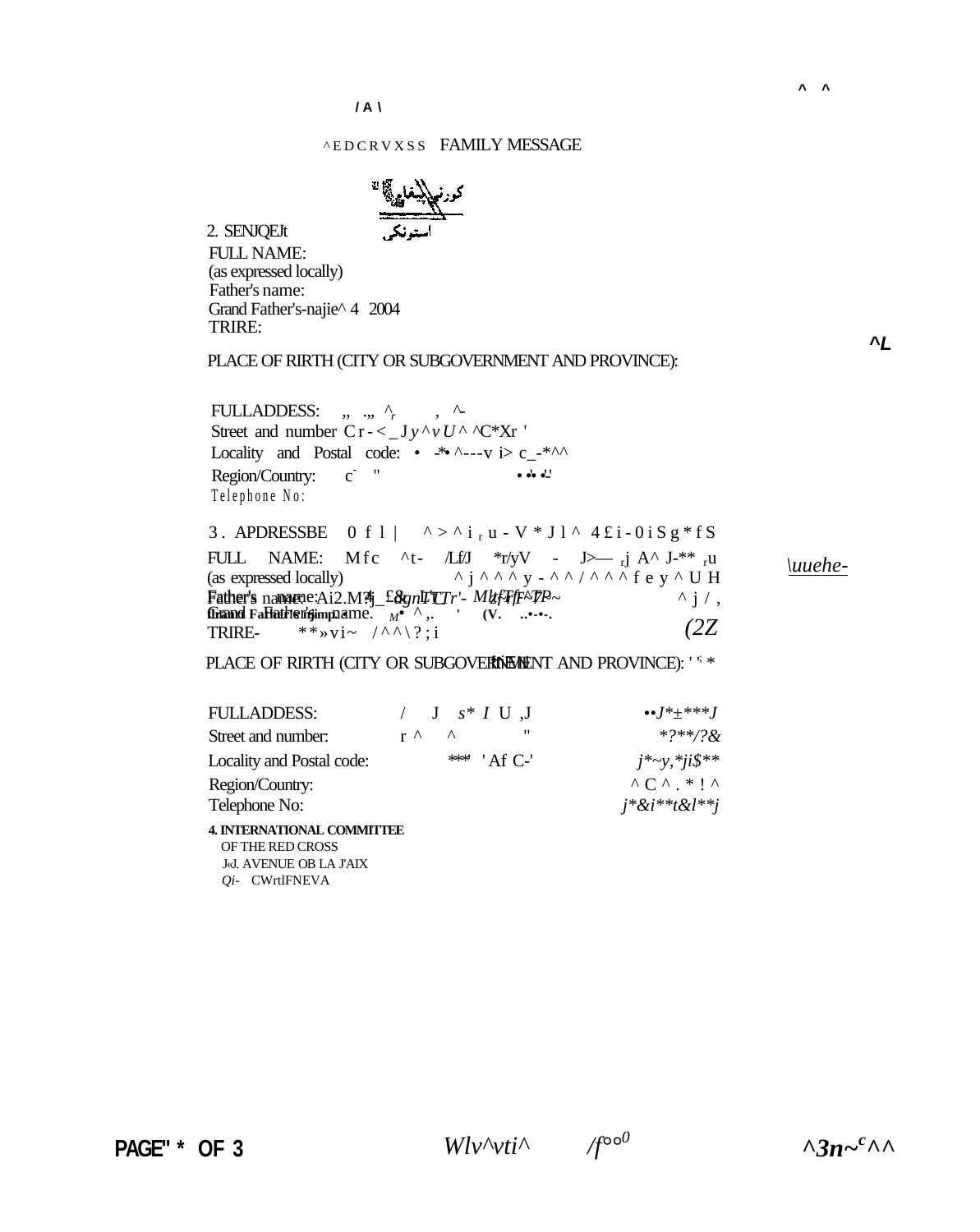fil.<sup>1</sup>.4\21Xi\*| (|i;,<sub>7</sub>

## **MESSAGE**

## $\frac{1}{2}$  ,  $\frac{1}{2}$  ,  $\frac{1}{2}$  ,  $\frac{1}{2}$  ,  $\frac{1}{2}$  ,  $\frac{1}{2}$ (FAMILY NEWS OF A STRICTLY PERSONAL NATURE) xiL \*ail4 ^ ^ k i c-\*U jkuwi \*f £g>lj»l4 jyjtfl



CM/ Oviftl SfovOf fiv&

003293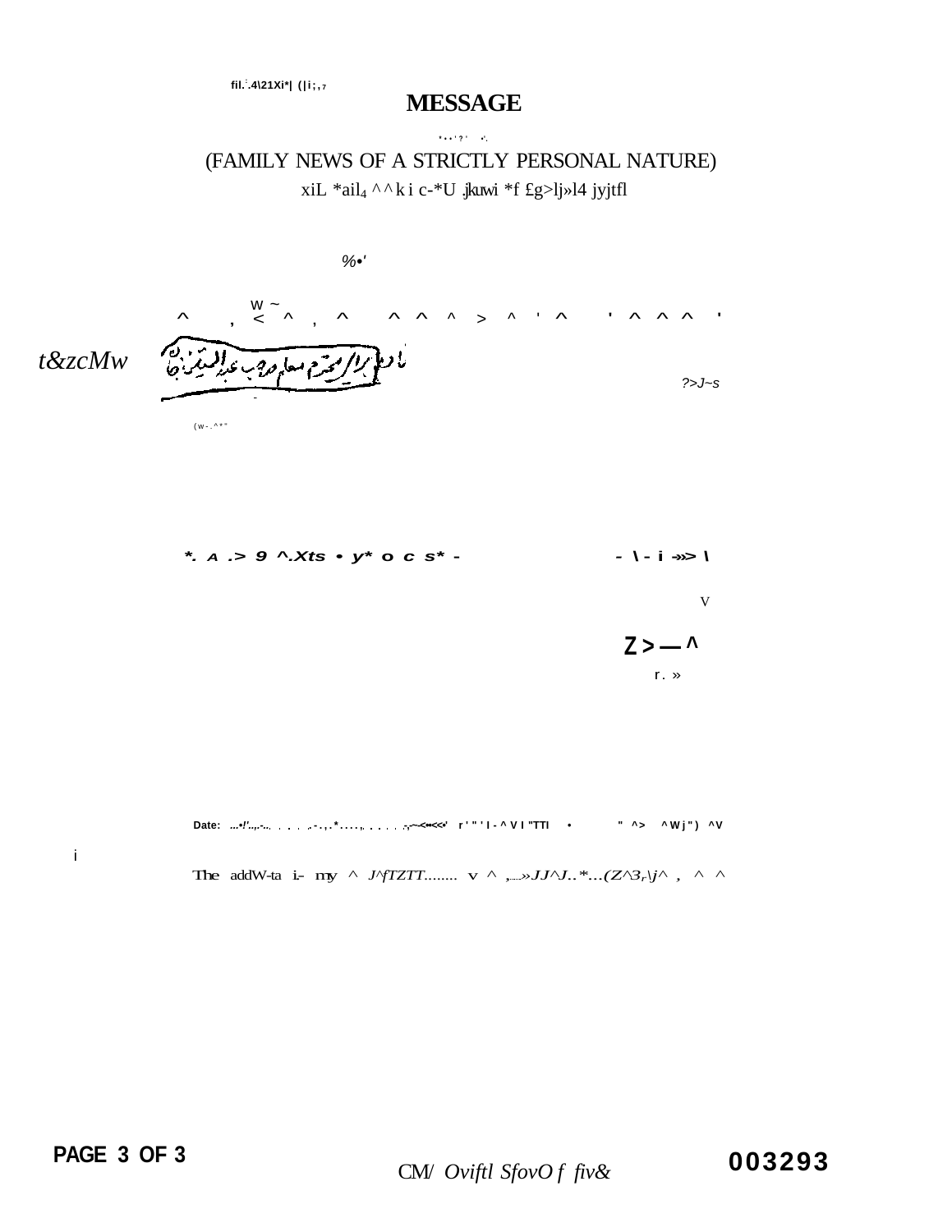Greetings from Malim Mohammed Younus, your mother, sisters, nephews, and Monirullah jan, Sudiqa jan, Pal wash jan and their mother and the rest of the family to dear respected Malim Sahib Abdul Matin jan. up to writing this letter we are all in good health and ask God Almighty for your good health and we pray for you we received one of your letter from Bagram through Red Cross we send the reply but we didn't get any answer back. We have been going all the time to the Red Cross office and received one of your letter that was written on 2003/06/08 that you send it to Abdul Baqi I received it on 2003/08/27 the good behavior that they are doing with you and you are very happy from them we got very happy because we were worrying about you and now we don't send us news about your leg that you were complaining about it. I am always going to the Red Cross office to ask about your letter the Red Cross employees have a very good behavior towards me and also don't worry about your mother and your family every body is in good health and they are in my house and sending their greetings and Abdul Wa Khan and Abdul Baqi Khan they came with their family from Peshawar to Kabul they are in good health and send you greetings. At the end all of us are praying for you

Sincerely yours, Mohammed Younus Malim 2003/08/28

## **003294**

*P \*<&<sup>1</sup>*  **OF 3 Exhibit** 

*\/^ Ufa>h-iz? !?»>\*•*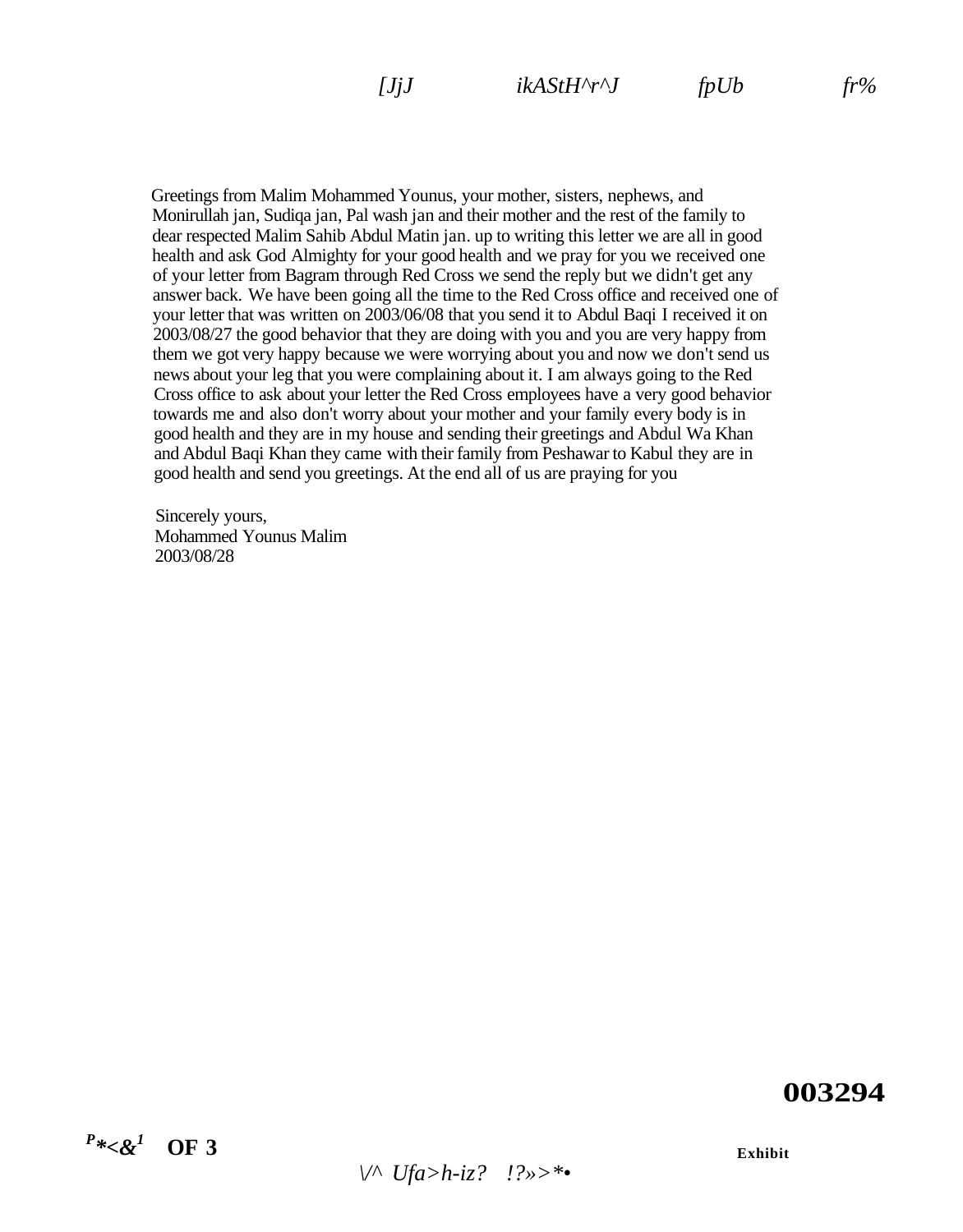| wracked *. photo<br>tii:j\N20O31OI2S8<br>$* 8$ Al/ft 3fift«<br>A EQUIL RED CROSS MESSAGE                                                                                                                                                                                                           |  |
|----------------------------------------------------------------------------------------------------------------------------------------------------------------------------------------------------------------------------------------------------------------------------------------------------|--|
| SENDER $\frac{\text{S}}{\text{G}}$ = 5.4%                                                                                                                                                                                                                                                          |  |
| <b>ICRC No.</b>                                                                                                                                                                                                                                                                                    |  |
| $\sum_{\alpha=1}^{\infty}$ H. <sup>^</sup> i>yr^.^^.a^--^^^S^.<br>TМ<br>Father's name^ g ^ ^ $\pounds$ 4 ^ . ) ^ <u>US.FO.RCES</u> .<br>Grand-father's name  ^ . ^ . ^ . ^ . ^                                                                                                                     |  |
|                                                                                                                                                                                                                                                                                                    |  |
| $\lim_{x\to a} \lim_{x\to a} f$ villaae/jiy^i district/j'^-!j a provini. W^^I'yi^ud@i^&i3KJ'', j'/: t-                                                                                                                                                                                             |  |
| Refugee camp/Detefttion,place<br>Street                                                                                                                                                                                                                                                            |  |
| <b>Vitage.</b> Dinto teCity . $\wedge$ . $\wedge$ i $\wedge$ $\wedge$ . $\wedge$ . $\wedge$ . $\wedge$ { $\wedge$ . ' j $\wedge$ . $\wedge$                                                                                                                                                        |  |
| House No.                                                                                                                                                                                                                                                                                          |  |
| 3. ADDRESSEE / yfcy^i/ MipSl_                                                                                                                                                                                                                                                                      |  |
| ${}^{\text{w:RCNa}}$ =  AA*~-0-/-.F-g4-*--^^TM . { $j \text{ £}^{\wedge} t$ >                                                                                                                                                                                                                      |  |
| Father sname $.$ $.$ $.$ $.$ $.$ $.$ $.$ $.$ $.$ $\mathcal{L}$ $.$ $\mathcal{L}$ $.$ $\mathcal{L}$ $.$ $\mathcal{L}$ $.$ $\mathcal{L}$ $.$ $\mathcal{L}$ $.$ $\mathcal{L}$ $.$ $\mathcal{L}$ $.$ $\mathcal{L}$ $.$ $\mathcal{L}$ $.$ $\mathcal{L}$ $.$ $\mathcal{L}$ $.$ $\mathcal{L}$ $.$ $\math$ |  |
| Grand-father's name $A \cdots A$ $jA \sim N$ , $jA \sim N$ , $k \sim N$ , $k \sim N$ , $k \sim N$                                                                                                                                                                                                  |  |
| r J <sup>u</sup> f <sup>0</sup><br>Mother's name                                                                                                                                                                                                                                                   |  |
|                                                                                                                                                                                                                                                                                                    |  |
| province/^-jV, eountry/»i.>w>^i*) j                                                                                                                                                                                                                                                                |  |
| /^^*-' J.^/JXJ'.AJ*^ .if jjji (A<br>Refugee camp/Detention place<br>$(\vec{\pounds} > TN\hat{P})$<br>f . <sup>*</sup> £                                                                                                                                                                            |  |
|                                                                                                                                                                                                                                                                                                    |  |
|                                                                                                                                                                                                                                                                                                    |  |
|                                                                                                                                                                                                                                                                                                    |  |

19. av. tie la Paix - 1202 Genevu, Switzerland MCR/!iN-DA-Pl7)0.m/.\<:ft

**PAGE 2-OF3** 

 $($  ^ 4/|^.\*7^r^ / / » ^

 $\mathbf i$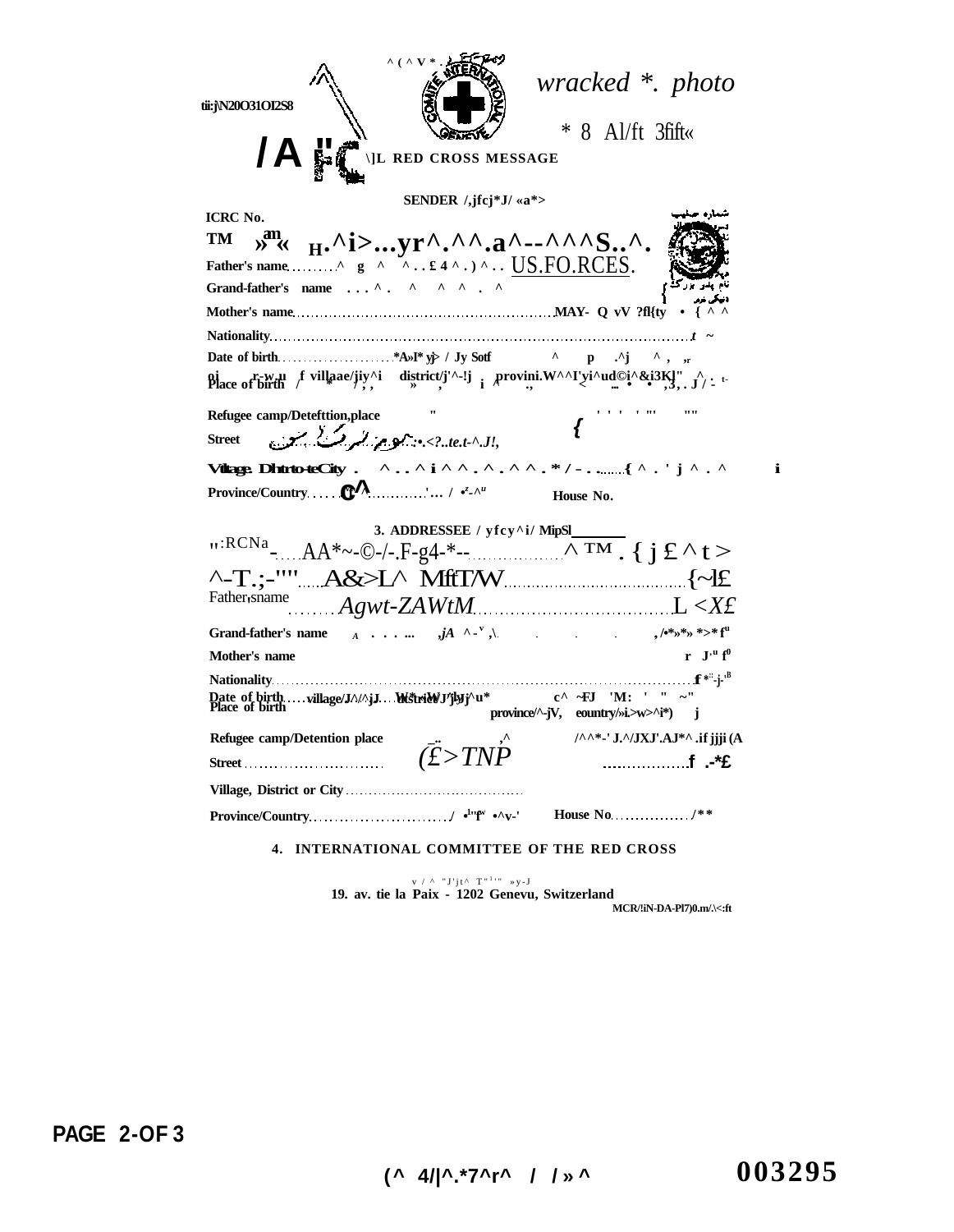5. MESSAGE

Family endlMJiw&iie news



The ;uklressee is my  $f \rightarrow \infty$  r"./. ?> .,'.,... f.

PAGE 3 OF 3

IftJ  $Ct^{\wedge}frvW-Prtf$  J  $f_{\rm V}Q$  003296